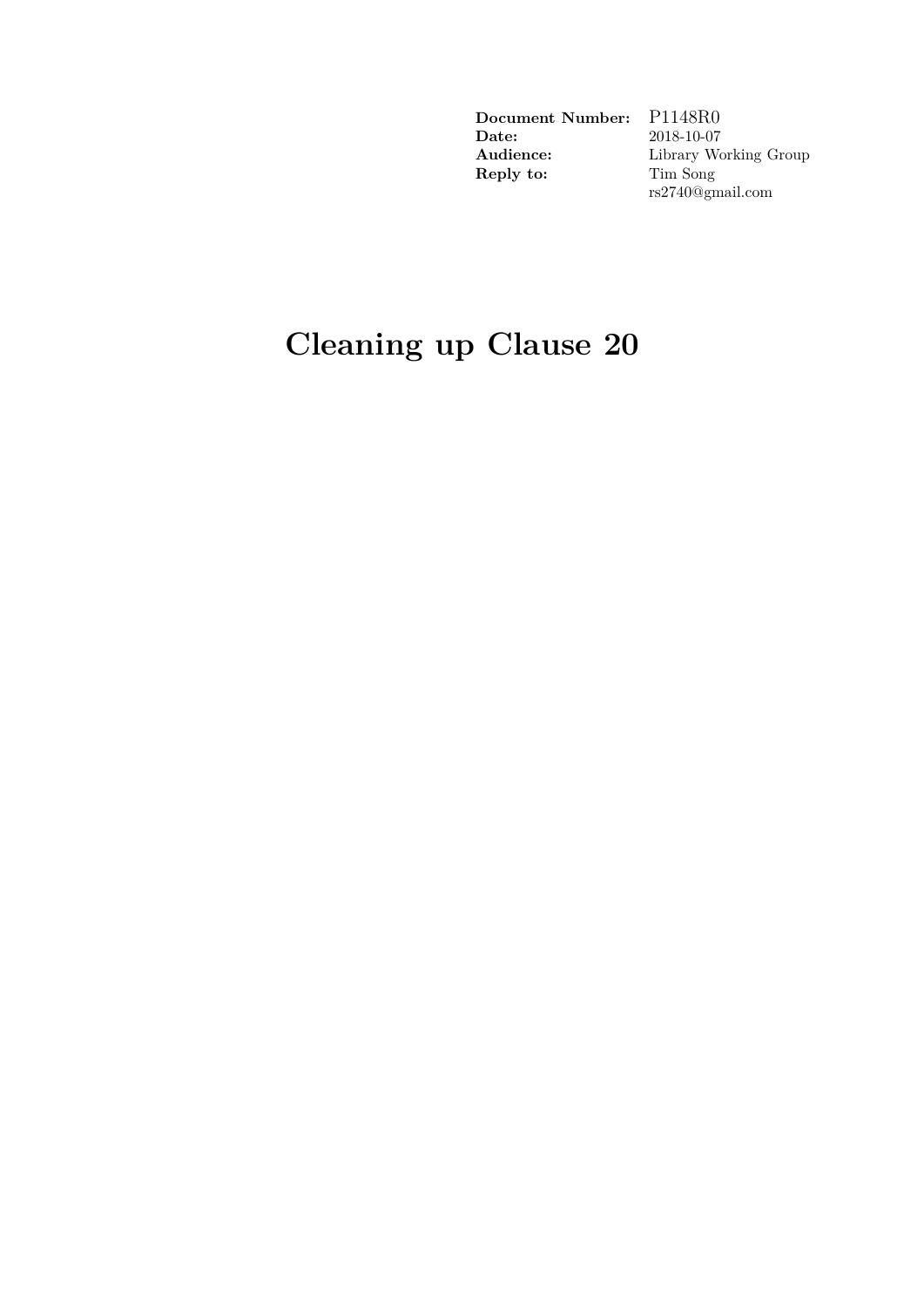# **Contents**

<span id="page-1-0"></span>

| Contents |                    |                                         |  |  |  |  |  |  |  |                                                                                                         |  |  |  |  |  |  |  |  |  |  |  |  |  |  |  |  |  |  |  |  |  |  | ii.          |  |
|----------|--------------------|-----------------------------------------|--|--|--|--|--|--|--|---------------------------------------------------------------------------------------------------------|--|--|--|--|--|--|--|--|--|--|--|--|--|--|--|--|--|--|--|--|--|--|--------------|--|
|          | 1 Introduction     |                                         |  |  |  |  |  |  |  |                                                                                                         |  |  |  |  |  |  |  |  |  |  |  |  |  |  |  |  |  |  |  |  |  |  | 1            |  |
| 1.1      |                    |                                         |  |  |  |  |  |  |  |                                                                                                         |  |  |  |  |  |  |  |  |  |  |  |  |  |  |  |  |  |  |  |  |  |  | $\mathbf{1}$ |  |
| 1.2      |                    |                                         |  |  |  |  |  |  |  |                                                                                                         |  |  |  |  |  |  |  |  |  |  |  |  |  |  |  |  |  |  |  |  |  |  | $\mathbf{1}$ |  |
|          | 1.2.1              |                                         |  |  |  |  |  |  |  |                                                                                                         |  |  |  |  |  |  |  |  |  |  |  |  |  |  |  |  |  |  |  |  |  |  | $\mathbf{1}$ |  |
| 1.3      |                    |                                         |  |  |  |  |  |  |  |                                                                                                         |  |  |  |  |  |  |  |  |  |  |  |  |  |  |  |  |  |  |  |  |  |  | 1            |  |
|          |                    |                                         |  |  |  |  |  |  |  |                                                                                                         |  |  |  |  |  |  |  |  |  |  |  |  |  |  |  |  |  |  |  |  |  |  |              |  |
|          | 20 Strings library |                                         |  |  |  |  |  |  |  |                                                                                                         |  |  |  |  |  |  |  |  |  |  |  |  |  |  |  |  |  |  |  |  |  |  | 676          |  |
| 20.1     |                    |                                         |  |  |  |  |  |  |  |                                                                                                         |  |  |  |  |  |  |  |  |  |  |  |  |  |  |  |  |  |  |  |  |  |  | 676          |  |
| 20.2     |                    |                                         |  |  |  |  |  |  |  |                                                                                                         |  |  |  |  |  |  |  |  |  |  |  |  |  |  |  |  |  |  |  |  |  |  | 676          |  |
|          |                    |                                         |  |  |  |  |  |  |  |                                                                                                         |  |  |  |  |  |  |  |  |  |  |  |  |  |  |  |  |  |  |  |  |  |  | 676          |  |
|          |                    |                                         |  |  |  |  |  |  |  |                                                                                                         |  |  |  |  |  |  |  |  |  |  |  |  |  |  |  |  |  |  |  |  |  |  | 678          |  |
|          |                    |                                         |  |  |  |  |  |  |  |                                                                                                         |  |  |  |  |  |  |  |  |  |  |  |  |  |  |  |  |  |  |  |  |  |  | 678          |  |
|          |                    |                                         |  |  |  |  |  |  |  |                                                                                                         |  |  |  |  |  |  |  |  |  |  |  |  |  |  |  |  |  |  |  |  |  |  | 679          |  |
|          |                    |                                         |  |  |  |  |  |  |  |                                                                                                         |  |  |  |  |  |  |  |  |  |  |  |  |  |  |  |  |  |  |  |  |  |  | 679          |  |
|          |                    |                                         |  |  |  |  |  |  |  |                                                                                                         |  |  |  |  |  |  |  |  |  |  |  |  |  |  |  |  |  |  |  |  |  |  | 680          |  |
|          |                    |                                         |  |  |  |  |  |  |  |                                                                                                         |  |  |  |  |  |  |  |  |  |  |  |  |  |  |  |  |  |  |  |  |  |  | 681          |  |
| 20.3     |                    |                                         |  |  |  |  |  |  |  |                                                                                                         |  |  |  |  |  |  |  |  |  |  |  |  |  |  |  |  |  |  |  |  |  |  | 681          |  |
|          |                    |                                         |  |  |  |  |  |  |  |                                                                                                         |  |  |  |  |  |  |  |  |  |  |  |  |  |  |  |  |  |  |  |  |  |  | 681          |  |
|          |                    |                                         |  |  |  |  |  |  |  |                                                                                                         |  |  |  |  |  |  |  |  |  |  |  |  |  |  |  |  |  |  |  |  |  |  | 685          |  |
|          |                    |                                         |  |  |  |  |  |  |  |                                                                                                         |  |  |  |  |  |  |  |  |  |  |  |  |  |  |  |  |  |  |  |  |  |  | 690          |  |
|          |                    | 20.3.2.2                                |  |  |  |  |  |  |  |                                                                                                         |  |  |  |  |  |  |  |  |  |  |  |  |  |  |  |  |  |  |  |  |  |  | 690          |  |
|          |                    |                                         |  |  |  |  |  |  |  |                                                                                                         |  |  |  |  |  |  |  |  |  |  |  |  |  |  |  |  |  |  |  |  |  |  | 693          |  |
|          |                    |                                         |  |  |  |  |  |  |  |                                                                                                         |  |  |  |  |  |  |  |  |  |  |  |  |  |  |  |  |  |  |  |  |  |  | 693          |  |
|          |                    |                                         |  |  |  |  |  |  |  |                                                                                                         |  |  |  |  |  |  |  |  |  |  |  |  |  |  |  |  |  |  |  |  |  |  | 695          |  |
|          |                    |                                         |  |  |  |  |  |  |  |                                                                                                         |  |  |  |  |  |  |  |  |  |  |  |  |  |  |  |  |  |  |  |  |  |  | 695          |  |
|          |                    | 20.3.2.7                                |  |  |  |  |  |  |  |                                                                                                         |  |  |  |  |  |  |  |  |  |  |  |  |  |  |  |  |  |  |  |  |  |  | 704          |  |
|          |                    |                                         |  |  |  |  |  |  |  |                                                                                                         |  |  |  |  |  |  |  |  |  |  |  |  |  |  |  |  |  |  |  |  |  |  | 710          |  |
|          |                    | 20.3.3.1                                |  |  |  |  |  |  |  |                                                                                                         |  |  |  |  |  |  |  |  |  |  |  |  |  |  |  |  |  |  |  |  |  |  | 710          |  |
|          |                    |                                         |  |  |  |  |  |  |  |                                                                                                         |  |  |  |  |  |  |  |  |  |  |  |  |  |  |  |  |  |  |  |  |  |  | 712          |  |
|          |                    | 20.3.3.3                                |  |  |  |  |  |  |  | operator== $\ldots \ldots \ldots \ldots \ldots \ldots \ldots \ldots \ldots \ldots \ldots \ldots \ldots$ |  |  |  |  |  |  |  |  |  |  |  |  |  |  |  |  |  |  |  |  |  |  | 712          |  |
|          |                    | 20.3.3.4                                |  |  |  |  |  |  |  |                                                                                                         |  |  |  |  |  |  |  |  |  |  |  |  |  |  |  |  |  |  |  |  |  |  | 713          |  |
|          |                    | 20.3.3.5                                |  |  |  |  |  |  |  |                                                                                                         |  |  |  |  |  |  |  |  |  |  |  |  |  |  |  |  |  |  |  |  |  |  | 713          |  |
|          |                    | 20.3.3.6                                |  |  |  |  |  |  |  |                                                                                                         |  |  |  |  |  |  |  |  |  |  |  |  |  |  |  |  |  |  |  |  |  |  | 713          |  |
|          |                    | 20.3.3.7                                |  |  |  |  |  |  |  |                                                                                                         |  |  |  |  |  |  |  |  |  |  |  |  |  |  |  |  |  |  |  |  |  |  | 713          |  |
|          |                    | 20.3.3.8                                |  |  |  |  |  |  |  |                                                                                                         |  |  |  |  |  |  |  |  |  |  |  |  |  |  |  |  |  |  |  |  |  |  | 714          |  |
|          |                    | 20.3.3.9                                |  |  |  |  |  |  |  |                                                                                                         |  |  |  |  |  |  |  |  |  |  |  |  |  |  |  |  |  |  |  |  |  |  | 714          |  |
|          |                    |                                         |  |  |  |  |  |  |  |                                                                                                         |  |  |  |  |  |  |  |  |  |  |  |  |  |  |  |  |  |  |  |  |  |  | 714          |  |
|          |                    |                                         |  |  |  |  |  |  |  |                                                                                                         |  |  |  |  |  |  |  |  |  |  |  |  |  |  |  |  |  |  |  |  |  |  | 715          |  |
|          |                    |                                         |  |  |  |  |  |  |  |                                                                                                         |  |  |  |  |  |  |  |  |  |  |  |  |  |  |  |  |  |  |  |  |  |  | 717          |  |
|          |                    |                                         |  |  |  |  |  |  |  |                                                                                                         |  |  |  |  |  |  |  |  |  |  |  |  |  |  |  |  |  |  |  |  |  |  | 717          |  |
|          |                    |                                         |  |  |  |  |  |  |  |                                                                                                         |  |  |  |  |  |  |  |  |  |  |  |  |  |  |  |  |  |  |  |  |  |  |              |  |
| 20.4     |                    |                                         |  |  |  |  |  |  |  |                                                                                                         |  |  |  |  |  |  |  |  |  |  |  |  |  |  |  |  |  |  |  |  |  |  | 717          |  |
|          |                    |                                         |  |  |  |  |  |  |  |                                                                                                         |  |  |  |  |  |  |  |  |  |  |  |  |  |  |  |  |  |  |  |  |  |  | 717          |  |
|          |                    | 20.4.2 Class template basic_string_view |  |  |  |  |  |  |  |                                                                                                         |  |  |  |  |  |  |  |  |  |  |  |  |  |  |  |  |  |  |  |  |  |  | 718          |  |
|          |                    |                                         |  |  |  |  |  |  |  |                                                                                                         |  |  |  |  |  |  |  |  |  |  |  |  |  |  |  |  |  |  |  |  |  |  | 720          |  |
|          |                    |                                         |  |  |  |  |  |  |  |                                                                                                         |  |  |  |  |  |  |  |  |  |  |  |  |  |  |  |  |  |  |  |  |  |  | 721          |  |
|          |                    |                                         |  |  |  |  |  |  |  |                                                                                                         |  |  |  |  |  |  |  |  |  |  |  |  |  |  |  |  |  |  |  |  |  |  | 721          |  |
|          |                    |                                         |  |  |  |  |  |  |  |                                                                                                         |  |  |  |  |  |  |  |  |  |  |  |  |  |  |  |  |  |  |  |  |  |  | 721          |  |
|          |                    |                                         |  |  |  |  |  |  |  |                                                                                                         |  |  |  |  |  |  |  |  |  |  |  |  |  |  |  |  |  |  |  |  |  |  | 722          |  |
|          |                    |                                         |  |  |  |  |  |  |  |                                                                                                         |  |  |  |  |  |  |  |  |  |  |  |  |  |  |  |  |  |  |  |  |  |  | 722          |  |
|          |                    |                                         |  |  |  |  |  |  |  |                                                                                                         |  |  |  |  |  |  |  |  |  |  |  |  |  |  |  |  |  |  |  |  |  |  | 723          |  |
|          |                    |                                         |  |  |  |  |  |  |  |                                                                                                         |  |  |  |  |  |  |  |  |  |  |  |  |  |  |  |  |  |  |  |  |  |  | 725          |  |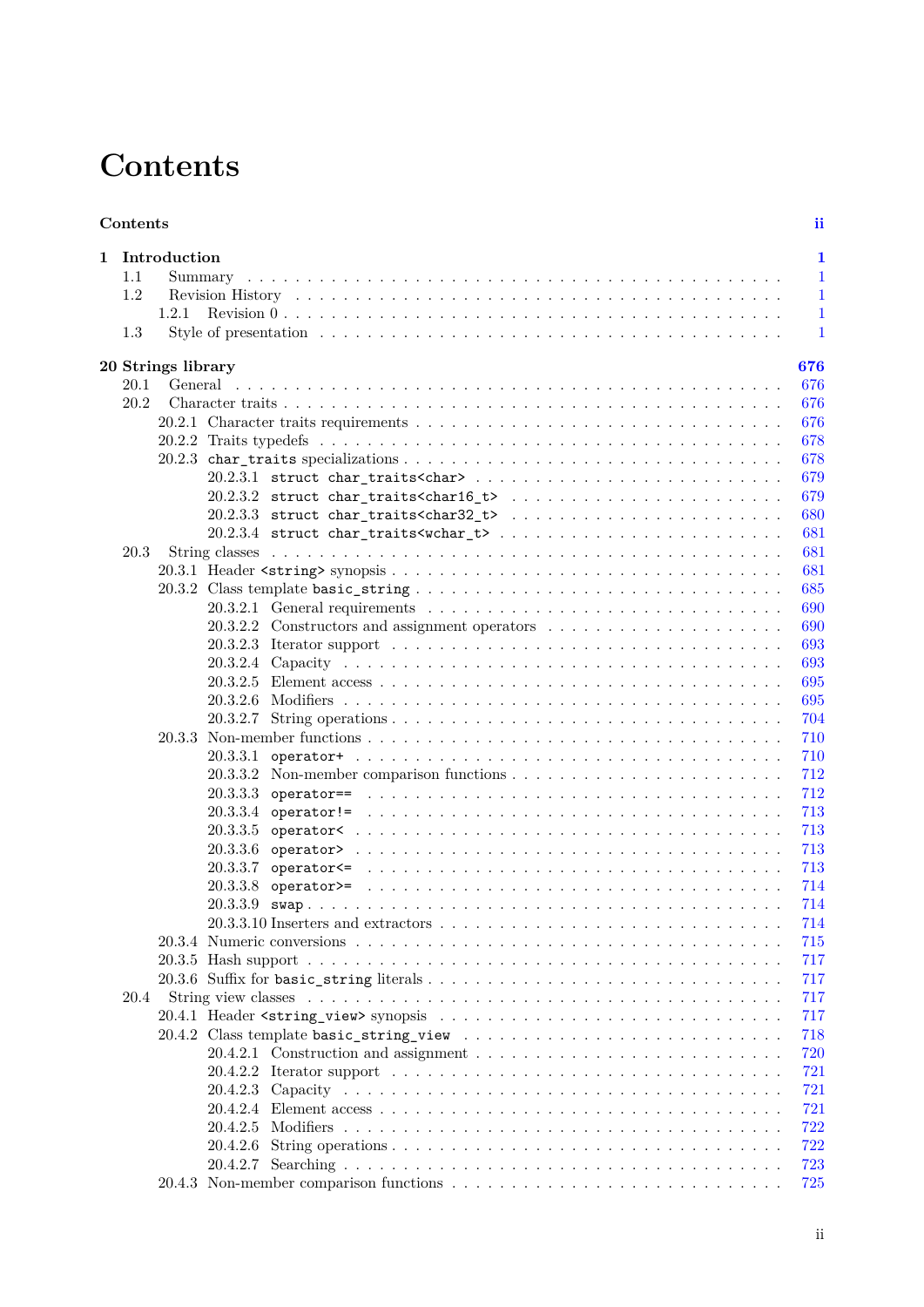| 726                                                                                                                            |  |
|--------------------------------------------------------------------------------------------------------------------------------|--|
|                                                                                                                                |  |
|                                                                                                                                |  |
| 27 Input/output library<br>1149                                                                                                |  |
| 27.1                                                                                                                           |  |
| 27.2                                                                                                                           |  |
|                                                                                                                                |  |
| 27.2.2 Positioning type limitations $\ldots \ldots \ldots \ldots \ldots \ldots \ldots \ldots \ldots \ldots \ldots \ldots 1150$ |  |
|                                                                                                                                |  |
|                                                                                                                                |  |
|                                                                                                                                |  |
|                                                                                                                                |  |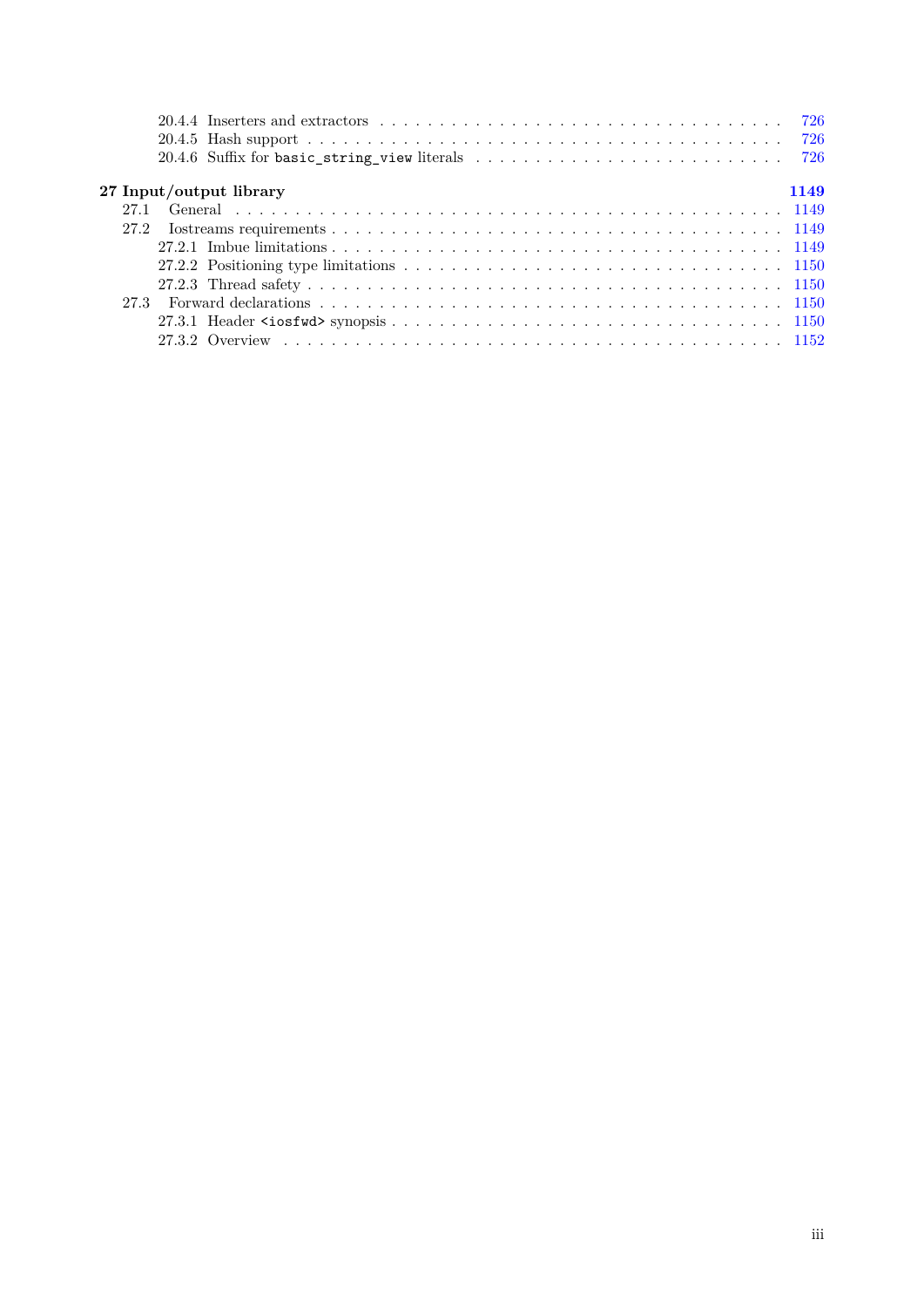# <span id="page-3-0"></span>1 Introduction **[intro]**

### <span id="page-3-1"></span>**1.1 Summary [intro.summary]**

- $1$  This paper proposes a comprehensive cleanup of the specification of charatraits, basic string and basic string view. Among other things, it resolves the following LWG issues:
- (1.1) [2151:](https://wg21.link/LWG2151) by adding a *Expects:* to [20.3.2.6.8;](#page-32-1)
- $(1.2)$  [2318:](https://wg21.link/LWG2318) by rewriting the affected wording;
- $(1.3)$  [2836:](https://wg21.link/LWG2836) by respecifying to rely on basic string view throughout ("*Throws:* Nothing." was not added; it can be added to basic string view's constructors in  $20.4.2.1$  if desired);
- $(1.4)$  [2841:](https://wg21.link/LWG2841) by updating the wording to use "equivalent to" whenever possible;
- (1.5) [2929:](https://wg21.link/LWG2929) by avoiding default-constructing allocators for temporaries used in these and other functions;
- $(1.6)$  [2994](https://wg21.link/LWG2994) (partially): by making traits::char type/charT mismatch ill-formed;
- $(1.7)$  [3111:](https://wg21.link/LWG3111) by using the "[s, s + n) is a valid range" formulation throughout.
	- <sup>2</sup> Some drive-by fixes are proposed for the introductory portions of [Clause 27,](#page-55-1) primarily to define two *typedefname*s (u16streampos and u32streampos) used in char\_traits specializations but not defined anywhere. While the specification of iostreams could likely use some improvement, doing so is beyond the scope of this paper.

### <span id="page-3-2"></span>**1.2 Revision History [intro.history]**

<span id="page-3-3"></span>**1.2.1 Revision 0 [intro.history.r0]** 

Initial version.

### <span id="page-3-4"></span>**1.3** Style of presentation **intro.style**

<sup>1</sup> The remainder of this document is a technical specification in the form of editorial instructions directing that changes be made to the text of the  $C++$  working draft N4762. The formatting of the text suggests the origin of each portion of the wording.

Existing wording from the C++ working draft - included to provide context - is presented without decoration.

Entire blocks of wording to be added are presented in a distinct cyan color.

In-line additions of wording to the C++ working draft are presented in cyan with underline.

In-line bits of wording to be removed from the C++ working draft are presented in red with strike-through.

Entire blocks of wording to be removed form the C++ working draft are presented in red.

Drafting notes are presented in blue, like [*Drafting note*: this – *end drafting note*] .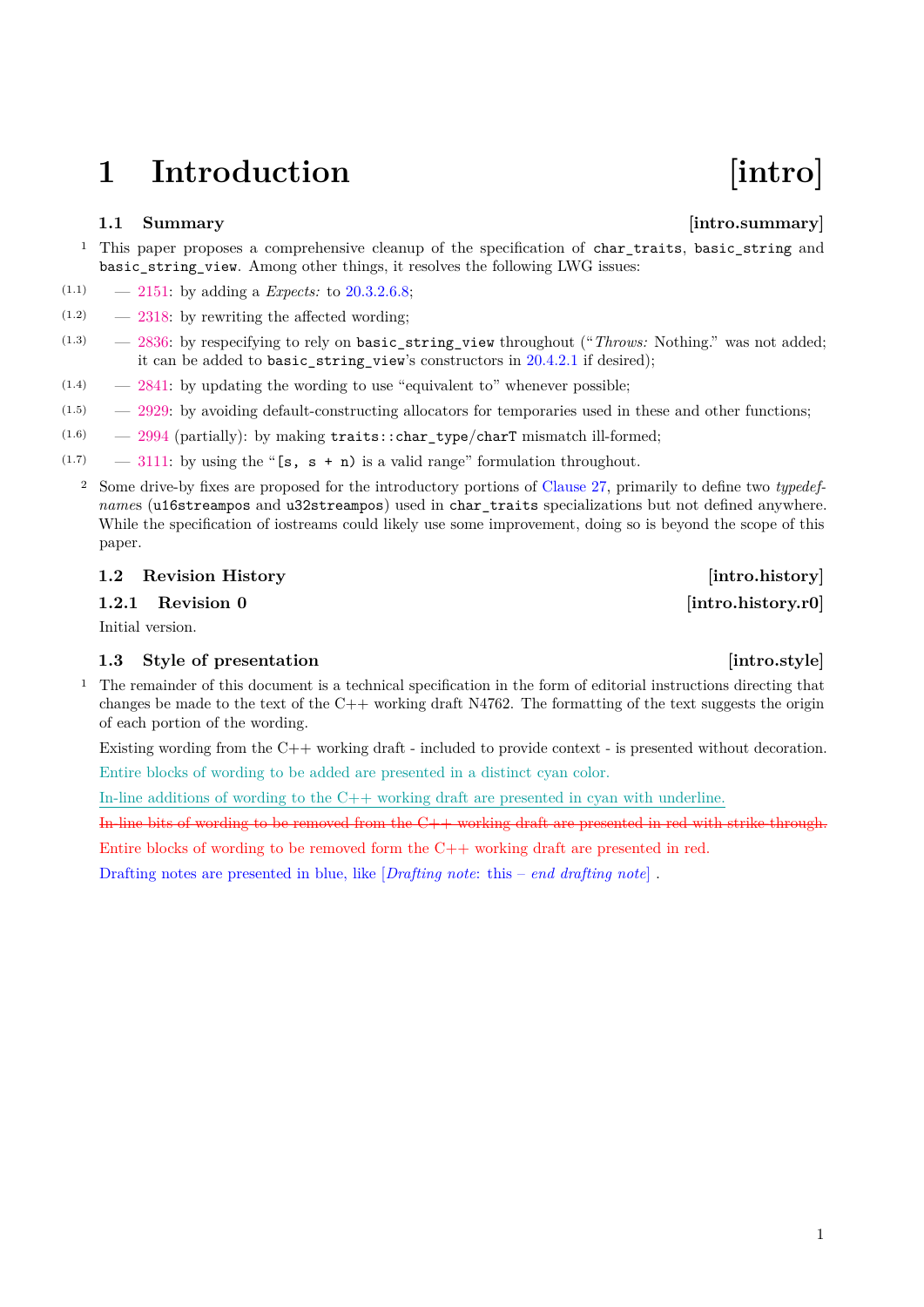## <span id="page-4-0"></span>**20 Strings library [strings]**

### <span id="page-4-1"></span>**20.1 General**  *Construction Construction* **<b>***Construction Construction Construction* **<b>***Construction Construction* *Construction* *Construction* *Construction* **<b>***Construction Construction*

- <sup>1</sup> This Clause describes components for manipulating sequences of any non-array trivial standard-layout (6.7) type. Such types are called *char-like types*, and objects of char-like types are called *char-like objects* or simply *characters*.
- <sup>2</sup> The following subclauses describe a character traits class, string classes, and null-terminated sequence utilities, as summarized in Table [56.](#page-4-4)

|      | Subclause                          | Header(s)                 |
|------|------------------------------------|---------------------------|
| 20.2 | Character traits                   | <string></string>         |
| 20.3 | String classes                     | <string></string>         |
| 20.4 | String view classes                | <string view=""></string> |
|      |                                    | <cctype></cctype>         |
|      |                                    | <cwctype></cwctype>       |
| 20.5 | Null-terminated sequence utilities | <cstring></cstring>       |
|      |                                    | $<$ cwchar $>$            |
|      |                                    | <cstdlib></cstdlib>       |
|      |                                    | <cuchar></cuchar>         |

<span id="page-4-4"></span>Table 56 — Strings library summary

### <span id="page-4-2"></span>**20.2** Character traits **and Character traits**

- <sup>1</sup> This subclause defines requirements on classes representing *character traits*, and defines a class template char traits<charT>, along with four specializations, char traits<char>, char traits<char16 t>, char traits<char32 t>, and char traits<wchar t>, that satisfy those requirements.
- <sup>2</sup> Most classes specified in [20.3,](#page-9-0) [20.4,](#page-45-0) and [Clause 27](#page-55-1) need a set of related types and functions to complete the definition of their semantics. These types and functions are provided as a set of member *typedef-name*s and functions in the template parameter traits used by each such template. This subclause defines the semantics of these members.
- <sup>3</sup> To specialize those templates to generate a string, string view, or iostream class to handle a particular character container type  $(15.3.3)$  GharTC, that and its related character traits class TraitsX are passed as a pair of parameters to the string, string view, or iostream template as parameters charT and traits. If TraitsX:: char\_type is notshall be the same type as CharTC, the program is ill-formed.
- <sup>4</sup> This subclause specifies a class template, char\_traits<charT>, and four explicit specializations of it, char\_traits<char>, char\_traits<char16\_t>, char\_traits<char32\_t>, and char\_traits<wchar\_t>, all of which appear in the header <string> and satisfy the requirements below.

### <span id="page-4-3"></span>**20.2.1 Character traits requirements [char.traits.require]**

<sup>1</sup> In Table [57,](#page-4-5) **X** denotes a  $\pm$ traits class defining types and functions for the character container type  $\pm$ **nar** $\pm$ C; c and d denote values of type  $\text{CharTC}$ ; p and q denote values of type const  $\text{CharTC}$ ; s denotes a value of type CharTC\*; n, i and j denote values of type size\_t; e and f denote values of type X::int\_type; pos denotes a value of type  $X:pos\_type$ ; state denotes a value of type  $X:state\_type$ ; and r denotes an lvalue of type CharTC. Operations on TraitsX shall not throw exceptions.

<span id="page-4-5"></span>

| Expression    | Return type        | Assertion/note<br>pre-/post-condition | Complexity   |
|---------------|--------------------|---------------------------------------|--------------|
| X::char_type  | <del>charT</del> C | $\{\text{described in } 20.2.2\}$     | compile-time |
| $X:int\_type$ |                    | (described in $20.2.2$ )              | compile-time |

### Table 57 — Character traits requirements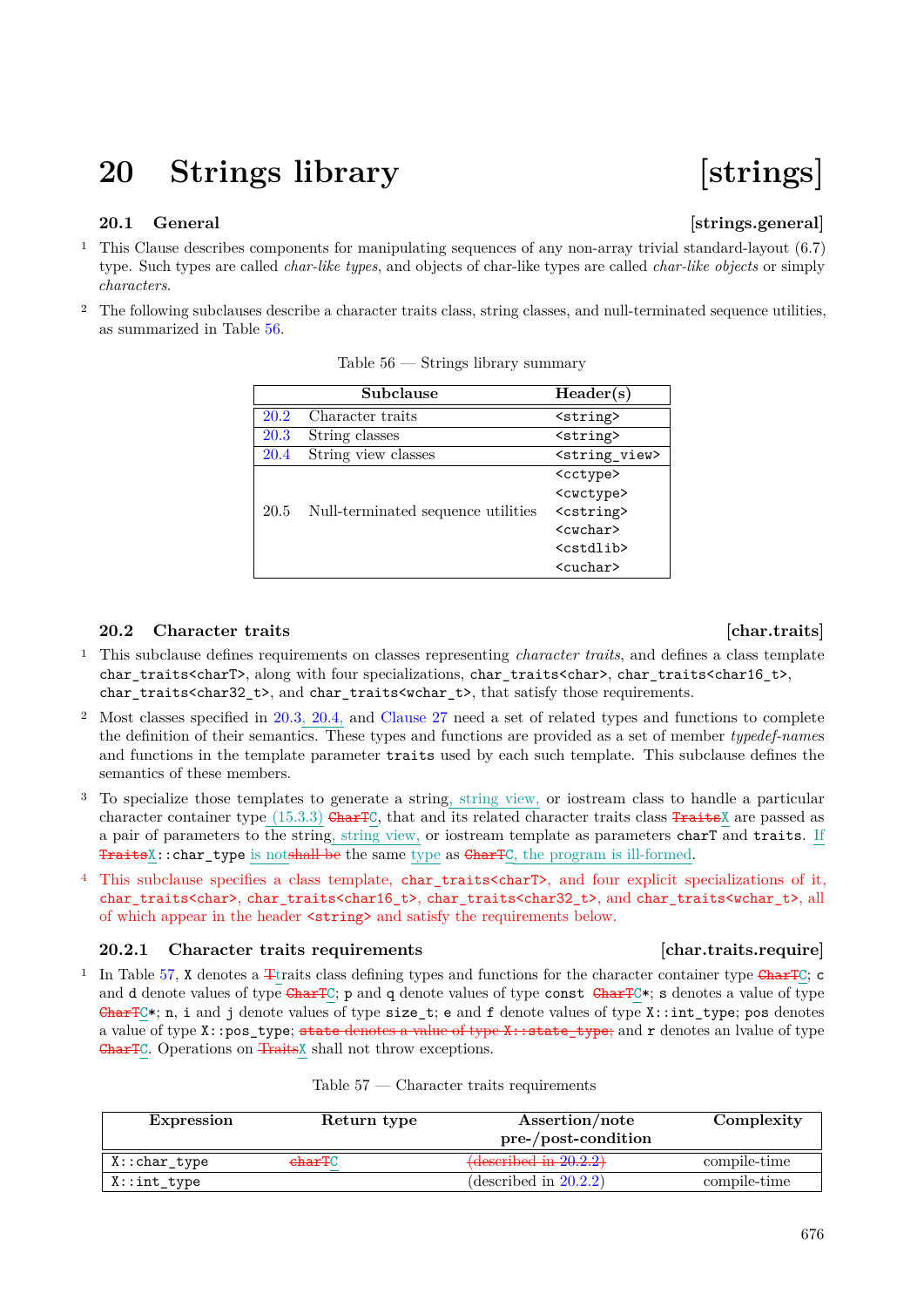| <b>Expression</b>             | Return type                   | Assertion/note                                                               | Complexity   |
|-------------------------------|-------------------------------|------------------------------------------------------------------------------|--------------|
|                               |                               | pre-/post-condition                                                          |              |
| $X: \text{off\_type}$         |                               | (described in $20.2.227.2.2$ and<br>(27.3)                                   | compile-time |
| $X:pos_type$                  |                               | (described in $20.2.227.2.2$ and<br>(27.3)                                   | compile-time |
| X::state_type                 |                               | (described in $20.2.2$ )                                                     | compile-time |
| X:eq(c,d)                     | bool                          | <i>Returns:</i> whether c is to be                                           | constant     |
|                               |                               | treated as equal to d.                                                       |              |
| $X:$ : $lt(c,d)$              | bool                          | <i>Returns:</i> whether c is to be                                           | constant     |
|                               |                               | treated as less than d.                                                      |              |
| $X: \text{compare}(p,q,n)$    | int                           | Returns: 0 if for each i in                                                  | linear       |
|                               |                               | $[0,n)$ , X::eq(p[i],q[i]) is                                                |              |
|                               |                               | true; else, a negative value if,                                             |              |
|                               |                               | for some $j$ in $[0,n)$ ,                                                    |              |
|                               |                               | $X: \mathsf{lt}(p[j], q[j])$ is true and                                     |              |
|                               |                               | for each $i$ in $[0,j)$                                                      |              |
|                               |                               | $X:eq(p[i],q[i])$ is true; else                                              |              |
|                               |                               | a positive value.                                                            |              |
| $X: \text{length}(p)$         | size_t                        | Returns: the smallest i such                                                 | linear       |
|                               |                               | that $X:eq(p[i],charT())$ is                                                 |              |
|                               |                               | true.                                                                        |              |
| X: find(p, n, c)              | const X:: char_type*          | Returns: the smallest q in                                                   | linear       |
|                               |                               | $[p, p+n)$ such that $X$ : : eq(*q, c)                                       |              |
|                               |                               | is true, zero otherwise.                                                     |              |
| X:move(s, p, n)               | X:: char_type*                | for each $i$ in $[0, n)$ , performs                                          | linear       |
|                               |                               | $X: \texttt{assign}(s[i], p[i])$ . Copies<br>correctly even where the ranges |              |
|                               |                               | $[p, p+n]$ and $[s, s+n]$ overlap.                                           |              |
|                               |                               | Returns: s.                                                                  |              |
| X:copy(s,p,n)                 | X:: char_type*                | <i>Requires: Expects:</i> p not in                                           | linear       |
|                               |                               | $[s, s+n)$ .                                                                 |              |
|                               |                               | Returns: s.                                                                  |              |
|                               |                               | for each $i$ in $[0, n)$ , performs                                          |              |
|                               |                               | $X: \text{assign}(s[i], p[i]).$                                              |              |
| $\overline{X:}$ : assign(r,d) | (not used)                    | assigns r=d.                                                                 | constant     |
| $X:$ : assign $(s, n, c)$     | $\overline{X}$ : : char_type* | for each $i$ in $[0, n)$ , performs                                          | linear       |
|                               |                               | $X: \text{assign}(s[i], c)$ .                                                |              |
|                               |                               | Returns: s.                                                                  |              |
| $X: \text{not\_eof}(e)$       | int_type                      | Returns: e if                                                                | constant     |
|                               |                               | $X:eq\_int\_type(e, X::eq())$                                                |              |
|                               |                               | is false, otherwise a value f                                                |              |
|                               |                               | such that                                                                    |              |
|                               |                               | $X:eq\_int\_type(f, X::eof())$                                               |              |
| $X:to\_char\_type(e)$         |                               | is false.<br>$Returns$ : if for some c,                                      | constant     |
|                               | $X:char\_type$                | $X:eq\_int\_type(e, X::to\_$                                                 |              |
|                               |                               | $int_type(c)$ ) is true, c; else                                             |              |
|                               |                               | some unspecified value.                                                      |              |
| $X: to int_type(c)$           | $X:int\_type$                 | Returns: some value e,                                                       | constant     |
|                               |                               | constrained by the definitions of                                            |              |
|                               |                               | to_char_type and                                                             |              |
|                               |                               | eq_int_type.                                                                 |              |
|                               |                               |                                                                              |              |

### Table 57 — Character traits requirements (continued)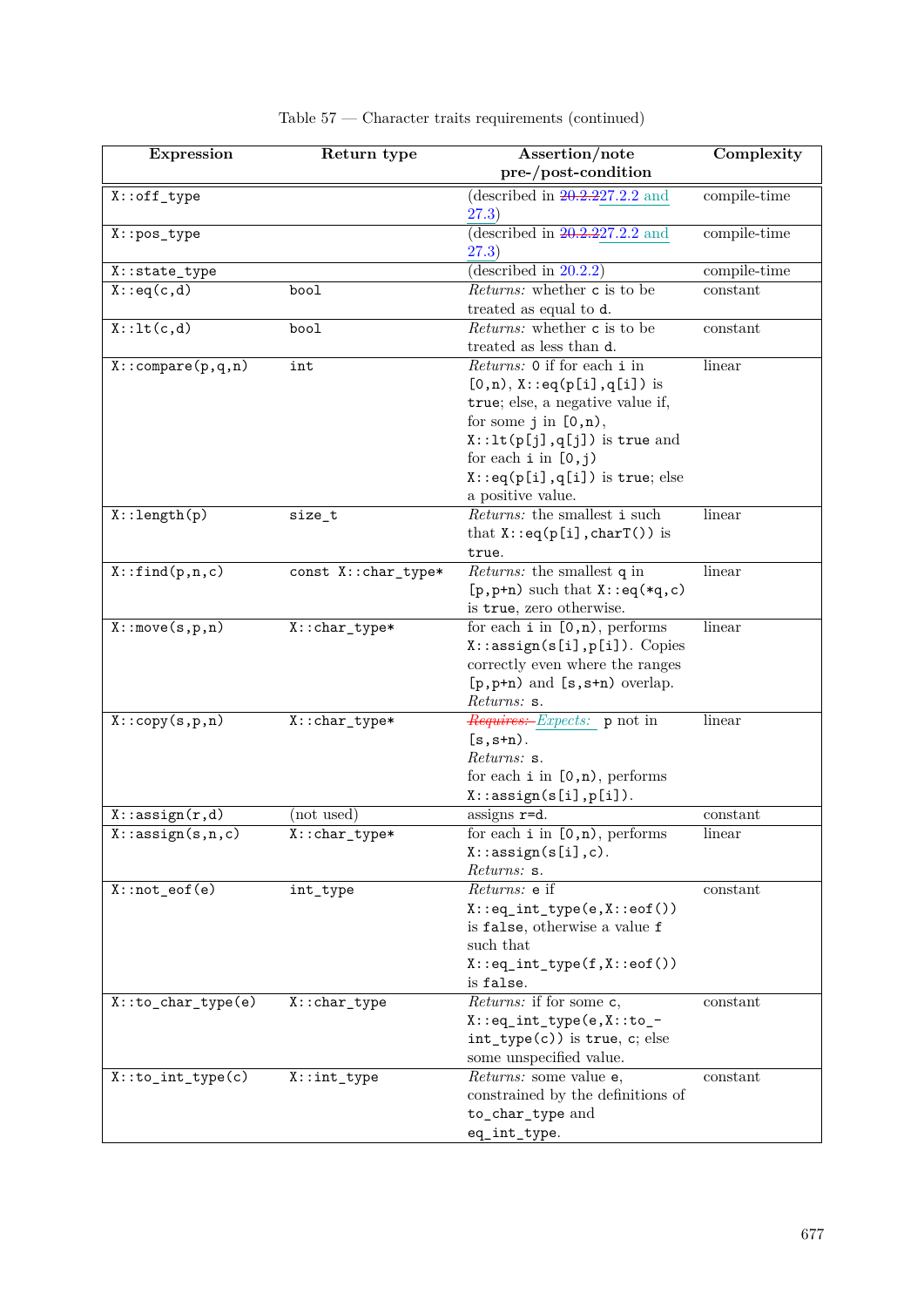| <b>Expression</b>       | Return type | Assertion/note<br>$pre-/post-condition$                                                                                                                                                                                                                                                                                                                   | Complexity |
|-------------------------|-------------|-----------------------------------------------------------------------------------------------------------------------------------------------------------------------------------------------------------------------------------------------------------------------------------------------------------------------------------------------------------|------------|
| $X:eq\_int\_type(e, f)$ | bool        | <i>Returns:</i> for all c and d,<br>$X:eq(c,d)$ is equal to $X:eq^{-}$<br>$int_type(X::to-int_type(c),$<br>$X: to int_type(d));$<br>otherwise, yields true if e and f<br>are both copies of $X$ : : eof ();<br>otherwise, yields false if one of<br>e and $f$ is a copy of $X$ : : eof ()<br>and the other is not; otherwise<br>the value is unspecified. | constant   |
| X: eof()                | X:int type  | <i>Returns:</i> a value e such that<br>$X:eq\_int\_type(e, X::to\_$<br>$int_type(c)$ ) is false for all<br>values c.                                                                                                                                                                                                                                      | constant   |

|  |  |  | Table $57$ — Character traits requirements (continued) |  |  |
|--|--|--|--------------------------------------------------------|--|--|
|--|--|--|--------------------------------------------------------|--|--|

### <sup>2</sup> The class template

template<class charT> struct char\_traits;

shall be is provided in the header  $\langle$ string> as a basis for explicit specializations.

### <span id="page-6-0"></span>**20.2.2 Traits typedefs [char.traits.typedefs]**

using  $char_type = CHAR_T$ ;

<sup>1</sup> The type char\_type is used to refer to the character container type in the implementation of the library classes defined in [20.3](#page-9-0) and Clause 27.

### using int\_type = INT\_T*see below* ;

<sup>2</sup> *Requires: Expects:* For a certain character container type char\_type, a related container type INT\_Tint\_type shall be a type or class which can able to represent all of the valid characters converted from the corresponding char\_type values, as well as an end-of-file value,  $\cot(.)$ . The type int\_type represents a character container type which can hold end-of-file to be used as a return type of the iostream class member functions.<sup>[226](#page-6-2)</sup>

[*Drafting note*: This subclause is specifying the requirements for all character traits, so it's not clear how the type can be implementation-defined. We can remove the level of indirection by changing the table above to point to the referenced subclauses directly. (Not that they impose any requirements beyond "the behavior is implementation-defined if you don't use streamoff and streampos".) – *end drafting note*]

```
using off_type = implementation-defined ;
using pos_type = implementation-defined ;
```
<sup>3</sup> *Requires:* Requirements for off\_type and pos\_type are described in [27.2.2](#page-56-0) and [27.3.](#page-56-2)

[*Drafting note*: This one is intentionally kept as a *Requires:* in this paper. When we eventually decide on the right way to handle named requirements with both syntactic and semantic components, it can be updated accordingly. – *end drafting note*]

using state\_type = STATE\_T*see below* ;

<sup>4</sup> *Requires:* state\_type shall satisfymeet the *Cpp17Destructible* (Table 29), *Cpp17CopyAssignable* (Table 28), *Cpp17CopyConstructible* (Table 26), and *Cpp17DefaultConstructible* (Table 24) requirements.

### <span id="page-6-1"></span>**20.2.3 char\_traits specializations [char.traits.specializations]**

```
namespace std {
  template<> struct char traits<char>;
  template<> struct char_traits<char16_t>;
```
<span id="page-6-2"></span>226) If eof() can be held in char\_type then some iostreams operations  $\frac{1}{2}$  maycan give surprising results.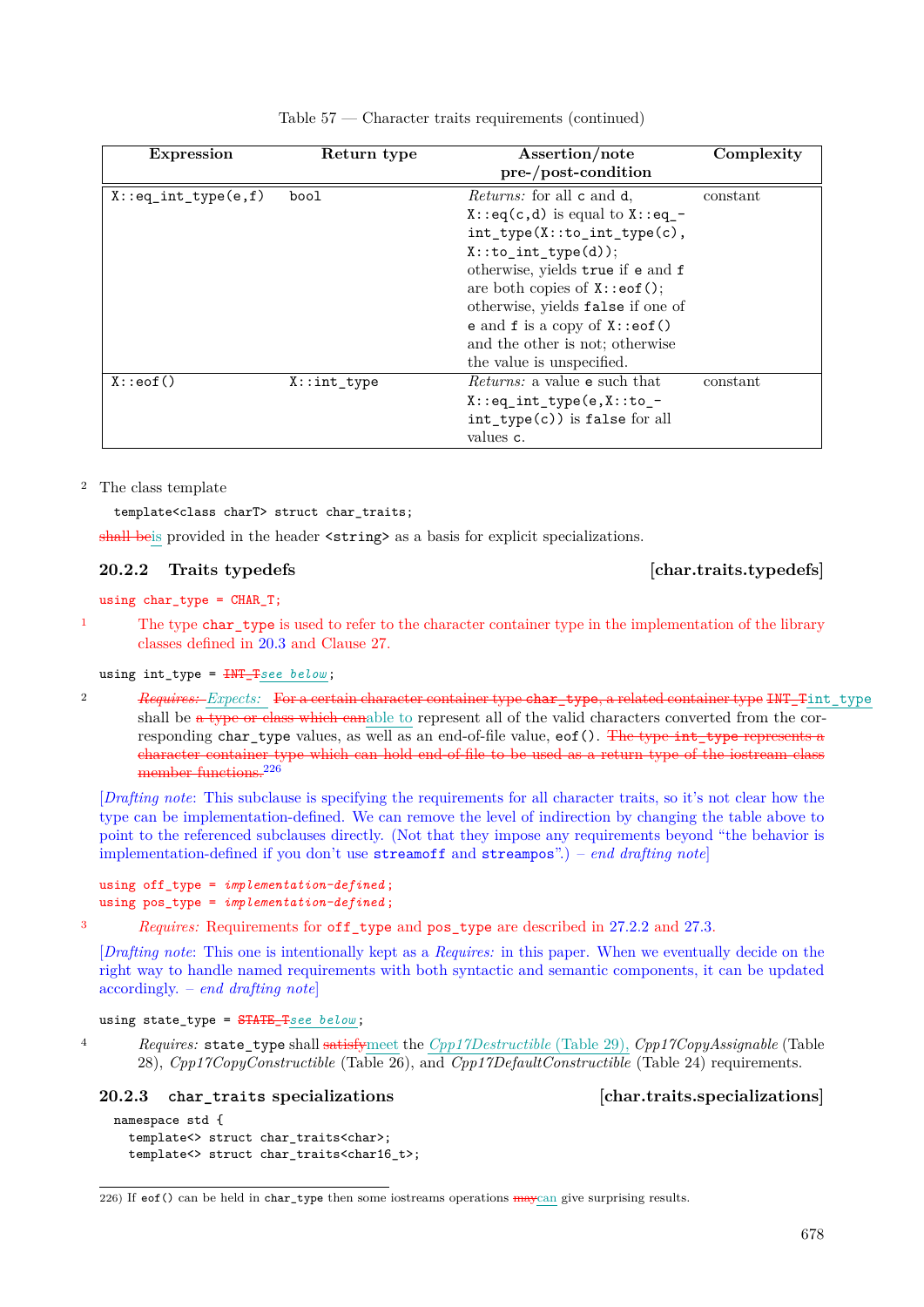```
template<> struct char_traits<char32_t>;
  template<> struct char_traits<wchar_t>;
}
```
- <sup>1</sup> The header <string> shall definedefines four specializations of the class template char traits: char traits<char>, char\_traits<char16\_t>, char\_traits<char32\_t>, and char\_traits<wchar\_t>.
- <sup>2</sup> The requirements for the members of these specializations are given in [20.2.1.](#page-4-3)

```
20.2.3.1 struct char_traits<char> [char.traits.specializations.char]
 namespace std {
   template<> struct char_traits<char> {
     using char_type = char;
     using int_type = int;
     using off_type = streamoff;
     using pos_type = streampos;
     using state_type = mbstate_t;
     static constexpr void assign(char_type& c1, const char_type& c2) noexcept;
     static constexpr bool eq(char_type c1, char_type c2) noexcept;
     static constexpr bool lt(char_type c1, char_type c2) noexcept;
     static constexpr int compare(const char_type* s1, const char_type* s2, size_t n);
     static constexpr size_t length(const char_type* s);
     static constexpr const char_type* find(const char_type* s, size_t n,
                                           const char_type& a);
     static char_type* move(char_type* s1, const char_type* s2, size_t n);
     static char_type* copy(char_type* s1, const char_type* s2, size_t n);
     static char_type* assign(char_type* s, size_t n, char_type a);
     static constexpr int_type not_eof(int_type c) noexcept;
     static constexpr char_type to_char_type(int_type c) noexcept;
     static constexpr int_type to_int_type(char_type c) noexcept;
     static constexpr bool eq_int_type(int_type c1, int_type c2) noexcept;
     static constexpr int_type eof() noexcept;
   };
 }
```
- <sup>1</sup> The defined types for int\_type, pos\_type, off\_type, and state\_type shall be int, streampos, streamoff, and mbstate\_t respectively.
- <sup>2</sup> The type streampos shall be an implementation-defined type that satisfies the requirements for pos\_type in 27.2.2 and 27.3.
- <sup>3</sup> The type streamoff is an implementation-defined type that satisfies the requirements for off\_type in 27.2.2 and 27.3.
- <sup>4</sup> The type mbstate t is defined in  $\langle$  cwchar> and can represent any of the conversion states that can occur in an implementation-defined set of supported multibyte character encoding rules.
- The two-argument member assign shall beis defined identically to the built-in operator =. The two-argument members eq and  $It is shown that the result of the solution is  $z = \text{and } z$  for type unsigned characters.$
- $6$  The member  $eof()$  shall returnreturns EOF.

```
20.2.3.2 struct char_traits<char16_t> [char.traits.specializations.char16_t]
```

```
namespace std {
  template<> struct char_traits<char16_t> {
   using char_type = char16_t;using int_type = unit\_least16_t;using off_type = streamoff;
   using pos_type = u16streampos;
   using state_type = mbstate_t;
   static constexpr void assign(char_type& c1, const char_type& c2) noexcept;
   static constexpr bool eq(char_type c1, char_type c2) noexcept;
   static constexpr bool lt(char_type c1, char_type c2) noexcept;
```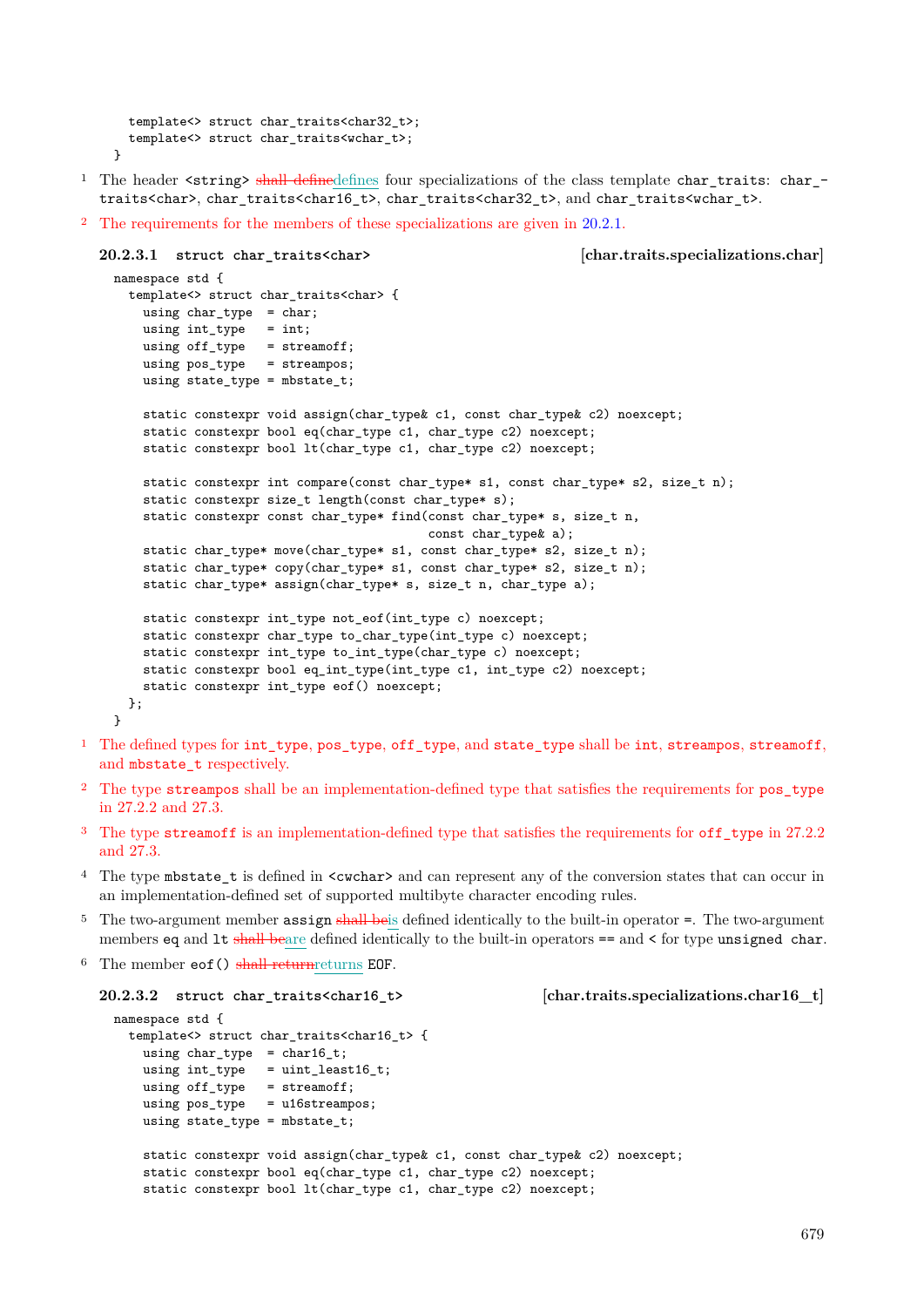```
static constexpr int compare(const char_type* s1, const char_type* s2, size_t n);
    static constexpr size_t length(const char_type* s);
    static constexpr const char_type* find(const char_type* s, size_t n,
                                           const char_type& a);
    static char_type* move(char_type* s1, const char_type* s2, size_t n);
    static char_type* copy(char_type* s1, const char_type* s2, size_t n);
    static char_type* assign(char_type* s, size_t n, char_type a);
    static constexpr int_type not_eof(int_type c) noexcept;
    static constexpr char_type to_char_type(int_type c) noexcept;
    static constexpr int_type to_int_type(char_type c) noexcept;
    static constexpr bool eq_int_type(int_type c1, int_type c2) noexcept;
    static constexpr int_type eof() noexcept;
 };
}
```
- <sup>1</sup> The type u16streampos shall be an implementation-defined type that satisfies the requirements for pos\_type in 27.2.2 and 27.3.
- <sup>2</sup> The two-argument members assign, eq, and  $It$  shall beare defined identically to the built-in operators =, ==, and <, respectively.
- <sup>3</sup> The member eof() shall returnreturns an implementation-defined constant that cannot appear as a valid UTF-16 code unit.

```
20.2.3.3 struct char_traits<char32_t> [char.traits.specializations.char32_t]
```

```
namespace std {
  template<> struct char_traits<char32_t> {
    using char_type = char32_t;using int_type = uint_least32_t;
    using off_type = streamoff;
    using pos_type = u32streampos;
    using state_type = mbstate_t;
    static constexpr void assign(char_type& c1, const char_type& c2) noexcept;
    static constexpr bool eq(char_type c1, char_type c2) noexcept;
    static constexpr bool lt(char_type c1, char_type c2) noexcept;
    static constexpr int compare(const char_type* s1, const char_type* s2, size_t n);
    static constexpr size_t length(const char_type* s);
    static constexpr const char_type* find(const char_type* s, size_t n,
                                          const char_type& a);
    static char_type* move(char_type* s1, const char_type* s2, size_t n);
    static char_type* copy(char_type* s1, const char_type* s2, size_t n);
    static char_type* assign(char_type* s, size_t n, char_type a);
    static constexpr int_type not_eof(int_type c) noexcept;
    static constexpr char_type to_char_type(int_type c) noexcept;
    static constexpr int_type to_int_type(char_type c) noexcept;
    static constexpr bool eq_int_type(int_type c1, int_type c2) noexcept;
    static constexpr int_type eof() noexcept;
  };
}
```
- <sup>1</sup> The type u32streampos shall be an implementation-defined type that satisfies the requirements for pos\_type in 27.2.2 and 27.3.
- <sup>2</sup> The two-argument members assign, eq, and  $It$  shall beare defined identically to the built-in operators =, ==, and <, respectively.
- <sup>3</sup> The member eof () shall returnreturns an implementation-defined constant that cannot appear as a Unicode code point.

namespace std { template<> struct char\_traits<wchar\_t> {

<span id="page-8-1"></span>**20.2.3.4 struct char\_traits<wchar\_t> [char.traits.specializations.wchar.t]**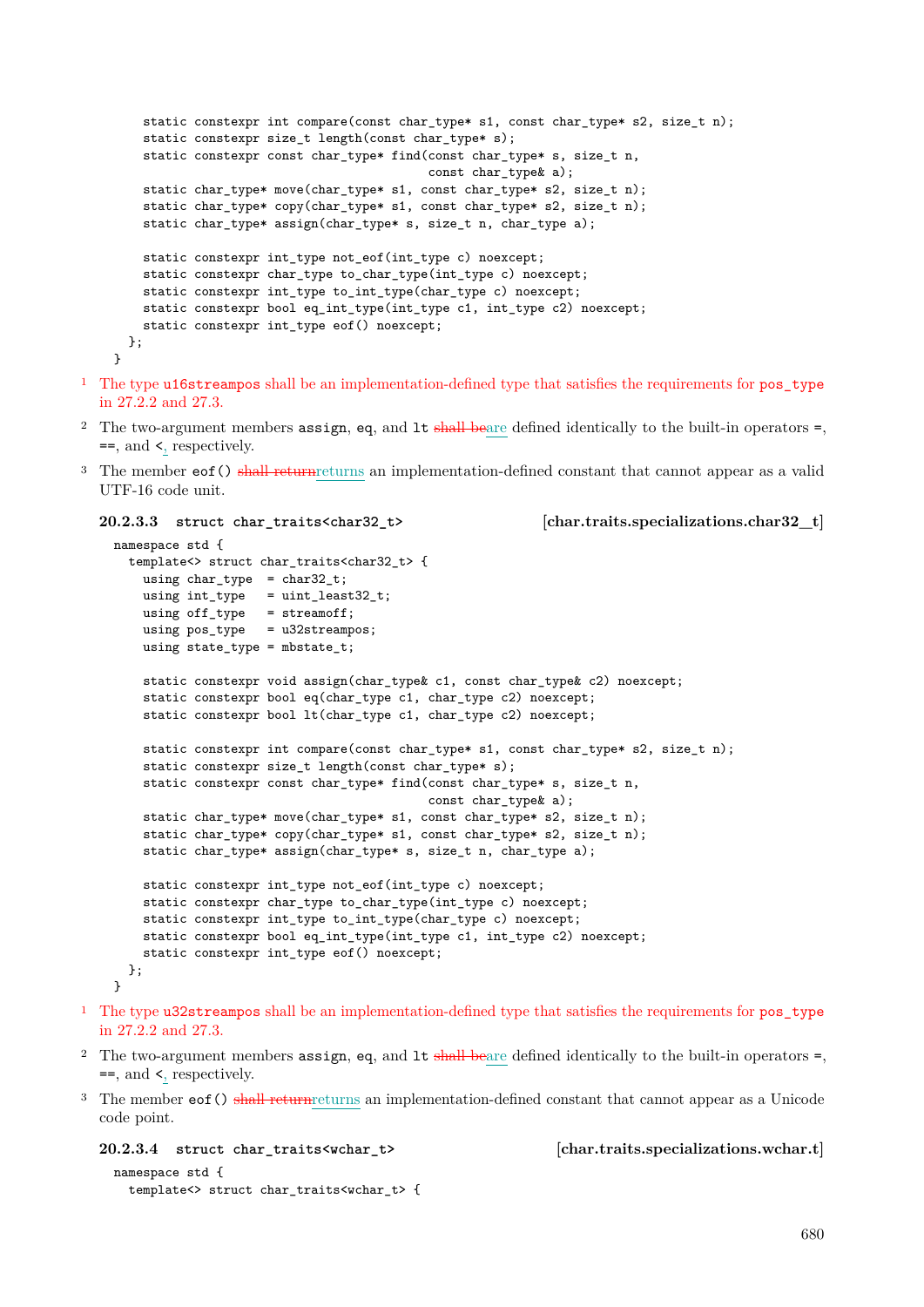```
using char_type = wchar_t;
  using int_type = wint_t;
  using off\_type = streamoff;
  using pos_type = wstreampos;
  using state_type = mbstate_t;
  static constexpr void assign(char_type& c1, const char_type& c2) noexcept;
  static constexpr bool eq(char_type c1, char_type c2) noexcept;
  static constexpr bool lt(char_type c1, char_type c2) noexcept;
  static constexpr int compare(const char_type* s1, const char_type* s2, size_t n);
  static constexpr size_t length(const char_type* s);
  static constexpr const char_type* find(const char_type* s, size_t n,
                                        const char_type& a);
  static char_type* move(char_type* s1, const char_type* s2, size_t n);
  static char_type* copy(char_type* s1, const char_type* s2, size_t n);
  static char_type* assign(char_type* s, size_t n, char_type a);
  static constexpr int_type not_eof(int_type c) noexcept;
  static constexpr char_type to_char_type(int_type c) noexcept;
  static constexpr int_type to_int_type(char_type c) noexcept;
  static constexpr bool eq_int_type(int_type c1, int_type c2) noexcept;
  static constexpr int_type eof() noexcept;
};
```
- <sup>1</sup> The defined types for int type, pos type, and state type shall be wint t, wstreampos, and mbstate t respectively.
- <sup>2</sup> The type wstreampos shall be an implementation-defined type that satisfies the requirements for pos\_type in 27.2.2 and 27.3.
- <sup>3</sup> The type mbstate\_t is defined in <cwchar> and can represent any of the conversion states that can occur in an implementation-defined set of supported multibyte character encoding rules.
- $4$  The two-argument members assign, eq, and 1t shall beare defined identically to the built-in operators =, ==, and <, respectively.
- $5$  The member  $eof()$  shall returnreturns WEOF.

### <span id="page-9-0"></span>**20.3 String classes** *p string.classes string.classes string.classes*

}

<sup>1</sup> The header <string> defines the basic\_string class template for manipulating varying-length sequences of char-like objects and four *typedef-name*s, string, u16string, u32string, and wstring, that name the specializations basic\_string<char>, basic\_string<char16\_t>, basic\_string<char32\_t>, and basic\_ string<wchar\_t>, respectively.

### <span id="page-9-1"></span>**20.3.1 Header <string> synopsis [string.syn]**

```
#include <initializer_list>
```

```
namespace std {
  // 20.2, character traits
  template<class charT> struct char_traits;
 template<> struct char_traits<char>;
  template<> struct char_traits<char16_t>;
  template<> struct char_traits<char32_t>;
  template<> struct char_traits<wchar_t>;
  // 20.3.2, basic_string
  template<class charT, class traits = char_traits<charT>, class Allocator = allocator<charT>>
    class basic_string;
  template<class charT, class traits, class Allocator>
    basic string<charT, traits, Allocator>
      operator+(const basic_string<charT, traits, Allocator>& lhs,
                const basic_string<charT, traits, Allocator>& rhs);
```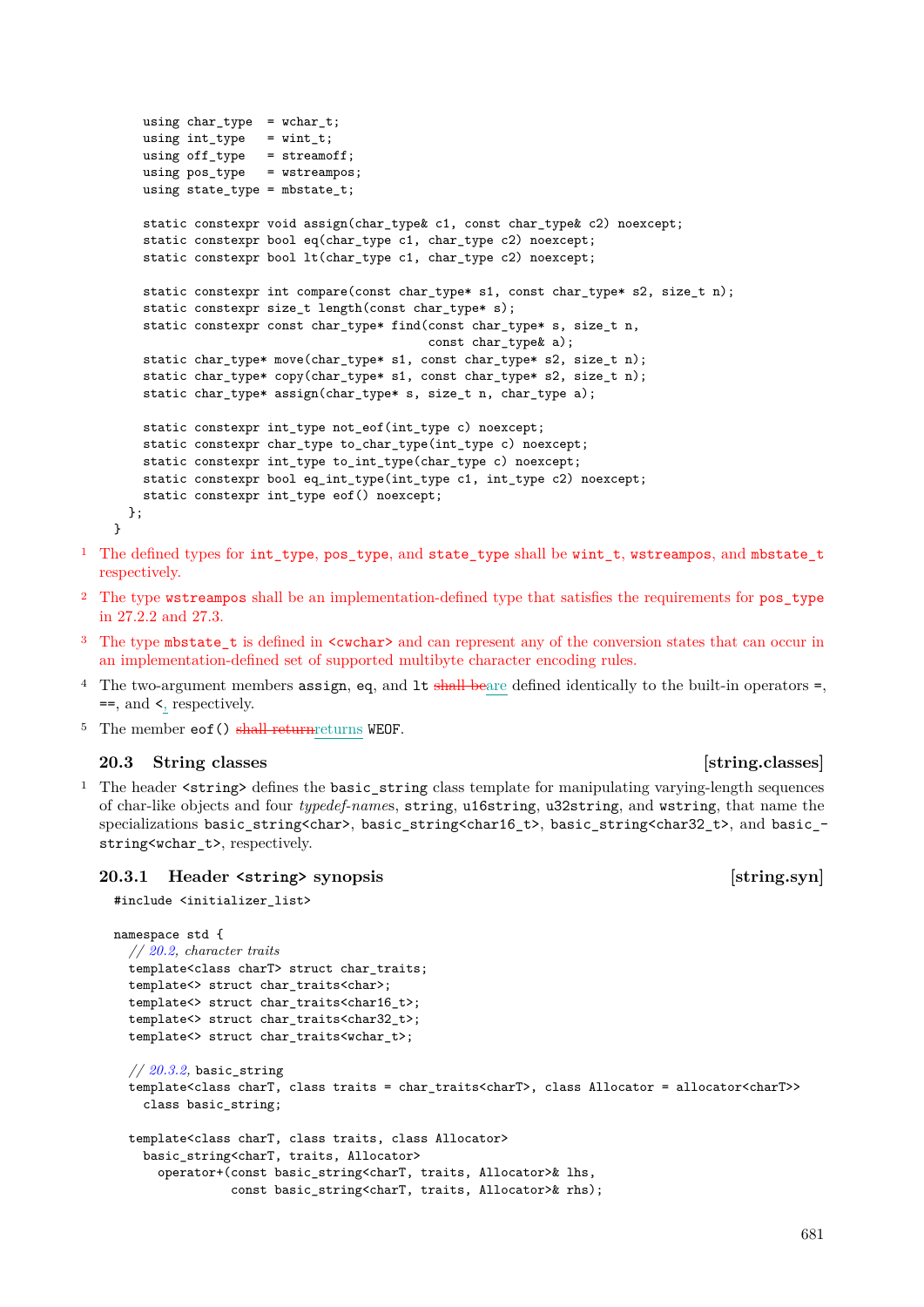```
template<class charT, class traits, class Allocator>
  basic_string<charT, traits, Allocator>
    operator+(basic_string<charT, traits, Allocator>&& lhs,
              const basic_string<charT, traits, Allocator>& rhs);
template<class charT, class traits, class Allocator>
  basic_string<charT, traits, Allocator>
    operator+(const basic_string<charT, traits, Allocator>& lhs,
              basic_string<charT, traits, Allocator>&& rhs);
template<class charT, class traits, class Allocator>
  basic_string<charT, traits, Allocator>
    operator+(basic_string<charT, traits, Allocator>&& lhs,
              basic_string<charT, traits, Allocator>&& rhs);
template<class charT, class traits, class Allocator>
  basic_string<charT, traits, Allocator>
    operator+(const charT* lhs,
              const basic_string<charT, traits, Allocator>& rhs);
template<class charT, class traits, class Allocator>
  basic_string<charT, traits, Allocator>
    operator+(const charT* lhs,
              basic_string<charT, traits, Allocator>&& rhs);
template<class charT, class traits, class Allocator>
  basic_string<charT, traits, Allocator>
    operator+(charT lhs,
              const basic_string<charT, traits, Allocator>& rhs);
template<class charT, class traits, class Allocator>
  basic_string<charT, traits, Allocator>
    operator+(charT lhs,
              basic_string<charT, traits, Allocator>&& rhs);
template<class charT, class traits, class Allocator>
  basic_string<charT, traits, Allocator>
    operator+(const basic_string<charT, traits, Allocator>& lhs,
              const charT* rhs);
template<class charT, class traits, class Allocator>
  basic_string<charT, traits, Allocator>
    operator+(basic_string<charT, traits, Allocator>&& lhs,
              const charT* rhs);
template<class charT, class traits, class Allocator>
  basic_string<charT, traits, Allocator>
    operator+(const basic_string<charT, traits, Allocator>& lhs,
              charT rhs);
template<class charT, class traits, class Allocator>
  basic_string<charT, traits, Allocator>
    operator+(basic_string<charT, traits, Allocator>&& lhs,
              charT rhs);
template<class charT, class traits, class Allocator>
  bool operator==(const basic_string<charT, traits, Allocator>& lhs,
                 const basic_string<charT, traits, Allocator>& rhs) noexcept;
template<class charT, class traits, class Allocator>
  bool operator==(const charT* lhs,
                  const basic_string<charT, traits, Allocator>& rhs);
template<class charT, class traits, class Allocator>
  bool operator==(const basic_string<charT, traits, Allocator>& lhs,
                  const charT* rhs);
template<class charT, class traits, class Allocator>
  bool operator!=(const basic_string<charT, traits, Allocator>& lhs,
                  const basic_string<charT, traits, Allocator>& rhs) noexcept;
template<class charT, class traits, class Allocator>
  bool operator!=(const charT* lhs,
                  const basic_string<charT, traits, Allocator>& rhs);
template<class charT, class traits, class Allocator>
  bool operator!=(const basic_string<charT, traits, Allocator>& lhs,
                  const charT* rhs);
```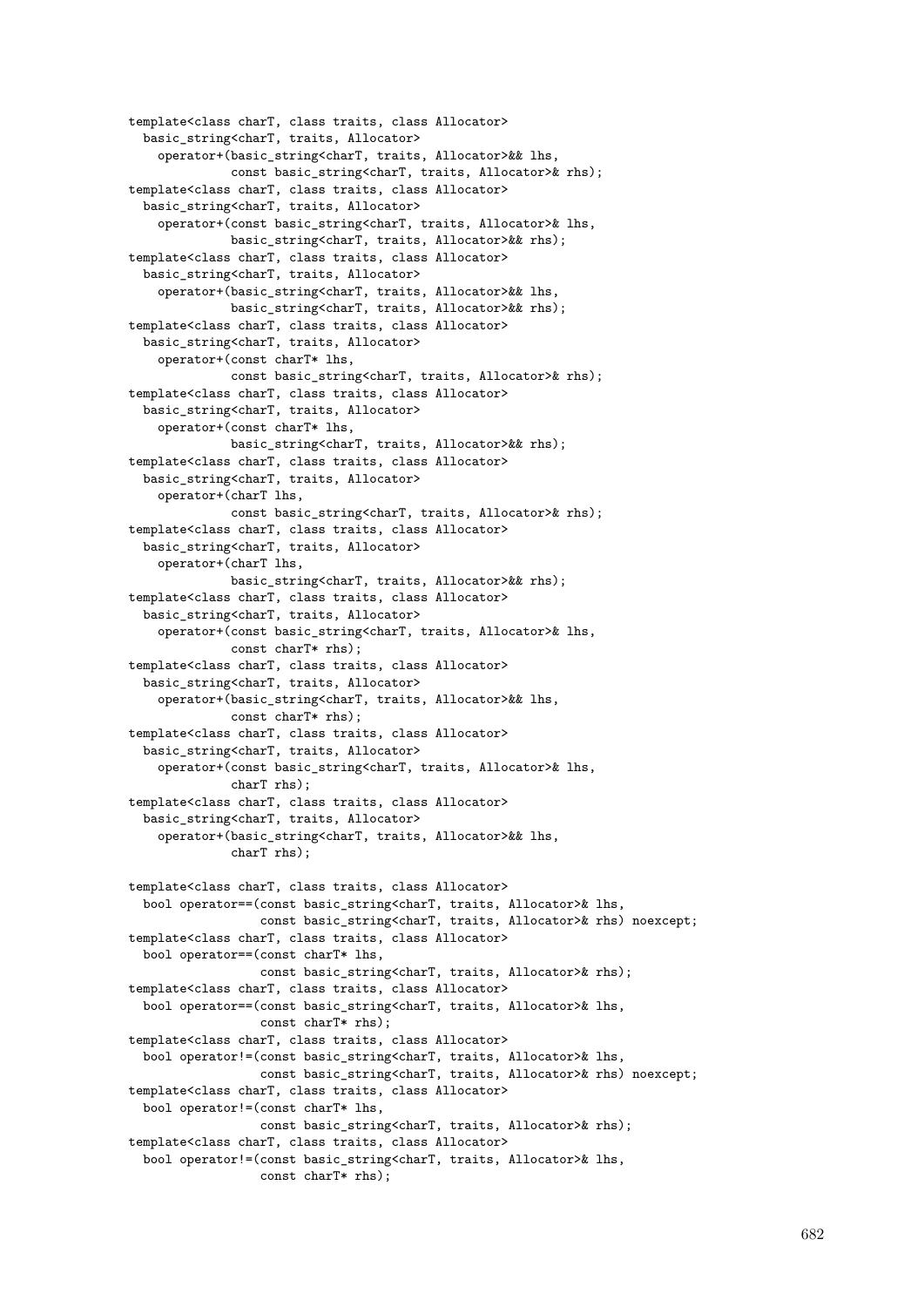```
template<class charT, class traits, class Allocator>
 bool operator< (const basic_string<charT, traits, Allocator>& lhs,
                  const basic_string<charT, traits, Allocator>& rhs) noexcept;
template<class charT, class traits, class Allocator>
 bool operator< (const basic_string<charT, traits, Allocator>& lhs,
                 const charT* rhs);
template<class charT, class traits, class Allocator>
 bool operator< (const charT* lhs,
                 const basic_string<charT, traits, Allocator>& rhs);
template<class charT, class traits, class Allocator>
 bool operator> (const basic_string<charT, traits, Allocator>& lhs,
                 const basic_string<charT, traits, Allocator>& rhs) noexcept;
template<class charT, class traits, class Allocator>
 bool operator> (const basic_string<charT, traits, Allocator>& lhs,
                  const charT* rhs);
template<class charT, class traits, class Allocator>
 bool operator> (const charT* lhs,
                  const basic_string<charT, traits, Allocator>& rhs);
template<class charT, class traits, class Allocator>
  bool operator<=(const basic_string<charT, traits, Allocator>& lhs,
                  const basic_string<charT, traits, Allocator>& rhs) noexcept;
template<class charT, class traits, class Allocator>
 bool operator<=(const basic_string<charT, traits, Allocator>& lhs,
                  const charT* rhs);
template<class charT, class traits, class Allocator>
 bool operator<=(const charT* lhs,
                 const basic_string<charT, traits, Allocator>& rhs);
template<class charT, class traits, class Allocator>
 bool operator>=(const basic_string<charT, traits, Allocator>& lhs,
                 const basic_string<charT, traits, Allocator>& rhs) noexcept;
template<class charT, class traits, class Allocator>
 bool operator>=(const basic_string<charT, traits, Allocator>& lhs,
                 const charT* rhs);
template<class charT, class traits, class Allocator>
 bool operator>=(const charT* lhs,
                 const basic_string<charT, traits, Allocator>& rhs);
// 20.3.3.9, swap
template<class charT, class traits, class Allocator>
  void swap(basic_string<charT, traits, Allocator>& lhs,
            basic_string<charT, traits, Allocator>& rhs)
    noexcept(noexcept(lhs.swap(rhs)));
// 20.3.3.10, inserters and extractors
template<class charT, class traits, class Allocator>
 basic_istream<charT, traits>&
    operator>>(basic_istream<charT, traits>& is,
              basic_string<charT, traits, Allocator>& str);
template<class charT, class traits, class Allocator>
 basic_ostream<charT, traits>&
    operator<<(basic_ostream<charT, traits>& os,
               const basic_string<charT, traits, Allocator>& str);
template<class charT, class traits, class Allocator>
 basic_istream<charT, traits>&
    getline(basic_istream<charT, traits>& is,
           basic_string<charT, traits, Allocator>& str,
            charT delim);
template<class charT, class traits, class Allocator>
 basic_istream<charT, traits>&
    getline(basic_istream<charT, traits>&& is,
            basic_string<charT, traits, Allocator>& str,
            charT delim);
```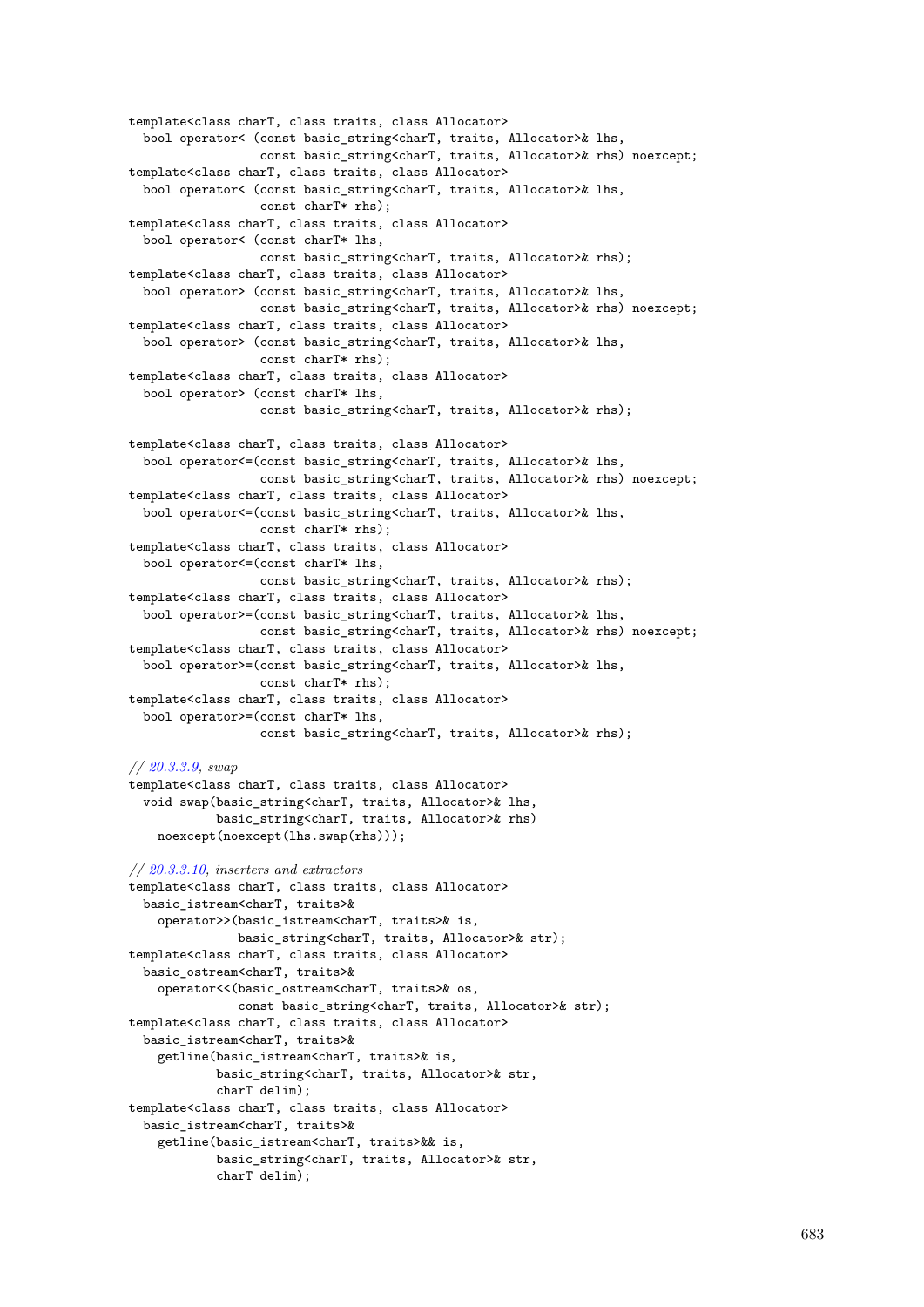```
template<class charT, class traits, class Allocator>
  basic_istream<charT, traits>&
    getline(basic_istream<charT, traits>& is,
            basic_string<charT, traits, Allocator>& str);
template<class charT, class traits, class Allocator>
  basic_istream<charT, traits>&
    getline(basic_istream<charT, traits>&& is,
            basic_string<charT, traits, Allocator>& str);
// basic_string typedef names
using string = basic_string<br> <math>;
using u16string = basic_string<char16_t>;
using u32string = basic_string<char32_t>;
using wstring = basic_string<wchar_t>;
// 20.3.4, numeric conversions
int stoi(const string& str, size_t* idx = nullptr, int base = 10);
long stol(const string& str, size_t* idx = nullptr, int base = 10);
unsigned long stoul(const string& str, size_t* idx = nullptr, int base = 10);
long long stoll(const string& str, size_t* idx = nullptr, int base = 10);
unsigned long long stoull(const string& str, size_t* idx = nullptr, int base = 10);
float stof(const string& str, size_t* idx = nullptr);
double stod(const string& str, size_t* idx = nullptr);
long double stold(const string& str, size_t* idx = nullptr);
string to_string(int val);
string to_string(unsigned val);
string to_string(long val);
string to_string(unsigned long val);
string to_string(long long val);
string to_string(unsigned long long val);
string to_string(float val);
string to_string(double val);
string to_string(long double val);
int stoi(const wstring& str, size_t* idx = nullptr, int base = 10);
long stol(const wstring& str, size_t* idx = nullptr, int base = 10);
unsigned long stoul(const wstring& str, size_t* idx = nullptr, int base = 10);
long long stoll(const wstring& str, size_t* idx = nullptr, int base = 10);
unsigned long long stoull(const wstring& str, size_t* idx = nullptr, int base = 10);
float stof(const wstring& str, size_t* idx = nullptr);
double stod(const wstring& str, size_t* idx = nullptr);
long double stold(const wstring& str, size_t* idx = nullptr);
wstring to_wstring(int val);
wstring to_wstring(unsigned val);
wstring to_wstring(long val);
wstring to_wstring(unsigned long val);
wstring to_wstring(long long val);
wstring to_wstring(unsigned long long val);
wstring to_wstring(float val);
wstring to_wstring(double val);
wstring to_wstring(long double val);
namespace pmr {
  template<class charT, class traits = char_traits<charT>>
    using basic_string = std::basic_string<charT, traits, polymorphic_allocator<charT>>;
  using string = basic_string<char>;
  using u16string = basic_string<char16_t>;
  using u32string = basic_string<char32_t>;
  using wstring = basic_string<wchar_t>;
}
// 20.3.5, hash support
```

```
template<class T> struct hash;
```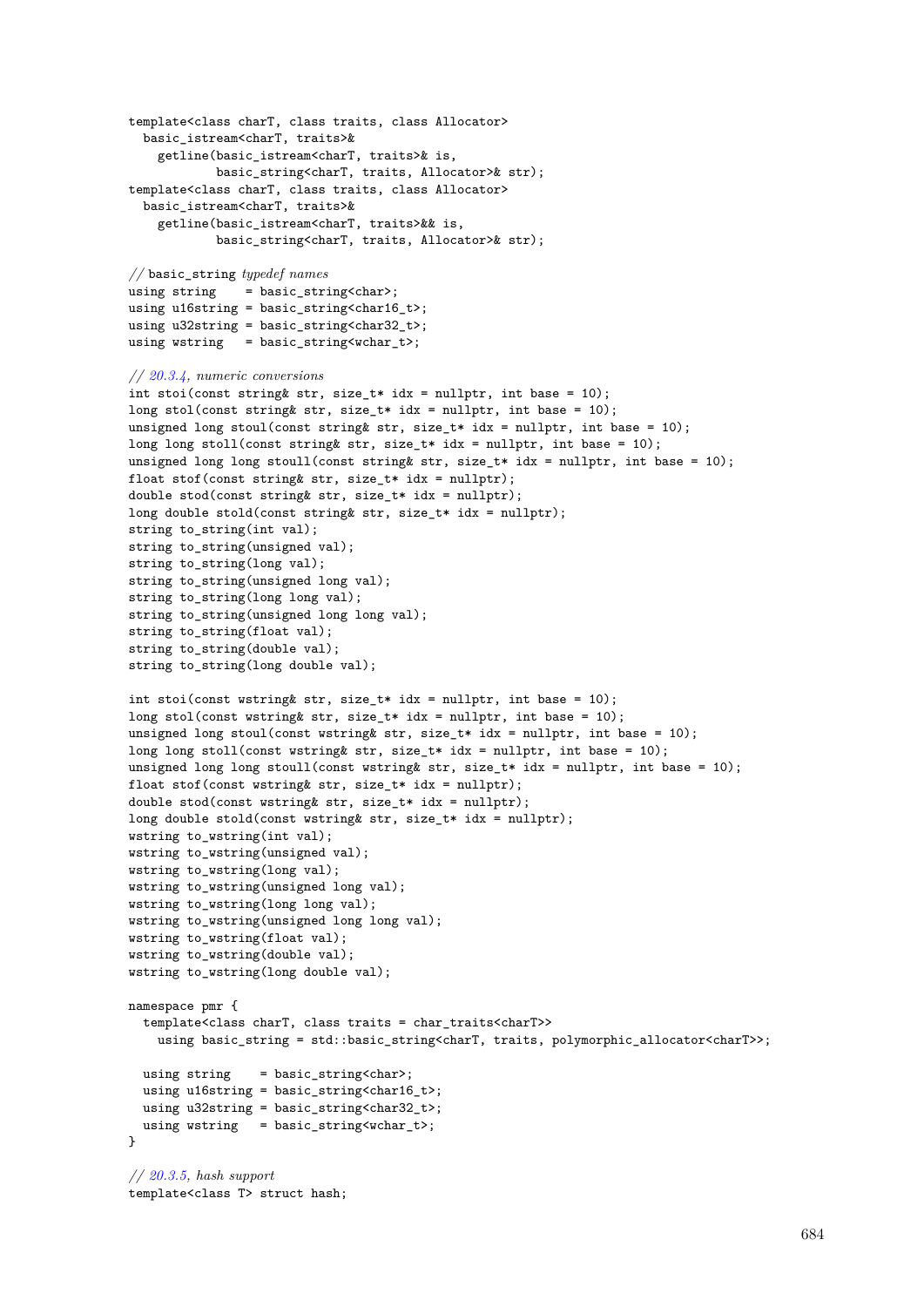```
template<> struct hash<string>;
  template<> struct hash<u16string>;
  template<> struct hash<u32string>;
  template<> struct hash<wstring>;
  template<> struct hash<pmr::string>;
  template<> struct hash<pmr::u16string>;
  template<> struct hash<pmr::u32string>;
  template<> struct hash<pmr::wstring>;
  inline namespace literals {
  inline namespace string_literals {
    // 20.3.6, suffix for basic_string literals
    string operator""s(const char* str, size_t len);
    u16string operator""s(const char16_t* str, size_t len);
    u32string operator""s(const char32_t* str, size_t len);
    wstring operator""s(const wchar_t* str, size_t len);
  }
  }
}
```
### <span id="page-13-0"></span>**20.3.2 Class template basic\_string [basic.string]**

<sup>1</sup> The class template **basic\_string** describes objects that can store a sequence consisting of a varying number of arbitrary char-like objects with the first element of the sequence at position zero. Such a sequence is also called a "string" if the type of the char-like objects that it holds is clear from context. In the rest of this Clause, the type of the char-like objects held in a basic\_string object is designated by charT.

[*Drafting note*: This paragraph duplicates the requirements in [20.3.2.1.](#page-18-0) – *end drafting note*]

- <sup>2</sup> The member functions of basic string use an object of the Allocator class passed as a template parameter to allocate and free storage for the contained char-like objects.<sup>[227](#page-13-1)</sup>
- <sup>3</sup> A specialization of basic\_string is a contiguous container (21.2.1).
- <sup>4</sup> In all cases,  $[data()$ ,  $data()$  +  $size()$ ] is a valid range,  $data()$  +  $size()$  points at an object with value charT() (a "null terminator"), and  $size() \leq capacity()$  is true.

[*Drafting note*: This appears to have no normative effect. We don't use the term "length error" or "out-of-range error" anywhere. – *end drafting note*]

- <sup>5</sup> The functions described in this Clause can report two kinds of errors, each associated with an exception type:
- (5.1) a *length* error is associated with exceptions of type length\_error (18.2.5);

(5.2) — an *out-of-range* error is associated with exceptions of type out\_of\_range (18.2.6).

```
namespace std {
 template<class charT, class traits = char_traits<charT>,
          class Allocator = allocator<charT>>
  class basic_string {
 public:
   // types
   using \text{ traits\_type} = traits;
   using value_type = charT;
   using allocator_type = Allocator;
   using size_type = typename allocator_traits<Allocator>::size_type;
   using difference_type = typename allocator_traits<Allocator>::difference_type;
   using pointer = typename allocator_traits<Allocator>::pointer;
   using const_pointer = typename allocator_traits<Allocator>::const_pointer;
   using reference = value_type&;
   using const_reference = const value_type&;
   using iterator = implementation-defined; // see 21.2
   using const_iterator = implementation-defined ; // see 21.2
   using reverse_iterator = std::reverse_iterator<iterator>;
   using const_reverse_iterator = std::reverse_iterator<const_iterator>;
   static const size_type npos = -1;
```
<span id="page-13-1"></span><sup>227)</sup> Allocator::value\_type must name the same type as charT [\(20.3.2.1\)](#page-18-0).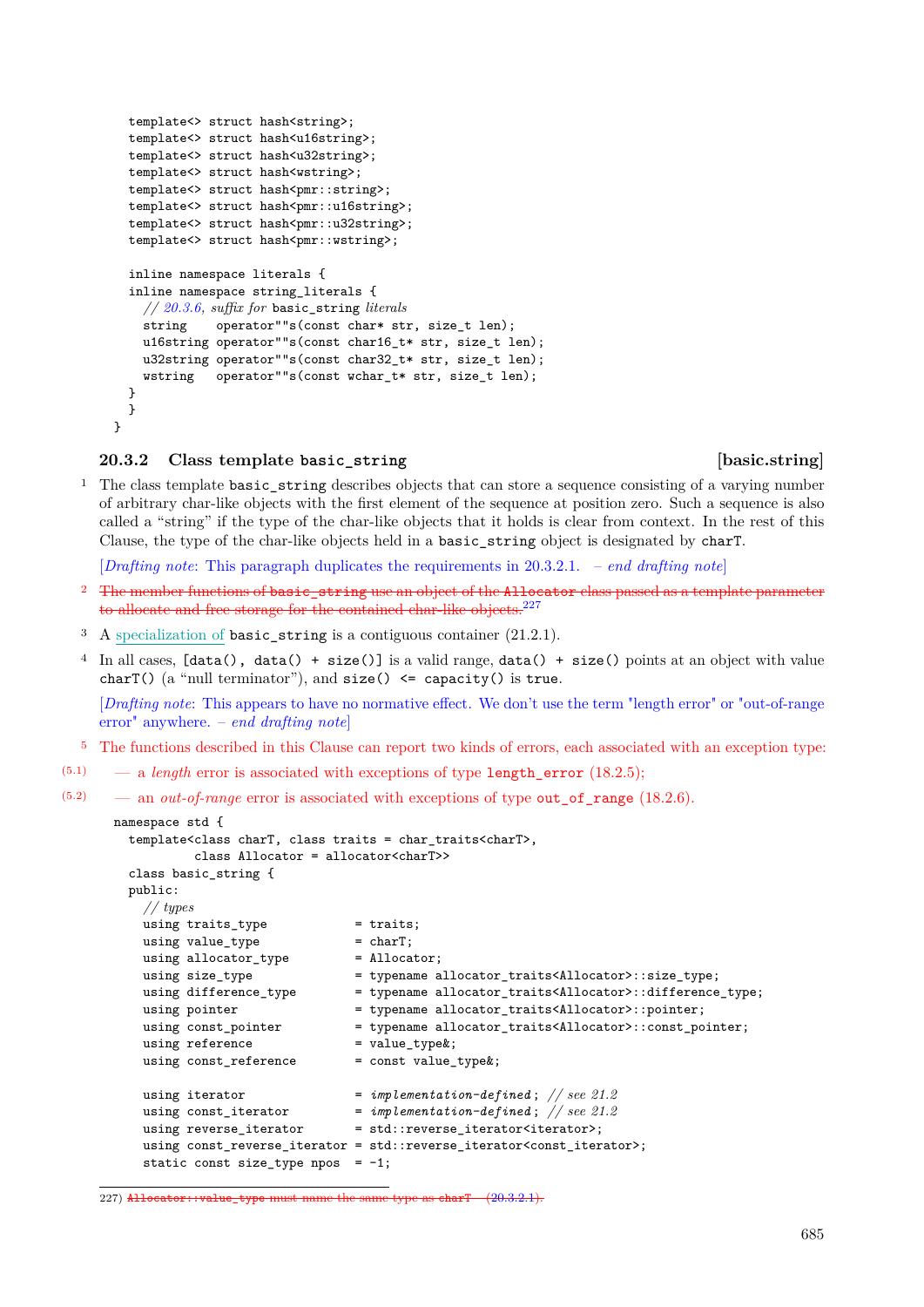```
// 20.3.2.2, construct/copy/destroy
basic_string() noexcept(noexcept(Allocator())) : basic_string(Allocator()) { }
explicit basic_string(const Allocator& a) noexcept;
basic_string(const basic_string& str);
basic_string(basic_string&& str) noexcept;
basic_string(const basic_string& str, size_type pos, const Allocator& a = Allocator());
basic_string(const basic_string& str, size_type pos, size_type n,
            const Allocator& a = Allocator());
template<class T>
 basic_string(const T& t, size_type pos, size_type n, const Allocator& a = Allocator());
template<class T>
 explicit basic_string(const T& t, const Allocator& a = Allocator());
basic_string(const charT* s, size_type n, const Allocator& a = Allocator());
basic_string(const charT* s, const Allocator& a = Allocator());
basic_string(size_type n, charT c, const Allocator& a = Allocator());
template<class InputIterator>
 basic_string(InputIterator begin, InputIterator end, const Allocator& a = Allocator());
basic_string(initializer_list<charT>, const Allocator& = Allocator());
basic_string(const basic_string&, const Allocator&);
basic_string(basic_string&&, const Allocator&);
~basic_string();
basic_string& operator=(const basic_string& str);
basic_string& operator=(basic_string&& str)
 noexcept(allocator_traits<Allocator>::propagate_on_container_move_assignment::value ||
           allocator_traits<Allocator>::is_always_equal::value);
template<class T>
 basic_string& operator=(const T& t);
basic_string& operator=(const charT* s);
basic_string& operator=(charT c);
basic_string& operator=(initializer_list<charT>);
// 20.3.2.3, iterators
iterator begin() noexcept;
const_iterator begin() const noexcept;
iterator end() noexcept;
const_iterator end() const noexcept;
reverse_iterator rbegin() noexcept;
const_reverse_iterator rbegin() const noexcept;
reverse_iterator rend() noexcept;
const_reverse_iterator rend() const noexcept;
const_iterator cbegin() const noexcept;
const_iterator cend() const noexcept;
const_reverse_iterator crbegin() const noexcept;
const_reverse_iterator crend() const noexcept;
// 20.3.2.4, capacity
size_type size() const noexcept;
size_type length() const noexcept;
size_type max_size() const noexcept;
void resize(size_type n, charT c);
void resize(size_type n);
size_type capacity() const noexcept;
void reserve(size_type res_arg);
void shrink_to_fit();
void clear() noexcept;
[[nodiscard]] bool empty() const noexcept;
// 20.3.2.5, element access
const_reference operator[](size_type pos) const;
reference operator[](size_type pos);
const_reference at(size_type n) const;
```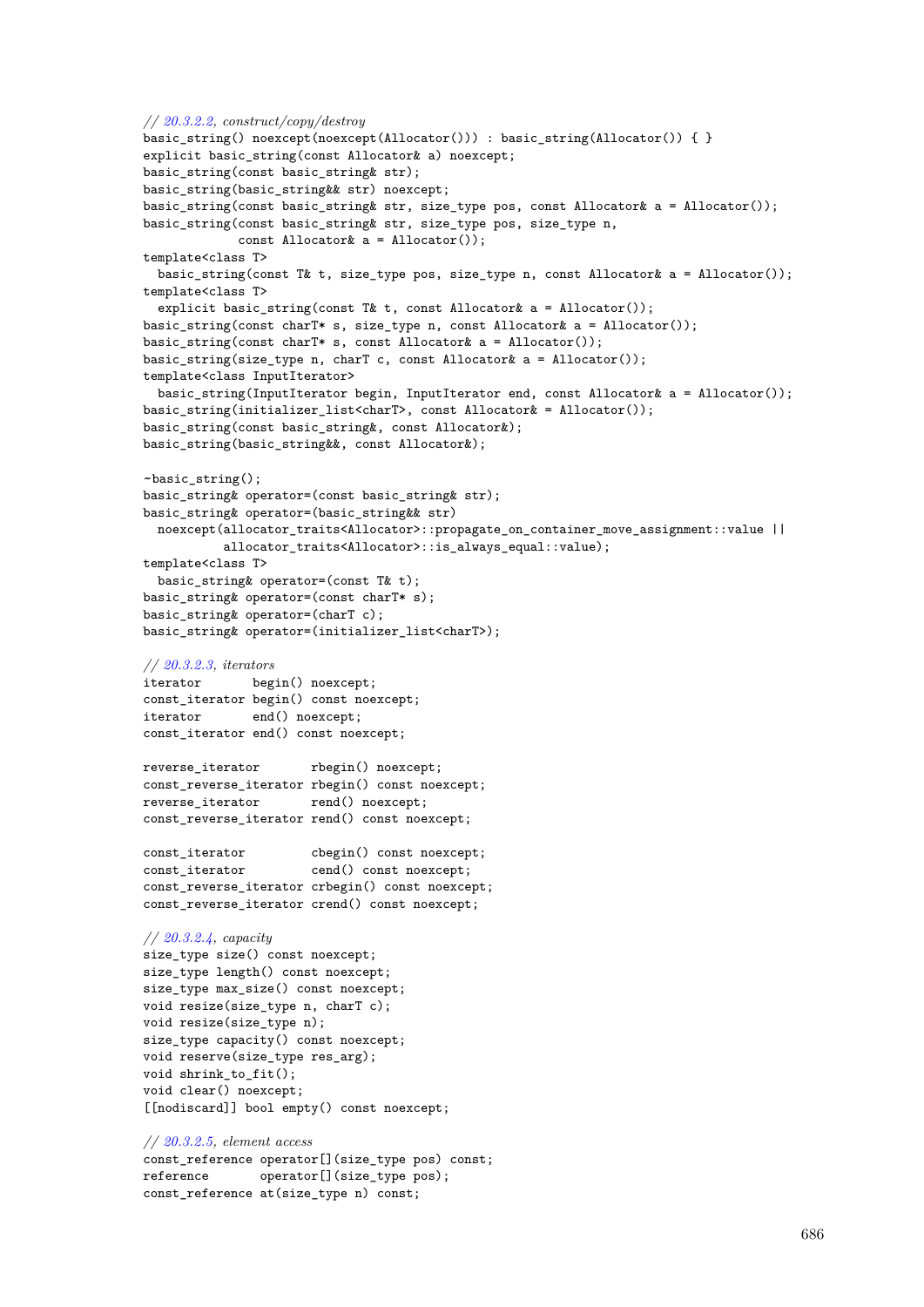```
reference at(size_type n);
const charT& front() const;
charT& front();
const charT& back() const;
charT& back();
// 20.3.2.6, modifiers
basic_string& operator+=(const basic_string& str);
template<class T>
 basic_string& operator+=(const T& t);
basic_string& operator+=(const charT* s);
basic_string& operator+=(charT c);
basic_string& operator+=(initializer_list<charT>);
basic_string& append(const basic_string& str);
basic_string& append(const basic_string& str, size_type pos, size_type n = npos);
template<class T>
 basic_string& append(const T& t);
template<class T>
 basic_string& append(const T& t, size_type pos, size_type n = npos);
basic_string& append(const charT* s, size_type n);
basic_string& append(const charT* s);
basic_string& append(size_type n, charT c);
template<class InputIterator>
 basic_string& append(InputIterator first, InputIterator last);
basic_string& append(initializer_list<charT>);
void push_back(charT c);
basic_string& assign(const basic_string& str);
basic_string& assign(basic_string&& str)
 noexcept(allocator_traits<Allocator>::propagate_on_container_move_assignment::value ||
          allocator_traits<Allocator>::is_always_equal::value);
basic_string& assign(const basic_string& str, size_type pos, size_type n = npos);
template<class T>
 basic_string& assign(const T& t);
template<class T>
 basic_string& assign(const T& t, size_type pos, size_type n = npos);
basic_string& assign(const charT* s, size_type n);
basic string& assign(const charT* s);
basic_string& assign(size_type n, charT c);
template<class InputIterator>
 basic_string& assign(InputIterator first, InputIterator last);
basic_string& assign(initializer_list<charT>);
basic_string& insert(size_type pos, const basic_string& str);
basic_string& insert(size_type pos1, const basic_string& str,
                     size_type pos2, size_type n = npos);
template<class T>
 basic_string& insert(size_type pos, const T& t);
template<class T>
 basic_string& insert(size_type pos1, const T& t, size_type pos2, size_type n = npos);
basic_string& insert(size_type pos, const charT* s, size_type n);
basic_string& insert(size_type pos, const charT* s);
basic_string& insert(size_type pos, size_type n, charT c);
iterator insert(const_iterator p, charT c);
iterator insert(const_iterator p, size_type n, charT c);
template<class InputIterator>
 iterator insert(const_iterator p, InputIterator first, InputIterator last);
iterator insert(const_iterator p, initializer_list<charT>);
basic_string& erase(size_type pos = 0, size_type n = npos);
iterator erase(const_iterator p);
iterator erase(const_iterator first, const_iterator last);
```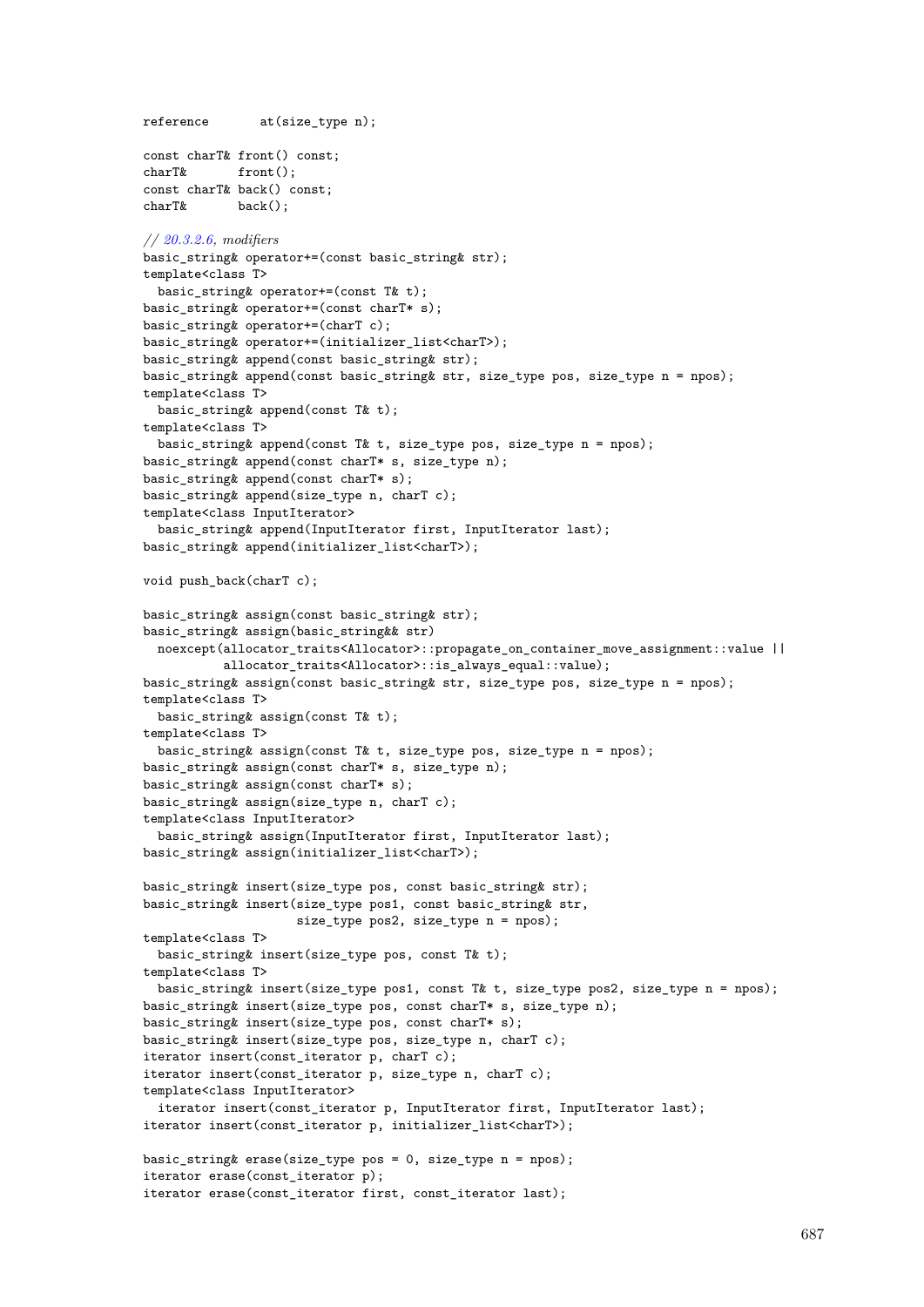```
void pop_back();
basic_string& replace(size_type pos1, size_type n1, const basic_string& str);
basic_string& replace(size_type pos1, size_type n1, const basic_string& str,
                      size_type pos2, size_type n2 = npos);
template<class T>
 basic_string& replace(size_type pos1, size_type n1, const T& t);
template<class T>
 basic_string& replace(size_type pos1, size_type n1, const T& t,
                        size_type pos2, size_type n2 = npos);
basic_string& replace(size_type pos, size_type n1, const charT* s, size_type n2);
basic_string& replace(size_type pos, size_type n1, const charT* s);
basic_string& replace(size_type pos, size_type n1, size_type n2, charT c);
basic_string& replace(const_iterator i1, const_iterator i2, const basic_string& str);
template<class T>
 basic_string& replace(const_iterator i1, const_iterator i2, const T& t);
basic_string& replace(const_iterator i1, const_iterator i2, const charT* s, size_type n);
basic_string& replace(const_iterator i1, const_iterator i2, const charT* s);
basic_string& replace(const_iterator i1, const_iterator i2, size_type n, charT c);
template<class InputIterator>
 basic_string& replace(const_iterator i1, const_iterator i2,
                        InputIterator j1, InputIterator j2);
basic_string& replace(const_iterator, const_iterator, initializer_list<charT>);
size_type copy(charT* s, size_type n, size_type pos = 0) const;
void swap(basic_string& str)
 noexcept(allocator_traits<Allocator>::propagate_on_container_swap::value ||
          allocator_traits<Allocator>::is_always_equal::value);
// 20.3.2.7, string operations
const charT* c_str() const noexcept;
const charT* data() const noexcept;
charT* data() noexcept;
operator basic_string_view<charT, traits>() const noexcept;
allocator_type get_allocator() const noexcept;
template<class T>
 size_type find (const T& t, size_type pos = 0) const noexcept(see below );
size_type find (const basic_string& str, size_type pos = 0) const noexcept;
size_type find (const charT* s, size_type pos, size_type n) const;
size_type find (const charT* s, size_type pos = 0) const;
size_type find (charT c, size_type pos = 0) const noexcept;
template<class T>
 size_type rfind(const T& t, size_type pos = npos) const noexcept(see below );
size_type rfind(const basic_string& str, size_type pos = npos) const noexcept;
size_type rfind(const charT* s, size_type pos, size_type n) const;
size type rfind(const charT* s, size_type pos = npos) const;
size_type rfind(charT c, size_type pos = npos) const noexcept;
template<class T>
 size_type find_first_of(const T& t, size_type pos = 0) const noexcept(see below );
size_type find_first_of(const basic_string& str, size_type pos = 0) const noexcept;
size_type find_first_of(const charT* s, size_type pos, size_type n) const;
size_type find_first_of(const charT* s, size_type pos = 0) const;
size_type find_first_of(charT c, size_type pos = 0) const noexcept;
template<class T>
 size_type find_last_of (const T& t, size_type pos = npos) const noexcept(see below );
size_type find_last_of (const basic_string& str, size_type pos = npos) const noexcept;
size_type find_last_of (const charT* s, size_type pos, size_type n) const;
size_type find_last_of (const charT* s, size_type pos = npos) const;
size_type find_last_of (charT c, size_type pos = npos) const noexcept;
```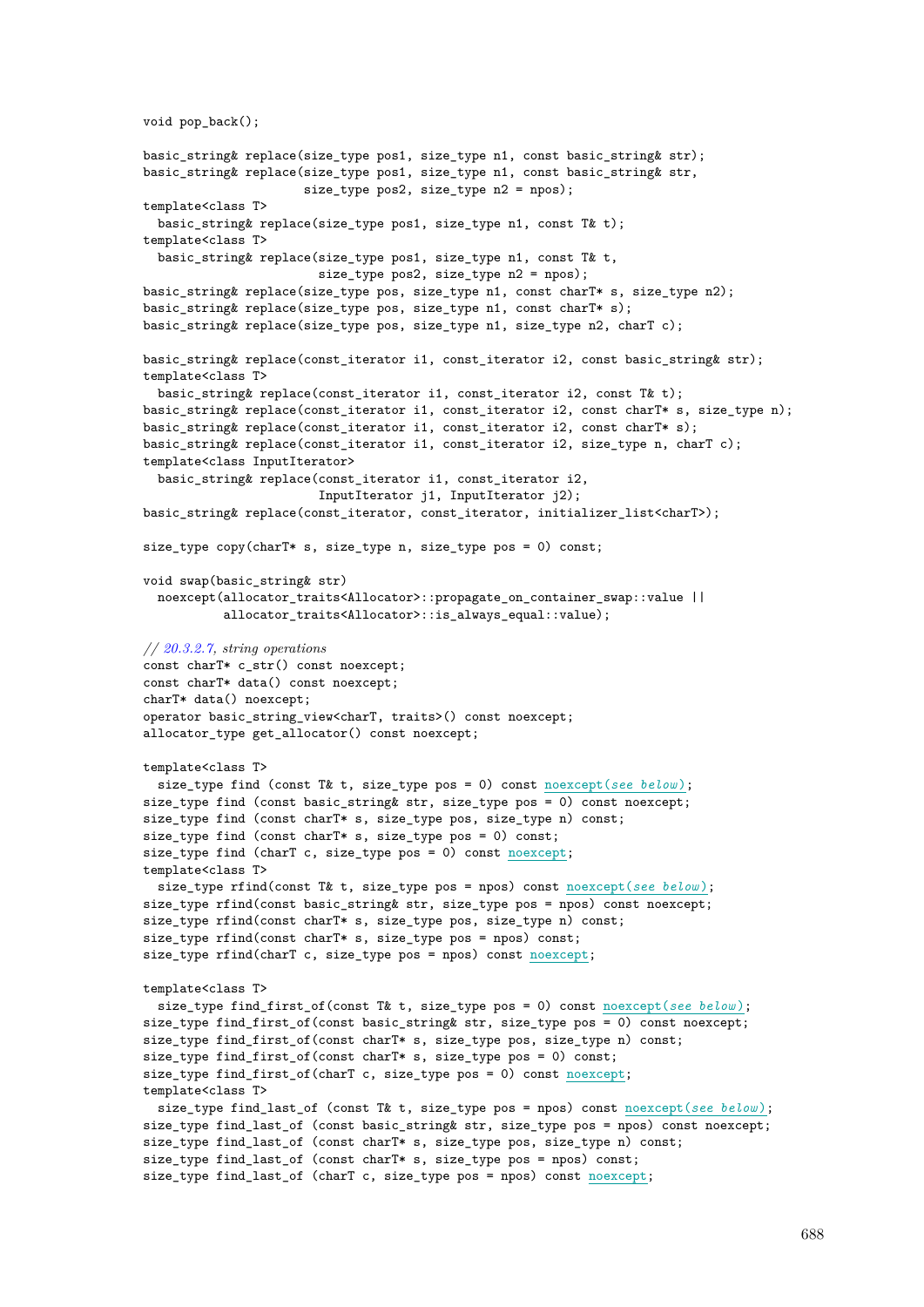```
template<class T>
    size_type find_first_not_of(const T& t, size_type pos = 0) const noexcept(see below);
  size_type find_first_not_of(const basic_string& str, size_type pos = 0) const noexcept;
  size_type find_first_not_of(const charT* s, size_type pos, size_type n) const;
  size_type find_first_not_of(const charT* s, size_type pos = 0) const;
  size_type find_first_not_of(charT c, size_type pos = 0) const noexcept;
  template<class T>
   size_type find_last_not_of (const T& t, size_type pos = npos) const noexcept(see below );
  size_type find_last_not_of (const basic_string& str, size_type pos = npos) const noexcept;
  size_type find_last_not_of (const charT* s, size_type pos, size_type n) const;
  size_type find_last_not_of (const charT* s, size_type pos = npos) const;
  size_type find_last_not_of (charT c, size_type pos = npos) const noexcept;
  basic_string substr(size_type pos = 0, size_type n = npos) const;
  template<class T>
    int compare(const T& t) const noexcept(see below );
  template<class T>
    int compare(size_type pos1, size_type n1, const T& t) const;
  template<class T>
    int compare(size_type pos1, size_type n1, const T& t,
                size_type pos2, size_type n2 = npos) const;
  int compare(const basic_string& str) const noexcept;
  int compare(size_type pos1, size_type n1, const basic_string& str) const;
  int compare(size_type pos1, size_type n1, const basic_string& str,
              size_type pos2, size_type n2 = npos) const;
  int compare(const charT* s) const;
  int compare(size_type pos1, size_type n1, const charT* s) const;
  int compare(size_type pos1, size_type n1, const charT* s, size_type n2) const;
  bool starts_with(basic_string_view<charT, traits> x) const noexcept;
  bool starts_with(charT x) const noexcept;
  bool starts_with(const charT* x) const;
  bool ends_with(basic_string_view<charT, traits> x) const noexcept;
  bool ends_with(charT x) const noexcept;
  bool ends_with(const charT* x) const;
};
template<class InputIterator,
         class Allocator = allocator<typename iterator_traits<InputIterator>::value_type>>
  basic_string(InputIterator, InputIterator, Allocator = Allocator())
    -> basic_string<typename iterator_traits<InputIterator>::value_type,
                    char_traits<typename iterator_traits<InputIterator>::value_type>,
                    Allocator>;
template<class charT,
         class traits,
         class Allocator = allocator<charT>>
  explicit basic_string(basic_string_view<charT, traits>, const Allocator& = Allocator())
    -> basic_string<charT, traits, Allocator>;
template<class charT,
         class traits,
         class Allocator = allocator<charT>>
  basic_string(basic_string_view<charT, traits>,
               typename see below ::size_type, typename see below ::size_type,
               const Allocator& = Allocator())
    -> basic_string<charT, traits, Allocator>;
```
<sup>6</sup> A size\_type parameter type in a basic\_string deduction guide refers to the size\_type member type of the type deduced by the deduction guide.

}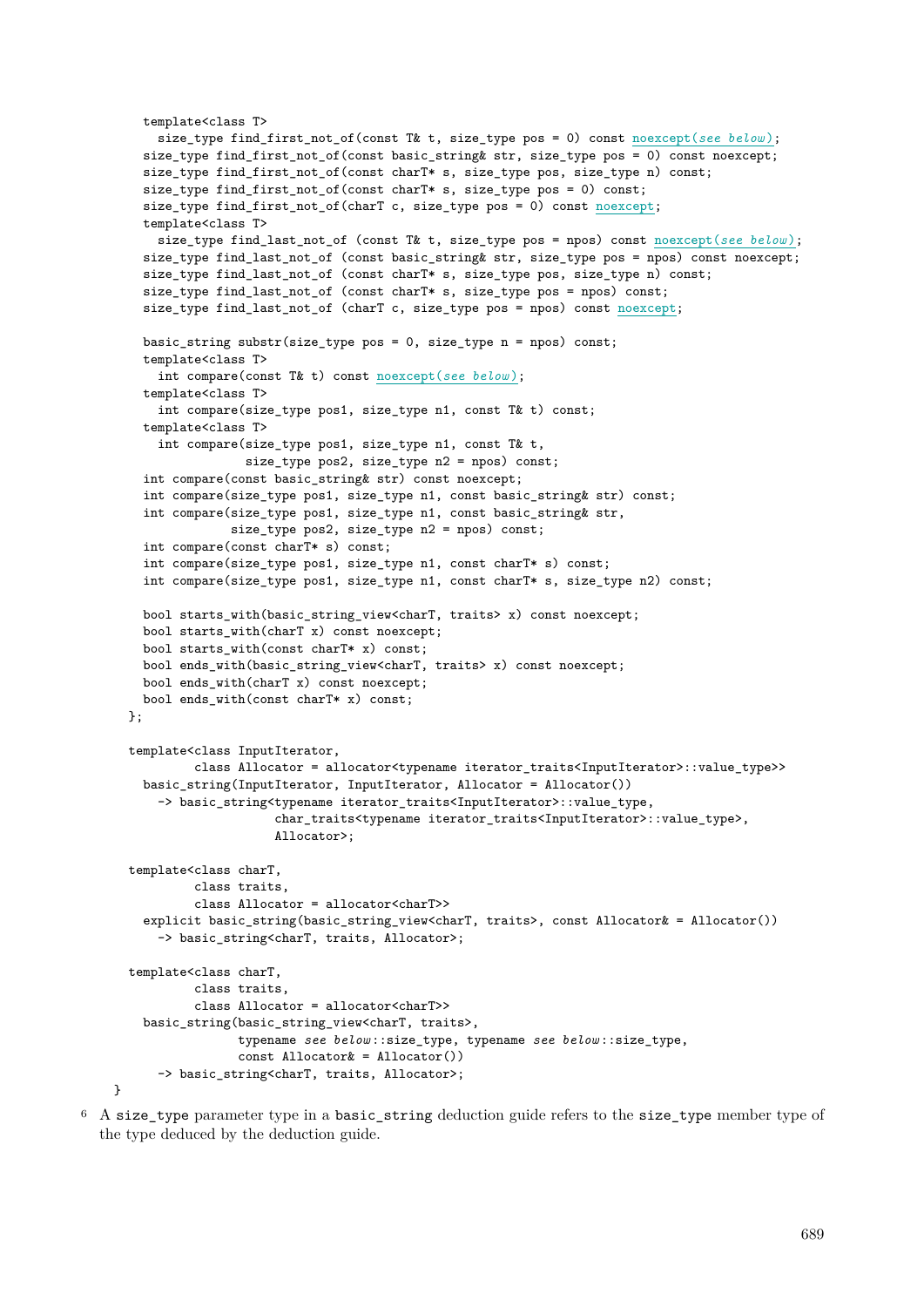### <span id="page-18-0"></span>**20.3.2.1** General requirements **and in the set of the set of the set of the set of string.require**

- <sup>1</sup> If any operation would cause size() to exceed  $max_size()$ , that operation shall throwthrows an exception object of type length\_error.
- <sup>2</sup> If any member function or operator of basic\_string throws an exception, that function or operator shall havehas no other effect on the basic\_string object.
- <sup>3</sup> In every specialization basic\_string<charT, traits, Allocator>, the type allocator\_traits<Allocator>::value\_type shall name the same type as charT. Every object of type basic\_string<charT, traits, Allocator> shall use uses an object of type Allocator to allocate and free storage for the contained charT objects as needed. The Allocator object used shall beis obtained as described in 21.2.1. In every specialization basic\_string<charT, traits, Allocator>, the type traits shall satisfy the character traits requirements [\(20.2\)](#page-4-2) and the type traits::char\_type shall name the same type as charT. [ *Note:* The program is ill-formed if  $\text{traits::char type}$  is not the same type as charT. *— end note*
- <sup>4</sup> References, pointers, and iterators referring to the elements of a basic\_string sequence may be invalidated by the following uses of that basic\_string object:
- (4.1) as an argument to any standard library function taking a reference to non-const basic\_string as an argument.[228](#page-18-2)
- $(4.2)$  Calling non-const member functions, except operator [], at, data, front, back, begin, rbegin, end, and rend.

### <span id="page-18-1"></span>**20.3.2.2 Constructors and assignment operators [string.cons]**

explicit basic\_string(const Allocator& a) noexcept;

- <sup>1</sup> *Effects:* Constructs an object of class basic\_string.
- 2 *Ensures:*  $\text{size}()$  is== 0 and capacity() is an unspecified value.

### basic\_string(const basic\_string& str);

basic\_string(basic\_string&& str) noexcept;

- <sup>3</sup> *Effects:* Constructs an object of class basic\_string whose value is that of str prior to this call.
- <sup>4</sup> *Ensures: Remarks:* data() points at the first element of an allocated copy of the array whose first element is pointed at by the original value str.data(), size() is equal to the original value of str.size(), and capacity() is a value at least as large as size(). In the second form, str is left in a valid but unspecified state with an unspecified value.

```
basic_string(const basic_string& str, size_type pos,
             const Allocator& a = Allocator());
basic_string(const basic_string& str, size_type pos, size_type n,
```
const Allocator& a = Allocator());

[*Drafting note*: The *Throws:* part is covered by the specification of **basic string view::substr.** – *end drafting note*]

- <sup>5</sup> *Throws:* out\_of\_range if pos > str.size().
- <sup>6</sup> *Effects:* Constructs an object of class basic\_string and determines the effective length rlen of the initial string value as  $str.size() - pos$  in the first form and as the smaller of  $str.size() - pos$ and n in the second form.
- <sup>7</sup> *Ensures:* data() points at the first element of an allocated copy of rlen consecutive elements of the string controlled by str beginning at position pos, size() is equal to rlen, and capacity() is a value at least as large as size().
- <sup>8</sup> *Effects:* Let n be npos for the first overload. Equivalent to:

```
basic string(basic string view<charT, traits>(str).substr(pos, n), a)
```
### template<class T>

```
basic_string(const T& t, size_type pos, size_type n, const Allocator& a = Allocator());
```
9 *Constraints:* is convertible v<const T&, basic string view<charT, traits>> is true.

<span id="page-18-2"></span><sup>228)</sup> For example, as an argument to non-member functions swap() [\(20.3.3.9\)](#page-42-0), operator>>() [\(20.3.3.10\)](#page-42-1), and getline()  $(20.3.3.10)$ , or as an argument to basic\_string::swap().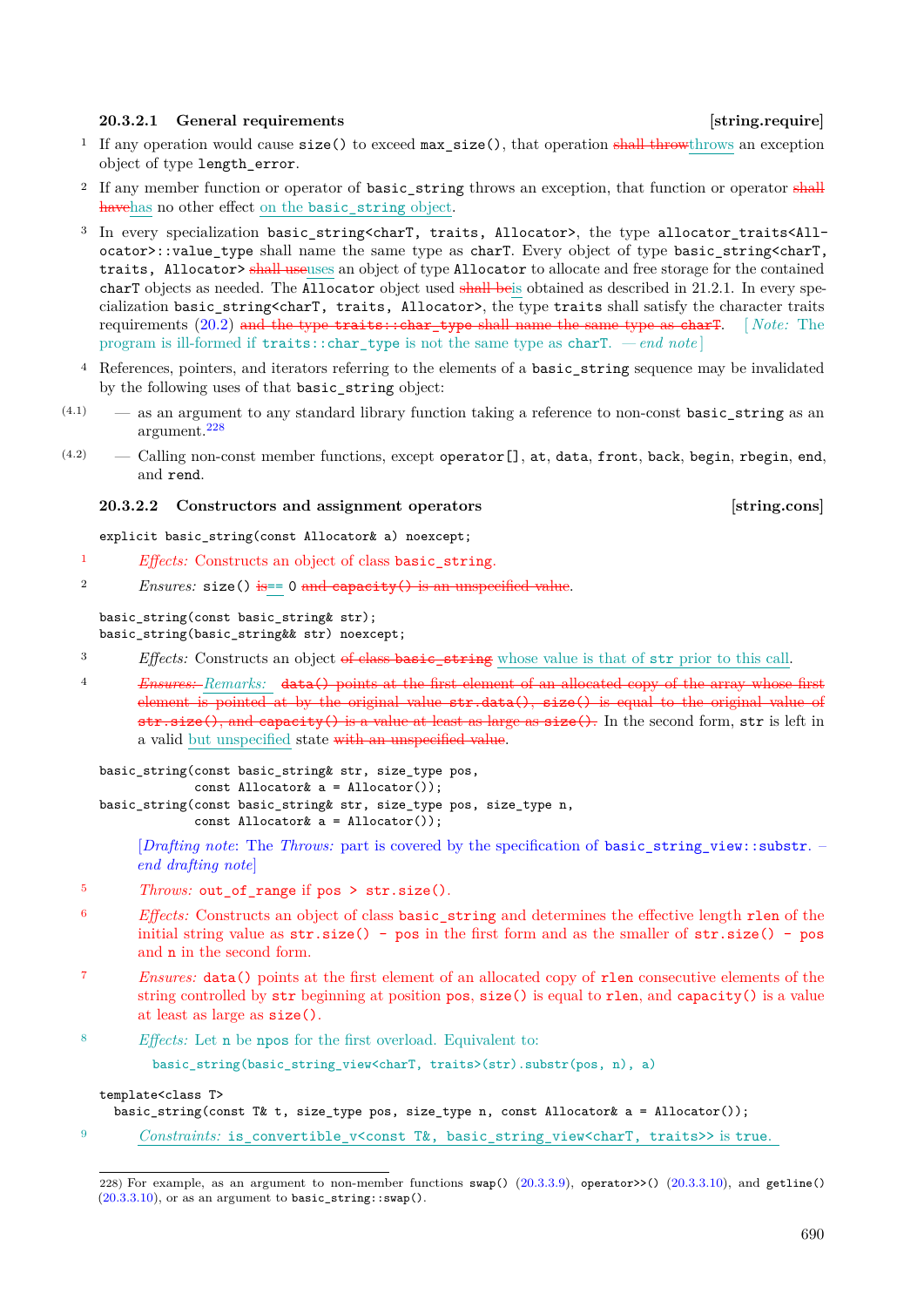<sup>10</sup> *Effects:* Creates a variable, sv, as if by basic\_string\_view<charT, traits> sv = t; and then behaves the same as:

basic\_string(sv.substr(pos, n), a);

<sup>11</sup> *Remarks:* This constructor shall not participate in overload resolution unless is\_convertible\_v<const T&, basic\_string\_view<charT, traits>> is true.

### template<class T>

explicit basic\_string(const T& t, const Allocator& a = Allocator());

- <sup>12</sup> *Constraints:*
- (12.1) is\_convertible\_v<const T&, basic\_string\_view<charT, traits>> is true and

(12.2)  $-$  is\_convertible\_v<const T&, const charT\*> is false.

- <sup>13</sup> *Effects:* Creates a variable, sv, as if by basic\_string\_view<charT, traits> sv = t; and then behaves the same as basic\_string(sv.data(), sv.size(), a).
- <sup>14</sup> *Remarks:* This constructor shall not participate in overload resolution unless
- $(14.1)$   $-$  is convertible v<const T&, basic string view<charT, traits>> is true and
- (14.2)  $-$  is\_convertible\_v<const T&, const charT\*> is false.

basic\_string(const charT\* s, size\_type n, const Allocator& a = Allocator());

- <sup>15</sup> *Requires:* s points to an array of at least n elements of charT. *Expects:* [s, s + n) is a valid range.
- <sup>16</sup> *Effects:* Constructs an object of class basic\_string and determines its initial string value from whose initial value is the array of charT of length n whose first element is designated by s range  $[s, s + n)$ .
- <sup>17</sup> *Ensures:* data() points at the first element of an allocated copy of the array whose first element is pointed at by  $s$ , size() is equal to n, and  $-e$  apacity() is a value at least as large as  $size()$  $traits::compare(data(), s, n) == 0.$

basic string(const charT\* s, const Allocator& a = Allocator());

- <sup>18</sup> *Requires:* s points to an array of at least traits::length(s) + 1 elements of charT.
- <sup>19</sup> *Effects:* Constructs an object of class basic\_string and determines its initial string value from the array of charT of length traits::length(s) whose first element is designated by s.
- <sup>20</sup> *Ensures:* data() points at the first element of an allocated copy of the array whose first element is pointed at by s, size() is equal to traits::length(s), and capacity() is a value at least as large as size().
- <sup>21</sup> *Remarks:* Shall not participate in overload resolution if*Constraints:* Allocator is a type that does not qualifyqualifies as an allocator (21.2.1). [ *Note:* This affects class template argument deduction. *— end note* ]
- <sup>22</sup> *Effects:* Equivalent to: basic\_string(s, traits::length(s), a).

basic\_string(size\_type n, charT c, const Allocator& a = Allocator());

- <sup>23</sup> *Requires:* n < npos.
- <sup>24</sup> *Remarks:* Shall not participate in overload resolution if*Constraints:* Allocator is a type that does not qualifyqualifies as an allocator (21.2.1). [ *Note:* This affects class template argument deduction.  $-$ *end note*
- <sup>25</sup> *Effects:* Constructs an object of class basic string and determines its initial string value by repeating the char-like object c for all n elements.whose value consists of n copies of c.
- <sup>26</sup> *Ensures:* data() points at the first element of an allocated array of n elements, each storing the initial value c,  $size()$  is equal to n, and capacity() is a value at least as large as  $size()$ .

### template<class InputIterator>

basic\_string(InputIterator begin, InputIterator end, const Allocator& a = Allocator());

- <sup>27</sup> *Constraints:* InputIterator is a type that qualifies as an input iterator (21.2.1).
- <sup>28</sup> *Effects:* If InputIterator is an integral type, equivalent to:

basic\_string(static\_cast<size\_type>(begin), static\_cast<value\_type>(end), a);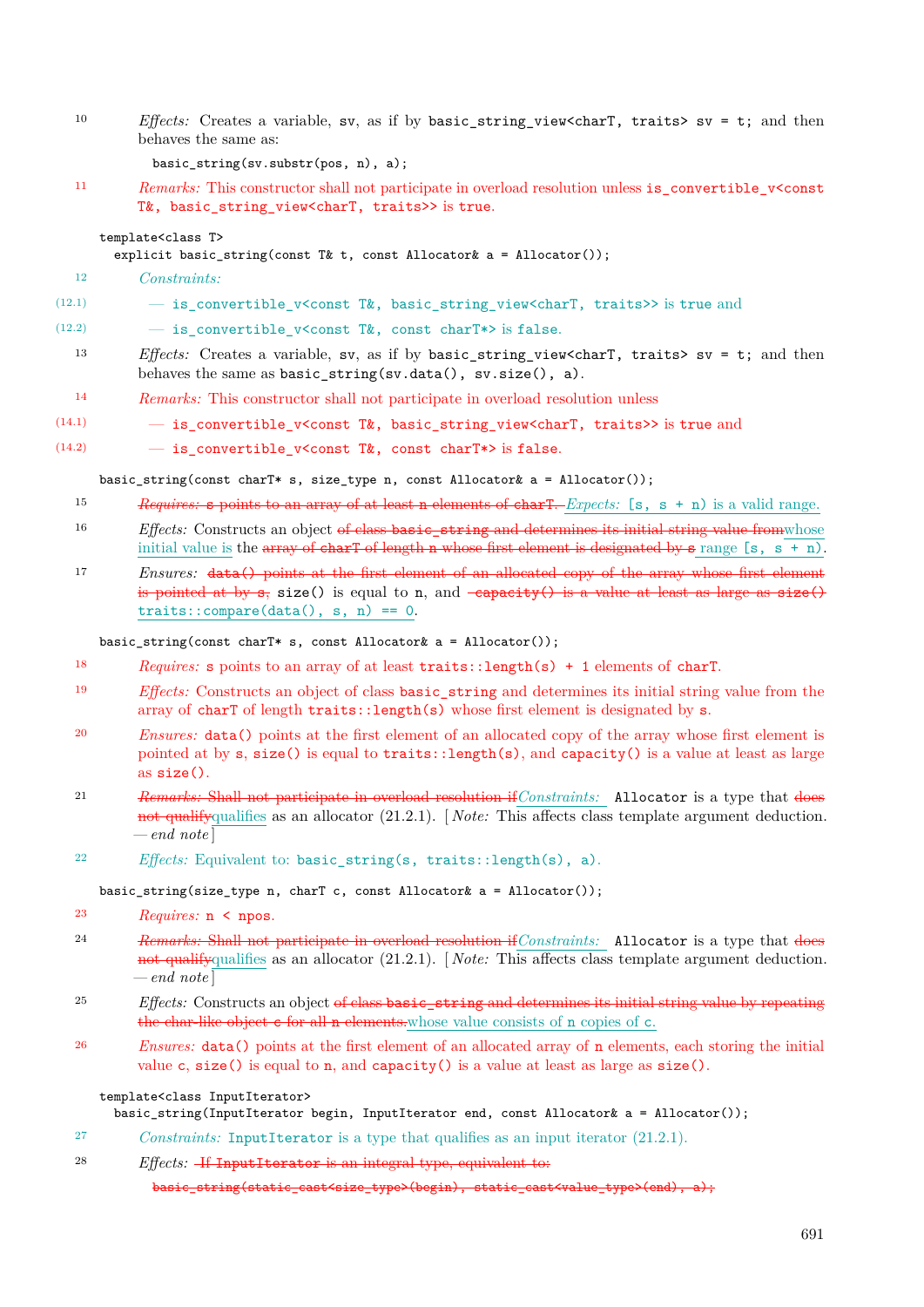Otherwise eConstructs a string from the values in the range [begin, end), as indicated in the Sequence Requirements table (see 21.2.3)Table 68.

basic string(initializer list<charT> il, const Allocator& a = Allocator());

```
29 Effects: Same asEquivalent to basic_string(il.begin(), il.end(), a).
```
basic\_string(const basic\_string& str, const Allocator& alloc); basic\_string(basic\_string&& str, const Allocator& alloc);

<sup>30</sup> *Effects:* Constructs an object of class basic\_string whose value is that of str prior to this call. The stored allocator is constructed from alloc. In the second form, str is left in a valid but unspecified state.

<sup>31</sup> *Ensures:* data() points at the first element of an allocated copy of the array whose first element is pointed at by the original value of str.data(), size() is equal to the original value of str.size(), capacity() is a value at least as large as  $size($ ), and get allocator() is equal to alloc. In the second form, str is left in a valid state with an unspecified value.

<sup>32</sup> *Throws:* The second form throws nothing if alloc == str.get\_allocator().

```
template<class InputIterator,
         class Allocator = allocator<typename iterator_traits<InputIterator>::value_type>>
 basic_string(InputIterator, InputIterator, Allocator = Allocator())
    -> basic string<typename iterator traits<InputIterator>::value type,
                    char_traits<typename iterator_traits<InputIterator>::value_type>,
                    Allocator>;
```
<sup>33</sup> *Remarks:* Shall not participate in overload resolution if*Constraints:* InputIterator is a type that does not qualifyqualifies as an input iterator, or if and Allocator is a type that does not qualifyqualifies as an allocator  $(2\overline{1.2.1})$ .

```
template<class charT,
         class traits,
         class Allocator = allocator<charT>>
  explicit basic_string(basic_string_view<charT, traits>, const Allocator& = Allocator())
    -> basic_string<charT, traits, Allocator>;
template<class charT,
        class traits,
        class Allocator = allocator<charT>>
 basic_string(basic_string_view<charT, traits>,
               typename see below ::size_type, typename see below ::size_type,
               const Allocator& = Allocator())
    -> basic_string<charT, traits, Allocator>;
```
<sup>34</sup> *Remarks:* Shall not participate in overload resolution if*Constraints:* Allocator is a type that does not qualifyqualifies as an allocator  $(21.2.1)$ .

basic\_string& operator=(const basic\_string& str);

<sup>35</sup> *Effects:* If \*this and str are the same object, has no effect. Otherwise, replaces the value of \*this with a copy of str.

```
36 Returns: *this.
```
<sup>37</sup> *Ensures:* If \*this and str are the same object, the member has no effect. Otherwise, data() points at the first element of an allocated copy of the array whose first element is pointed at by str.data(),  $size()$  is equal to  $str.size(),$  and  $capacity()$  is a value at least as large as  $size()$ .

```
basic_string& operator=(basic_string&& str)
```

```
noexcept(allocator_traits<Allocator>::propagate_on_container_move_assignment::value ||
         allocator_traits<Allocator>::is_always_equal::value);
```
<sup>38</sup> *Effects:* Move assigns as a sequence container (21.2), except that iterators, pointers and references may be invalidated.

```
39 Returns: *this.
```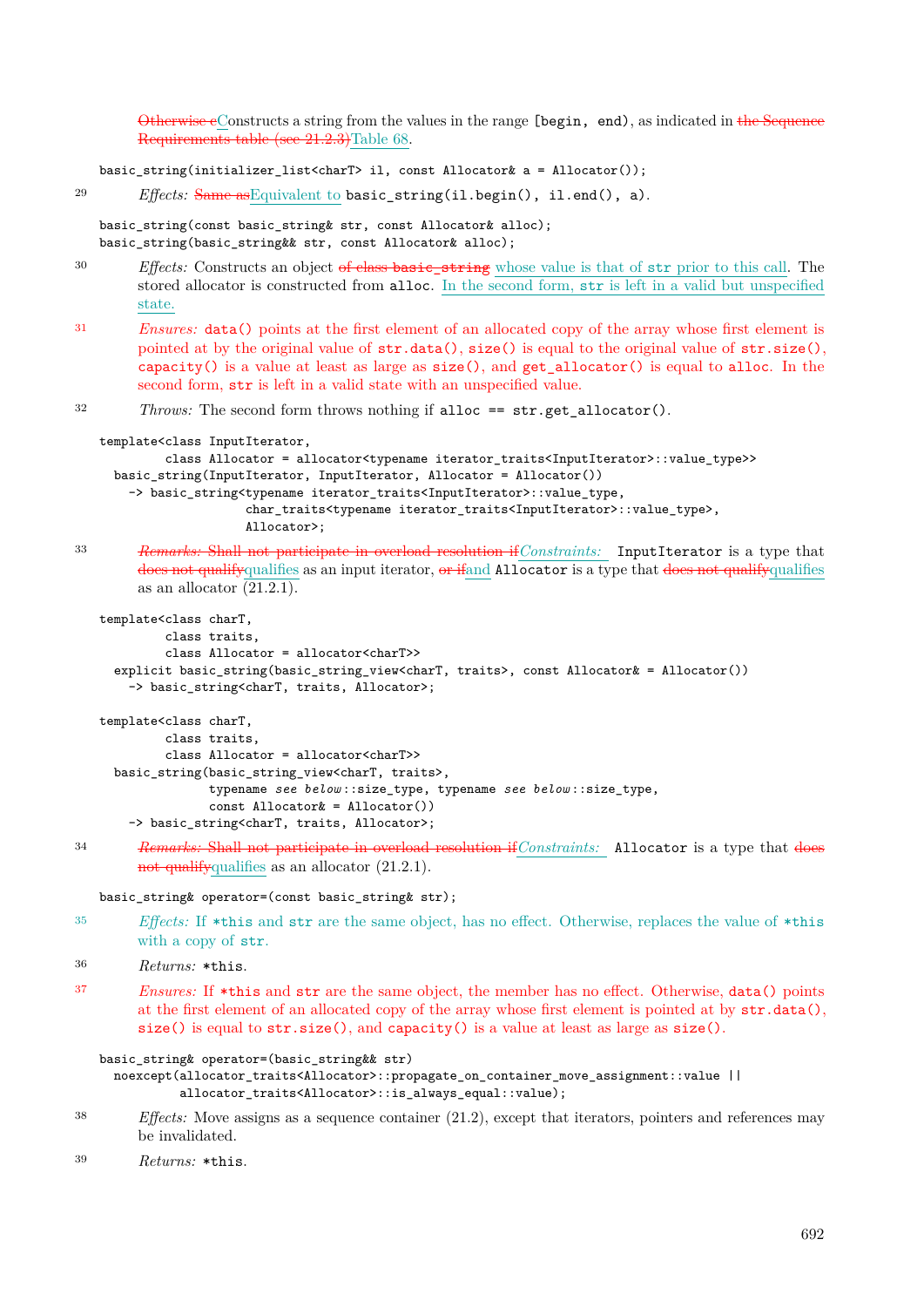```
basic_string& operator=(const T& t);
  40 Constraints:
(40.1) — is_convertible_v<const T&, basic_string_view<charT, traits>> is true and
(40.2) - is convertible v<const T&, const charT*> is false.
  41 Effects: Equivalent to:
            {
              basic_string_view<charT, traits> sv = t;
              return assign(sv);
            \overline{1}42 Remarks: This function shall not participate in overload resolution unless is_convertible_v<const T&,
          basic_string_view<charT, traits>> is true and is_convertible_v<const T&, const charT*>
          is false.
     basic_string& operator=(const charT* s);
  43 Returns: Effects: Equivalent to return *this = basic_string_view<charT, traits>(s);
  44 Remarks: Uses traits::length().
     basic_string& operator=(charT c);
  45 Returns: Effects: Equivalent to:
            return *this = \frac{basic\text{-string}(1,-c)}{basic\text{-string}} view<charT, traits>(addressof(c), 1);
     basic_string& operator=(initializer_list<charT> il);
  46 Effects: As if by: *this = basic_string(il); Equivalent to:
                    return *this = basic_string_view<charT, traits>(il.begin(), il.size());
  47 Returns: *this.
     20.3.2.3 Iterator support and iteration [string.iterators]
     iterator begin() noexcept;
     const_iterator begin() const noexcept;
     const_iterator cbegin() const noexcept;
   1 Returns: An iterator referring to the first character in the string.
     iterator end() noexcept;
     const_iterator end() const noexcept;
     const_iterator cend() const noexcept;
   2 Returns: An iterator which is the past-the-end value.
     reverse_iterator rbegin() noexcept;
     const_reverse_iterator rbegin() const noexcept;
     const_reverse_iterator crbegin() const noexcept;
   3 Returns: An iterator which is semantically equivalent to reverse_iterator(end()).
     reverse_iterator rend() noexcept;
     const_reverse_iterator rend() const noexcept;
     const_reverse_iterator crend() const noexcept;
   4 Returns: An iterator which is semantically equivalent to reverse_iterator(begin()).
     20.3.2.4 Capacity Capacity Capacity Capacity Capacity Capacity Capacity Capacity Capacity
     size_type size() const noexcept;
     size_type length() const noexcept;
   1 Returns: A count of the number of char-like objects currently in the string.
   2 Complexity: Constant time.
```
template<class T>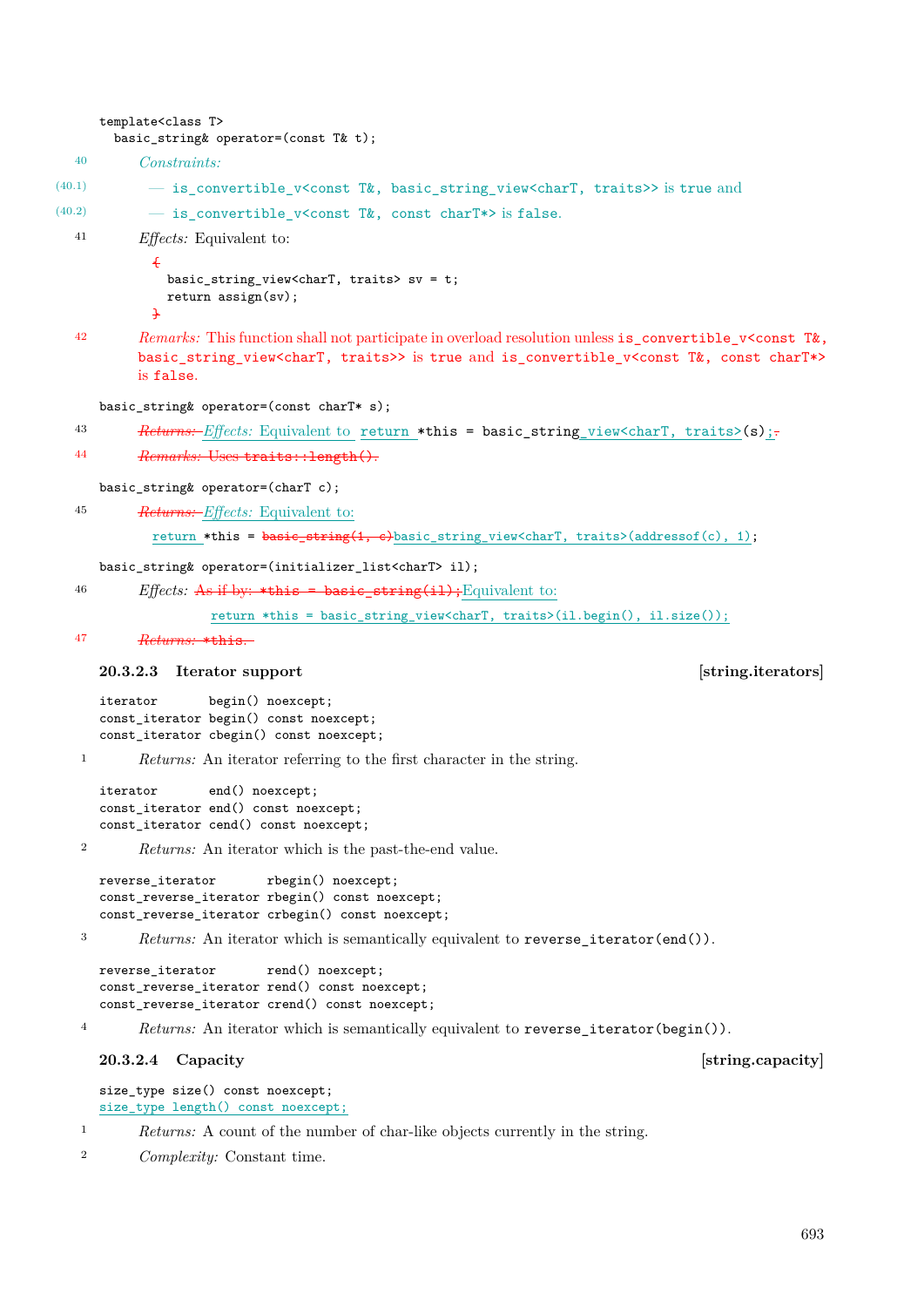size\_type length() const noexcept;

<sup>3</sup> *Returns:* size().

size\_type max\_size() const noexcept;

- <sup>4</sup> *Returns:* The largest possible number of char-like objects that can be stored in a basic\_string.
- <sup>5</sup> *Complexity:* Constant time.

void resize(size\_type n, charT c);

- <sup>6</sup> *Throws:* length error if n > max size(). [*Drafting note:* This is covered by the front matter [\(20.3.2.1](#page-18-0)) p1). – *end drafting note*]
- <sup>7</sup> *Effects:* Alters the length of the string designated by the value of \*this as follows:
- $(7.1)$  If n  $\leq$  size(), the function replaces the string designated by \*this with a string of length n whose elements are a copy of the initial elements of the original string designated by \*this.erases the last  $size() - n$  elements.
- $(7.2)$  If n > size(), the function replaces the string designated by \*this with a string of length n whose first size() elements are a copy of the original string designated by \*this, and whose remaining elements are all initialized to cappends  $n - size()$  copies of c.

void resize(size\_type n);

<sup>8</sup> *Effects:* As if byEquivalent to resize(n, charT()).

size\_type capacity() const noexcept;

- <sup>9</sup> *Returns:* The size of the allocated storage in the string.
- <sup>10</sup> *Complexity:* Constant time.

### void reserve(size\_type res\_arg);

- <sup>11</sup> *Effects:* A directive that informs a basic\_string of a planned change in size, so that the storage allocation can be managed accordingly. After reserve(), capacity() is greater or equal to the argument of reserve if reallocation happens; and equal to the previous value of capacity() otherwise. Reallocation happens at this point if and only if the current capacity is less than the argument of reserve().
- 12 *Throws:* length\_error if res\_arg > max\_size() or any exceptions thrown by allocator\_traits <Allocator>::allocate. [229](#page-22-1)

void shrink\_to\_fit();

- <sup>13</sup> *Effects:* shrink\_to\_fit is a non-binding request to reduce capacity() to size(). [ *Note:* The request is non-binding to allow latitude for implementation-specific optimizations. *— end note* ] It does not increase capacity(), but may reduce capacity() by causing reallocation.
- <sup>14</sup> *Complexity:* Linear in the size of the sequence.
- <sup>15</sup> *Remarks:* Reallocation invalidates all the references, pointers, and iterators referring to the elements in the sequence as well as the past-the-end iterator. If no reallocation happens, they remain valid.
	- void clear() noexcept;
- 16 *Effects:* Behaves as if the function calls: Equivalent to: erase(begin(), end());

[[nodiscard]] bool empty() const noexcept;

17 *Returns: Effects:* Equivalent to: return size() == 0;-

<span id="page-22-0"></span>**20.3.2.5 Element access [string.access]**

const\_reference operator[](size\_type pos) const; reference operator[](size\_type pos);

<sup>1</sup> *Requires: Expects:* pos <= size().

<span id="page-22-1"></span><sup>229)</sup> reserve() uses allocator\_traits<Allocator>::allocate() which may throw an appropriate exception.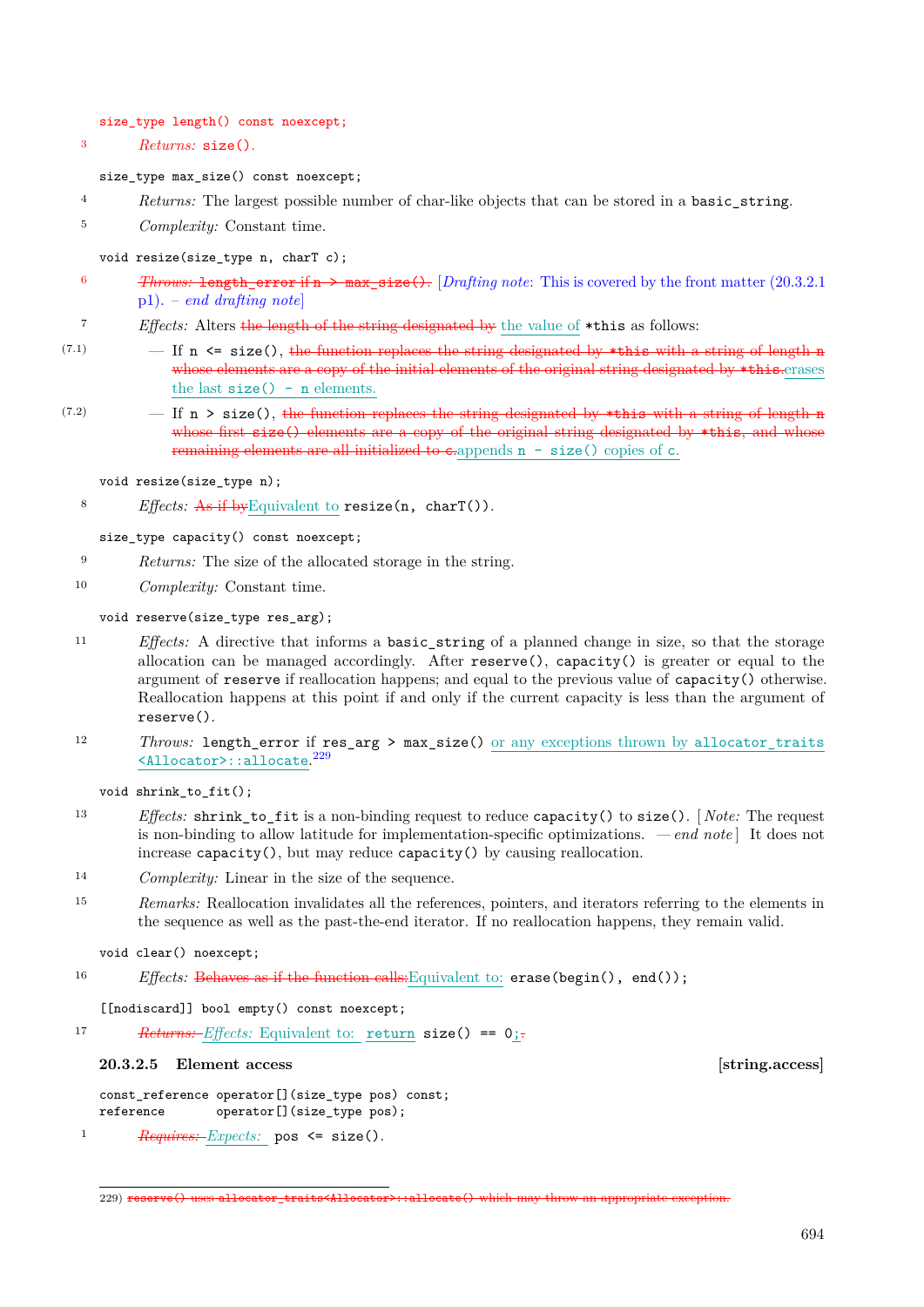- <sup>2</sup> *Returns:* \*(begin() + pos) if pos < size(). Otherwise, returns a reference to an object of type charT with value charT(), where modifying the object to any value other than charT() leads to undefined behavior.
- <sup>3</sup> *Throws:* Nothing.
- <sup>4</sup> *Complexity:* Constant time.

```
const_reference at(size_type pos) const;
reference at(size_type pos);
```

```
5 Throws: out of range if pos >= size().
```
<sup>6</sup> *Returns:* operator[](pos).

const charT& front() const; charT& front();

- <sup>7</sup> *Requires: Expects:* !empty().
- <sup>8</sup> *Effects:* Equivalent to: return operator[](0);

const charT& back() const; charT& back();

- <sup>9</sup> *Requires: Expects:* !empty().
- 10 *Effects:* Equivalent to: return operator[](size() 1);

### <span id="page-23-0"></span>**20.3.2.6 Modifiers [string.modifiers]**

### **20.3.2.6.1 basic\_string::operator+= [string.op+=]**

basic\_string& operator+=(const basic\_string& str);

```
<sup>1</sup> Effects: CallsEquivalent to: return append(str);
```
### <sup>2</sup> *Returns:* \*this.

### template<class T>

basic\_string& operator+=(const T& t);

- <sup>3</sup> *Effects:* Creates a variable, sv, as if by basic\_string\_view<charT, traits> sv = t; and then calls append(sv).
- <sup>4</sup> *Returns:* \*this.
- <sup>5</sup> *Remarks:* This function shall not participate in overload resolution unless is\_convertible\_v<const T&, basic\_string\_view<charT, traits>> is true and is\_convertible\_v<const T&, const charT\*> is false.
- <sup>6</sup> *Constraints:*

```
(6.1) – is convertible v<const T&, basic string view<charT, traits>> is true and
```
 $(6.2)$   $-$  is convertible v<const T&, const charT\*> is false.

<sup>7</sup> *Effects:* Equivalent to:

basic\_string\_view<charT, traits> sv = t; return append(sv);

### basic\_string& operator+=(const charT\* s);

- 8 *Effects:* CallsEquivalent to: return append(s);-
- <sup>9</sup> *Returns:* \*this.

basic\_string& operator+=(charT c);

- 10 *Effects:* Calls push\_back(c);Equivalent to: return append(size\_type{1}, c);
- <sup>11</sup> *Returns:* \*this.

### basic\_string& operator+=(initializer\_list<charT> il);

- 12 *Effects:* CallsEquivalent to: return append(il);
- <sup>13</sup> *Returns:* \*this.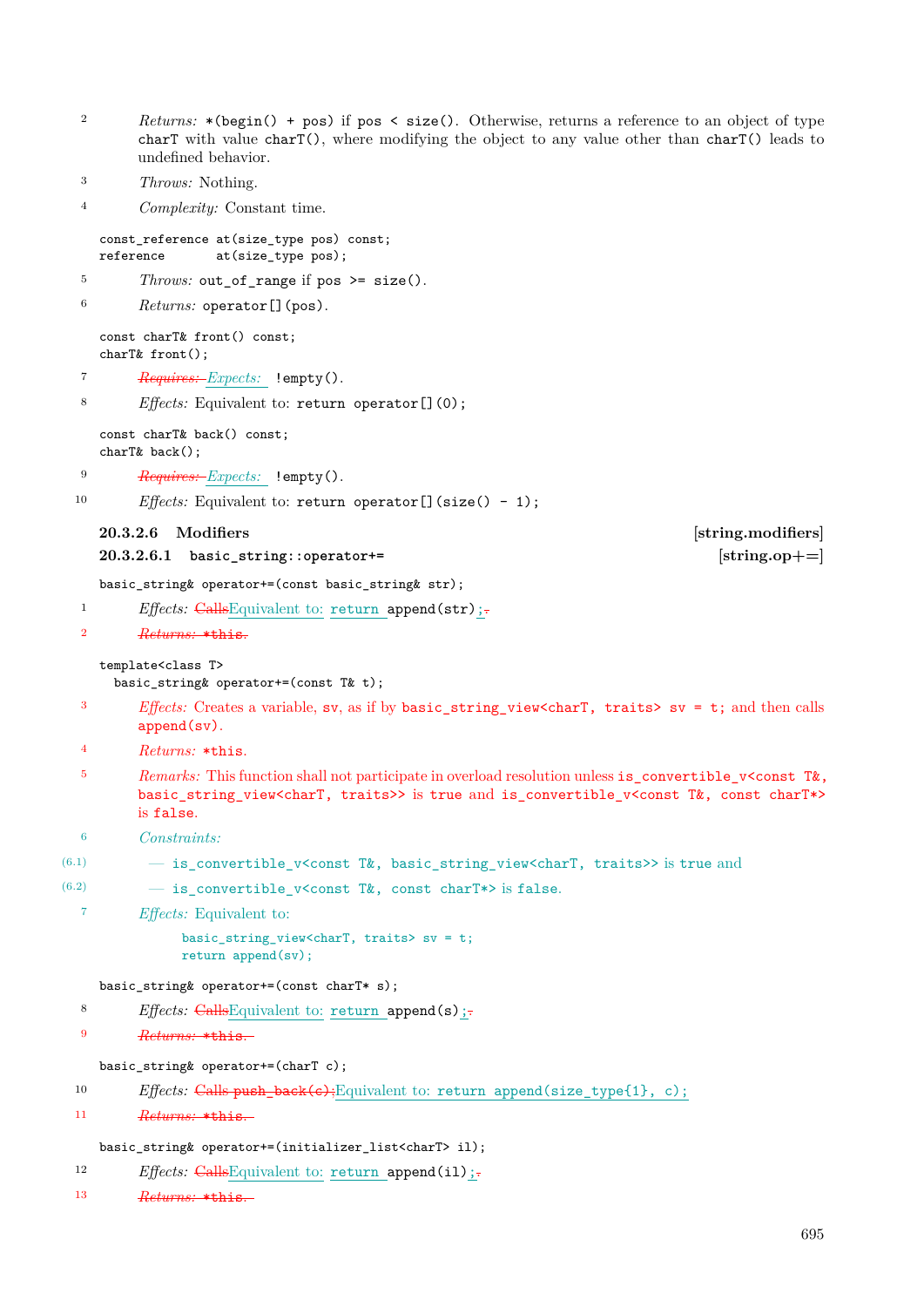### **20.3.2.6.2 basic\_string::append [string.append]**

basic\_string& append(const basic\_string& str);

```
<sup>1</sup> Effects: CallsEquivalent to: return append(str.data(), str.size());
```
<sup>2</sup> *Returns:* \*this.

basic\_string& append(const basic\_string& str, size\_type pos, size\_type n = npos);

- <sup>3</sup> *Throws:* out\_of\_range if pos > str.size().
- <sup>4</sup> *Effects:* Determines the effective length rlen of the string to append as the smaller of n and str.size() - pos and calls append(str.data() + pos, rlen).
- <sup>5</sup> *Returns:* \*this.
- $6$  *Effects:* Equivalent to: return append(basic string view<charT, traits>(str).substr(pos, n));

### template<class T>

basic\_string& append(const T& t);

```
7 Constraints:
```

```
(7.1) - is convertible v<const T&, basic_string_view<charT, traits>> is true and
```

```
(7.2) - is convertible v<const T&, const charT*> is false.
```
<sup>8</sup> *Effects:* Equivalent to:

```
{
  basic_string_view<charT, traits> sv = t;
  return append(sv.data(), sv.size());
\overline{1}
```
<sup>9</sup> *Remarks:* This function shall not participate in overload resolution unless is\_convertible\_v<const T&, basic\_string\_view<charT, traits>> is true and is\_convertible\_v<const T&, const charT\*> is false.

### template<class T>

```
basic_string& append(const T& t, size_type pos, size_type n = npos);
```

```
<sup>10</sup> Throws: out of range if pos > sv.size().
```
- <sup>11</sup> *Effects:* Creates a variable, sv, as if by basic\_string\_view<charT, traits> sv = t. Determines the effective length rlen of the string to append as the smaller of  $n$  and  $sv.size() - pos$  and calls append(sv.data() + pos, rlen).
- 12 *Remarks:* This function shall not participate in overload resolution unless is\_convertible\_v<const T&, basic\_string\_view<charT, traits>> is true and is\_convertible\_v<const T&, const charT\*> is false.
- <sup>13</sup> *Returns:* \*this.
- <sup>14</sup> *Constraints:*

```
(14.1) - is convertible v<const T&, basic string view<charT, traits>> is true and
```
(14.2)  $-$  is convertible v<const T&, const charT\*> is false.

<sup>15</sup> *Effects:* Equivalent to:

basic\_string\_view<charT, traits> sv = t; return append(sv.substr(pos, n));

### basic\_string& append(const charT\* s, size\_type n);

- <sup>16</sup> *Requires:* s points to an array of at least n elements of charT.
- 17 *Throws:* length error if size() + n > max size().
- <sup>18</sup> *Effects:* The function replaces the string controlled by \*this with a string of length size() + n whose first size() elements are a copy of the original string controlled by \*this and whose remaining elements are a copy of the initial n elements of s.
- <sup>19</sup> *Expects:* [s, s + n) is a valid range.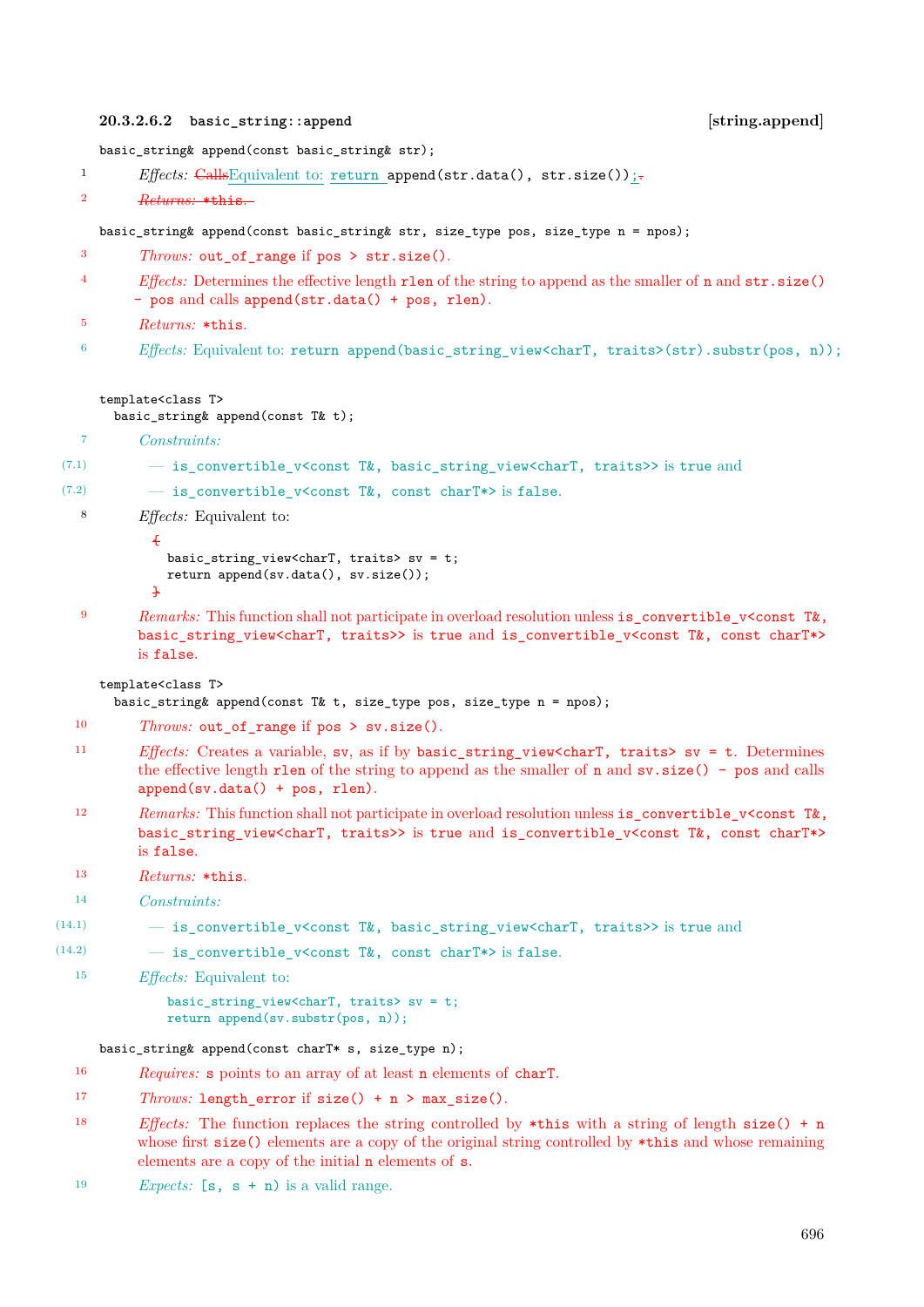<sup>20</sup> *Effects:* Appends a copy of the range [s, s + n) to the string.

```
21 Returns: *this.
```
basic\_string& append(const charT\* s);

- <sup>22</sup> *Requires:* s points to an array of at least traits::length(s) + 1 elements of charT.
- <sup>23</sup> *Effects:* CallsEquivalent to: return append(s, traits::length(s));
- <sup>24</sup> *Returns:* \*this.

basic\_string& append(size\_type n, charT c);

- <sup>25</sup> *Effects:* Equivalent to: return append(basic string(n, c)); Appends n copies of c to the string.
- <sup>26</sup> *Returns:* \*this.

template<class InputIterator>

basic\_string& append(InputIterator first, InputIterator last);

- <sup>27</sup> *Constraints:* InputIterator is a type that qualifies as an input iterator (21.2.1).
- <sup>28</sup> *Requires:* [first, last) is a valid range.
- <sup>29</sup> *Effects:* Equivalent to: return append(basic\_string(first, last, get\_allocator()));

basic\_string& append(initializer\_list<charT> il);

- <sup>30</sup> *Effects:* CallsEquivalent to: return append(il.begin(), il.size());
- <sup>31</sup> *Returns:* \*this.

void push back(charT c);

32 *Effects:* Equivalent to append (static cast  $\langle$  size type $\rangle$ (size type{1}), c).

### **20.3.2.6.3 basic\_string::assign [string.assign]**

basic\_string& assign(const basic\_string& str);

```
1 Effects: Equivalent to: return *this = str;
```
basic\_string& assign(basic\_string&& str)

noexcept(allocator\_traits<Allocator>::propagate\_on\_container\_move\_assignment::value || allocator\_traits<Allocator>::is\_always\_equal::value);

<sup>2</sup> *Effects:* Equivalent to: return \*this = std::move(str);

basic\_string& assign(const basic\_string& str, size\_type pos, size\_type n = npos);

- <sup>3</sup> *Throws:* out\_of\_range if pos > str.size().
- <sup>4</sup> *Effects:* Determines the effective length rlen of the string to assign as the smaller of n and str.size() - pos and calls assign(str.data() + pos, rlen).
- <sup>5</sup> *Returns:* \*this.
- <sup>6</sup> *Effects:* Equivalent to:

```
return assign(basic_string_view<charT, traits>(str).substr(pos, n));
```
### template<class T>

```
basic_string& assign(const T& t);
```

```
7 Constraints:
```

```
(7.1) — is_convertible_v<const T&, basic_string_view<charT, traits>> is true and
```

```
(7.2) - is convertible v<const T&, const charT*> is false.
```

```
8 Effects: Equivalent to:
```

```
{
 basic_string_view<charT, traits> sv = t;
  return assign(sv.data(), sv.size());
}
```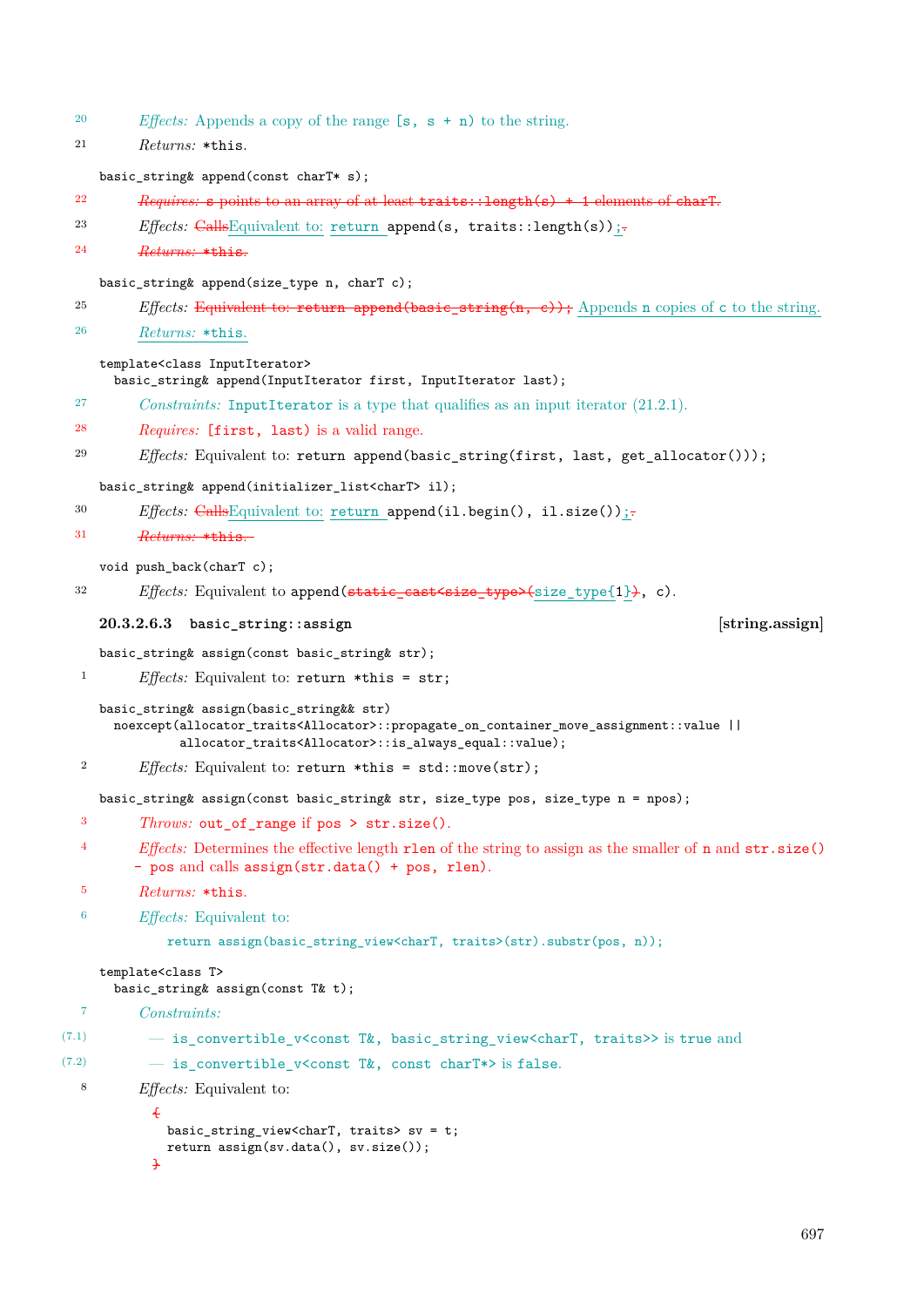9 *Remarks:* This function shall not participate in overload resolution unless is\_convertible\_v<const T&, basic\_string\_view<charT, traits>> is true and is\_convertible\_v<const T&, const charT\*> is false.

template<class T>

basic\_string& assign(const T& t, size\_type pos, size\_type  $n = npos$ );

- 10 *Throws:* out\_of\_range if pos > sv.size().
- <sup>11</sup> *Effects:* Creates a variable, sv, as if by basic\_string\_view<charT, traits> sv = t. Determines the effective length rlen of the string to assign as the smaller of  $n$  and  $sv.size() - pos$  and calls assign(sv.data() + pos, rlen).
- 12 *Remarks:* This function shall not participate in overload resolution unless is convertible v<const T&, basic\_string\_view<charT, traits>> is true and is\_convertible\_v<const T&, const charT\*> is false.
- <sup>13</sup> *Returns:* \*this.
- <sup>14</sup> *Constraints:*
- (14.1) is\_convertible\_v<const T&, basic\_string\_view<charT, traits>> is true and
- (14.2)  $-$  is\_convertible\_v<const T&, const charT\*> is false.
	- <sup>15</sup> *Effects:* Equivalent to:

basic string view<charT, traits> sv = t; return assign(sv.substr(pos, n));

basic\_string& assign(const charT\* s, size\_type n);

- <sup>16</sup> *Requires:* s points to an array of at least n elements of charT.*Expects:* [s, s + n) is a valid range.
- 17 *Throws:* length error if n > max size().
- <sup>18</sup> *Effects:* Replaces the string controlled by \*this with a string of length n whose elements are a copy of those pointed to by s.a copy of the range  $[s, s + n)$ .
- <sup>19</sup> *Returns:* \*this.

basic\_string& assign(const charT\* s);

- <sup>20</sup> *Requires:* s points to an array of at least traits::length(s) + 1 elements of charT.
- <sup>21</sup> *Effects:* CallsEquivalent to: return assign(s, traits::length(s));
- <sup>22</sup> *Returns:* \*this.

### basic\_string& assign(initializer\_list<charT> il);

```
<sup>23</sup> Effects: CallsEquivalent to: return assign(il.begin(), il.size());
```
<sup>24</sup> *Returns:* \*this.

```
basic_string& assign(size_type n, charT c);
```
<sup>25</sup> *Effects:* Equivalent to:  $\frac{\text{return assign(basic string}(n, c))}{\text{if } c}$ ;

```
clear();
resize(n, c);
return *this;
```
template<class InputIterator>

basic\_string& assign(InputIterator first, InputIterator last);

<sup>26</sup> *Constraints:* InputIterator is a type that qualifies as an input iterator (21.2.1).

<sup>27</sup> *Effects:* Equivalent to: return assign(basic\_string(first, last, get\_allocator()));

**20.3.2.6.4 basic\_string::insert [string.insert]**

basic\_string& insert(size\_type pos, const basic\_string& str);

<sup>1</sup> *Effects:* Equivalent to: return insert(pos, str.data(), str.size());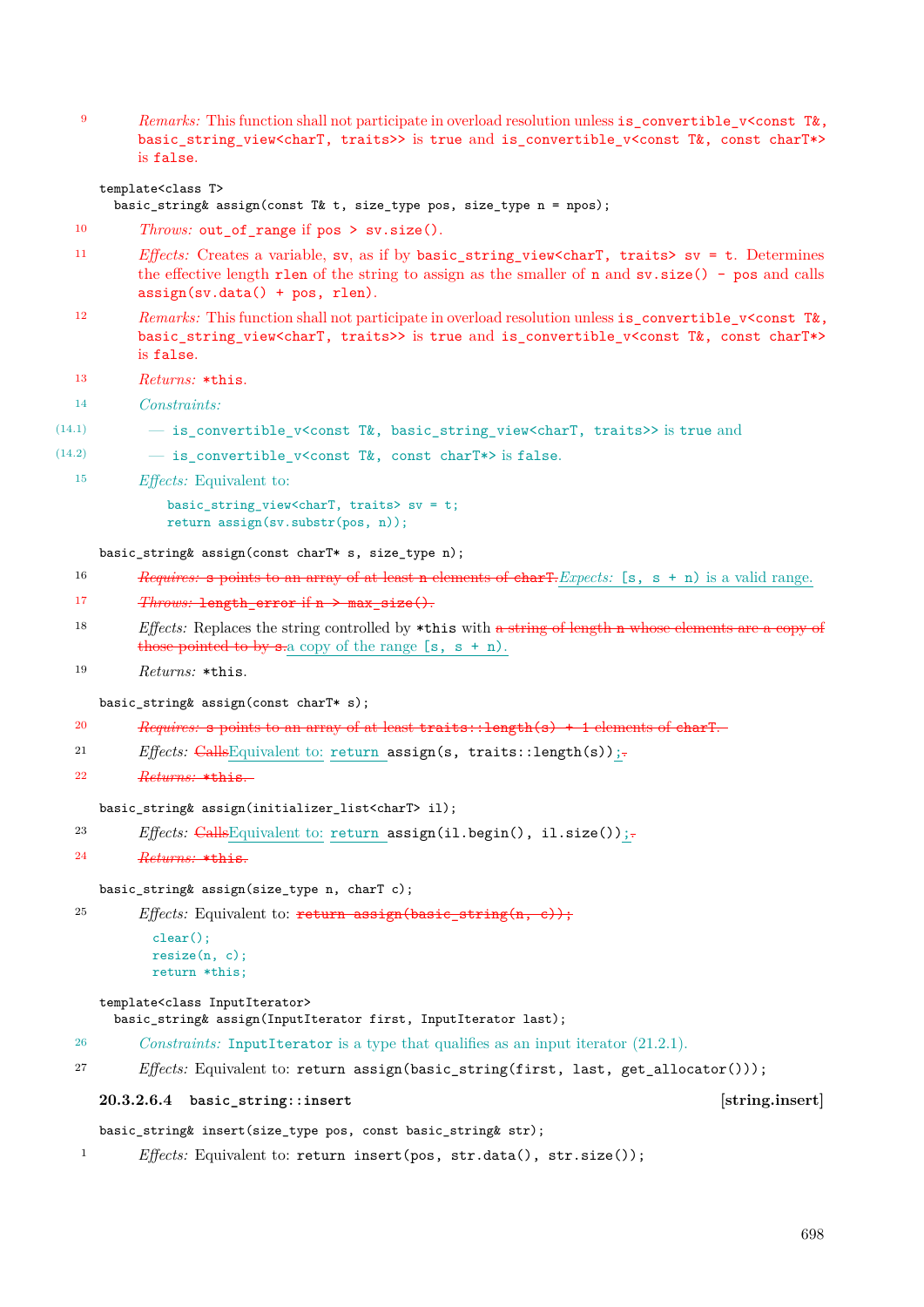```
basic_string& insert(size_type pos1, const basic_string& str, size_type pos2, size_type n = npos);
   2 Throws: out_of_range if pos1 > size() or pos2 > str.size().
   3 Effects: Determines the effective length rlen of the string to insert as the smaller of n and str.size()
          - pos2 and calls insert(pos1, str.data() + pos2, rlen).
   4 Returns: *this.
   5 Effects: Equivalent to:
              return insert(pos1, basic_string_view<charT, traits>(str), pos2, n);
     template<class T>
       basic_string& insert(size_type pos, const T& t);
   6 Constraints:
(6.1) - is convertible v<const T&, basic_string_view<charT, traits>> is true and
(6.2) - is convertible v<const T&, const charT*> is false.
   7 Effects: Equivalent to:
            {
              basic_string_view<charT, traits> sv = t;
              return insert(pos, sv.data(), sv.size());
            \overline{1}8 Remarks: This function shall not participate in overload resolution unless is_convertible_v<const T&,
          basic_string_view<charT, traits>> is true and is_convertible_v<const T&, const charT*>
          is false.
     template<class T>
       basic_string& insert(size_type pos1, const T& t, size_type pos2, size_type n = npos);
   <sup>9</sup> Throws: out of range if pos1 > size() or pos2 > sv.size().
  10 Effects: Creates a variable, sv, as if by basic_string_view<charT, traits> sv = t. Determines
          the effective length rlen of the string to assign as the smaller of n and sv.size() - pos2 and calls
          insert(pos1, sv.data() + pos2, rlen).
  11 Remarks: This function shall not participate in overload resolution unless is convertible v<const T&,
          basic string view<charT, traits>> is true and is convertible v<const T&, const charT*>
          is false.
  12 Returns: *this.
  13 Constraints:
(13.1) - is convertible v<const T&, basic string view<charT, traits>> is true and
(13.2) - is_convertible_v<const T&, const charT*> is false.
  14 Effects: Equivalent to:
              basic string view<charT, traits> sv = t;
              return insert(pos1, sv.substr(pos2, n));
     basic_string& insert(size_type pos, const charT* s, size_type n);
  15 Requires: s points to an array of at least n elements of charT.Expects: [s, s + n) is a valid range.
  16 Throws:
(16.1) — out_of_range if pos > size(), \thetare
(16.2) - length error if size() + n > max size() - size(), or
```
(16.3) — any exceptions thrown by allocator\_traits<Allocator>::allocate.

<sup>17</sup> *Effects:* Replaces the string controlled by \*this with a string of length size() + n whose first pos elements are a copy of the initial elements of the original string controlled by \*this and whose next n elements are a copy of the elements in s and whose remaining elements are a copy of the remaining elements of the original string controlled by \*this. Inserts a copy of the range [s, s + n) immediately before the character at position pos if pos  $\leq$  size(), or otherwise at the end of the string.

<sup>18</sup> *Returns:* \*this.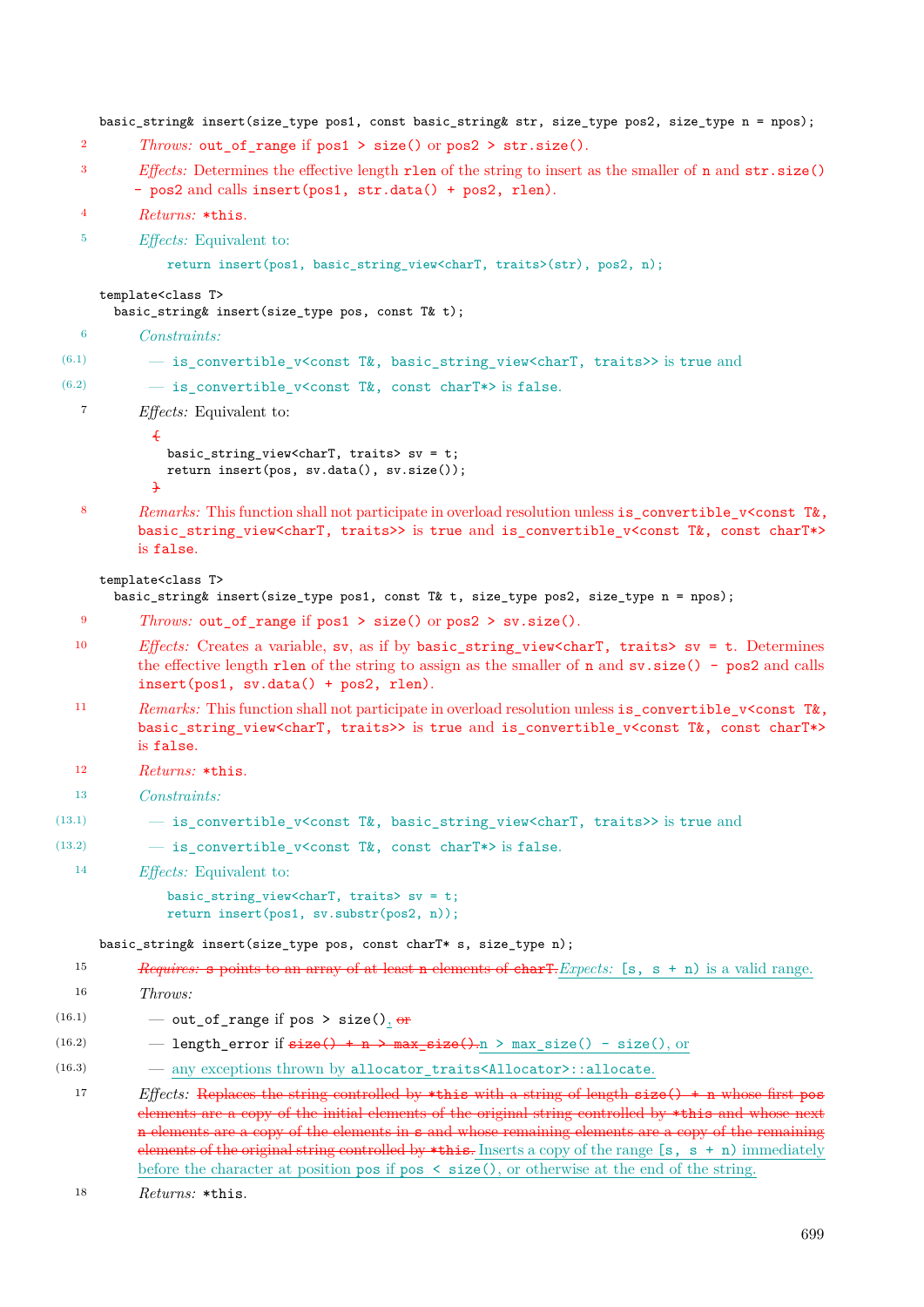### basic\_string& insert(size\_type pos, const charT\* s);

- <sup>19</sup> *Requires:* s points to an array of at least traits::length(s) + 1 elements of charT.
- <sup>20</sup> *Effects:* Equivalent to: return insert(pos, s, traits::length(s));

### basic\_string& insert(size\_type pos, size\_type n, charT c);

- <sup>21</sup> *Throws:*
- (21.1) out of range if pos > size(),
- (21.2)  $-$  length\_error if n > max\_size() size(), or
- (21.3) any exceptions thrown by allocator\_traits<Allocator>::allocate.
	- <sup>22</sup> *Effects:* Equivalent to: return insert(pos, basic\_string(n, c)); Inserts n copies of c before the character at position pos if pos < size(), or otherwise at the end of the string.

### iterator insert(const\_iterator p, charT c);

<sup>23</sup> *Requires: Expects:* p is a valid iterator on \*this.

- <sup>24</sup> *Effects:* Inserts a copy of c before the character referred to byat the position p. [*Drafting note*: This avoids suggesting that p needs to refer to a character. – *end drafting note*]
- <sup>25</sup> *Returns:* An iterator which refers to the copy of the inserted character.

iterator insert(const\_iterator p, size\_type n, charT c);

- <sup>26</sup> *Requires: Expects:* p is a valid iterator on \*this.
- <sup>27</sup> *Effects:* Inserts n copies of c before the character referred to byat the position p.
- 28 *Returns:* An iterator which refers to the copy of the first inserted character, or p if n == 0.

### template<class InputIterator>

iterator insert(const\_iterator p, InputIterator first, InputIterator last);

- <sup>29</sup> *Constraints:* InputIterator is a type that qualifies as an input iterator (21.2.1).
- <sup>30</sup> *Requires: Expects:* p is a valid iterator on \*this. [first, last) is a valid range.
- $31$  *Effects:* Equivalent to insert(p begin(), basic string(first, last, get allocator())).
- $32$  *Returns:* An iterator which refers to the copy of the first inserted character, or p if first  $==$  last.

iterator insert(const\_iterator p, initializer\_list<charT> il);

- 33 *Effects:* As if by Equivalent to: return insert(p, il.begin(), il.end());
- <sup>34</sup> *Returns:* An iterator which refers to the copy of the first inserted character, or p if i1 is empty.

### **20.3.2.6.5 basic\_string::erase [string.erase]**

basic\_string& erase(size\_type pos = 0, size\_type n = npos);

- <sup>1</sup> *Throws:* out\_of\_range if pos > size().
- <sup>2</sup> *Effects:* Determines the effective length xlen of the string to be removed as the smaller of n and size() - pos. Removes the characters in the range [begin() + pos, begin() + pos + xlen).
- <sup>3</sup> The function then replaces the string controlled by \*this with a string of length  $size()$  xlen whose first pos elements are a copy of the initial elements of the original string controlled by \*this, and whose remaining elements are a copy of the elements of the original string controlled by \*this beginning at position pos + xlen.
- <sup>4</sup> *Returns:* \*this.

iterator erase(const\_iterator p);

- <sup>5</sup> *Expects:* p is a valid dereferenceable iterator on \*this.
- <sup>6</sup> *Throws:* Nothing.
- <sup>7</sup> *Effects:* Removes the character referred to by p.
- <sup>8</sup> *Returns:* An iterator which points to the element immediately following p prior to the element being erased. If no such element exists, end() is returned.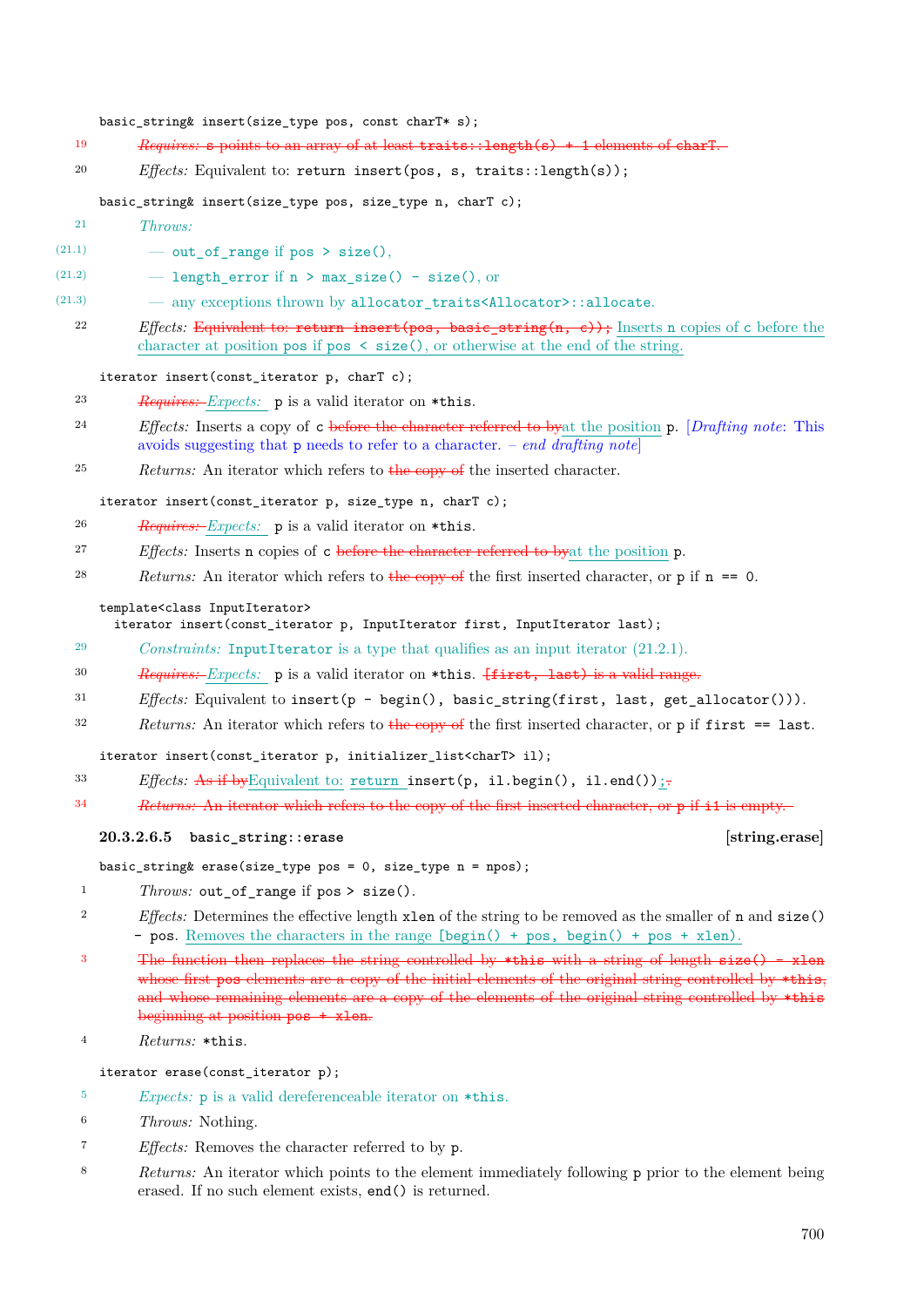iterator erase(const\_iterator first, const\_iterator last); <sup>9</sup> *Requires: Expects:* first and last are valid iterators on \*this, defining a range [first, last). [first, last) is a valid range. <sup>10</sup> *Throws:* Nothing. <sup>11</sup> *Effects:* Removes the characters in the range [first, last). <sup>12</sup> *Returns:* An iterator which points to the element pointed to by last prior to the other elements being erased. If no such element exists, end() is returned. void pop\_back(); <sup>13</sup> *Requires: Expects:* !empty(). <sup>14</sup> *Throws:* Nothing. <sup>15</sup> *Effects:* Equivalent to erase( $\frac{\text{size end}}{\text{size end}}$ ) - 1, 1. **20.3.2.6.6 basic\_string::replace [string.replace]** basic\_string& replace(size\_type pos1, size\_type n1, const basic\_string& str); 1 *Effects:* Equivalent to: return replace(pos1, n1, str.data(), str.size()); basic\_string& replace(size\_type pos1, size\_type n1, const basic\_string& str, size\_type pos2, size\_type n2 = npos); <sup>2</sup> *Throws:* out\_of\_range if pos1 > size() or pos2 > str.size(). <sup>3</sup> *Effects:* Determines the effective length rlen of the string to be inserted as the smaller of n2 and str.size() - pos2 and calls replace(pos1, n1, str.data() + pos2, rlen). <sup>4</sup> *Returns:* \*this. <sup>5</sup> *Effects:* Equivalent to: return replace(pos1, n1, basic\_string\_view<charT, traits>(str).substr(pos2, n2)); template<class T> basic\_string& replace(size\_type pos1, size\_type n1, const T& t); <sup>6</sup> *Constraints:* (6.1)  $-$  is convertible\_v<const T&, basic\_string\_view<charT, traits>> is true and (6.2)  $-$  is\_convertible\_v<const T&, const charT\*> is false. <sup>7</sup> *Effects:* Equivalent to: { basic\_string\_view<charT, traits> sv = t; return replace(pos1, n1, sv.data(), sv.size()); } 8 *Remarks:* This function shall not participate in overload resolution unless is\_convertible\_v<const T&, basic\_string\_view<charT, traits>> is true and is\_convertible\_v<const T&, const charT\*> is false. template<class T> basic\_string& replace(size\_type pos1, size\_type n1, const T& t, size\_type pos2, size\_type n2 = npos); <sup>9</sup> *Throws:* out\_of\_range if pos1 > size() or pos2 > sv.size(). <sup>10</sup> *Effects:* Creates a variable, sv, as if by basic\_string\_view<charT, traits> sv = t. Determines the effective length rlen of the string to be inserted as the smaller of n2 and sv.size() - pos2 and calls replace(pos1, n1, sv.data() + pos2, rlen). 11 *Remarks:* This function shall not participate in overload resolution unless is convertible v<const T&, basic\_string\_view<charT, traits>> is true and is\_convertible\_v<const T&, const charT\*> is false. <sup>12</sup> *Returns:* \*this.

<sup>13</sup> *Constraints:*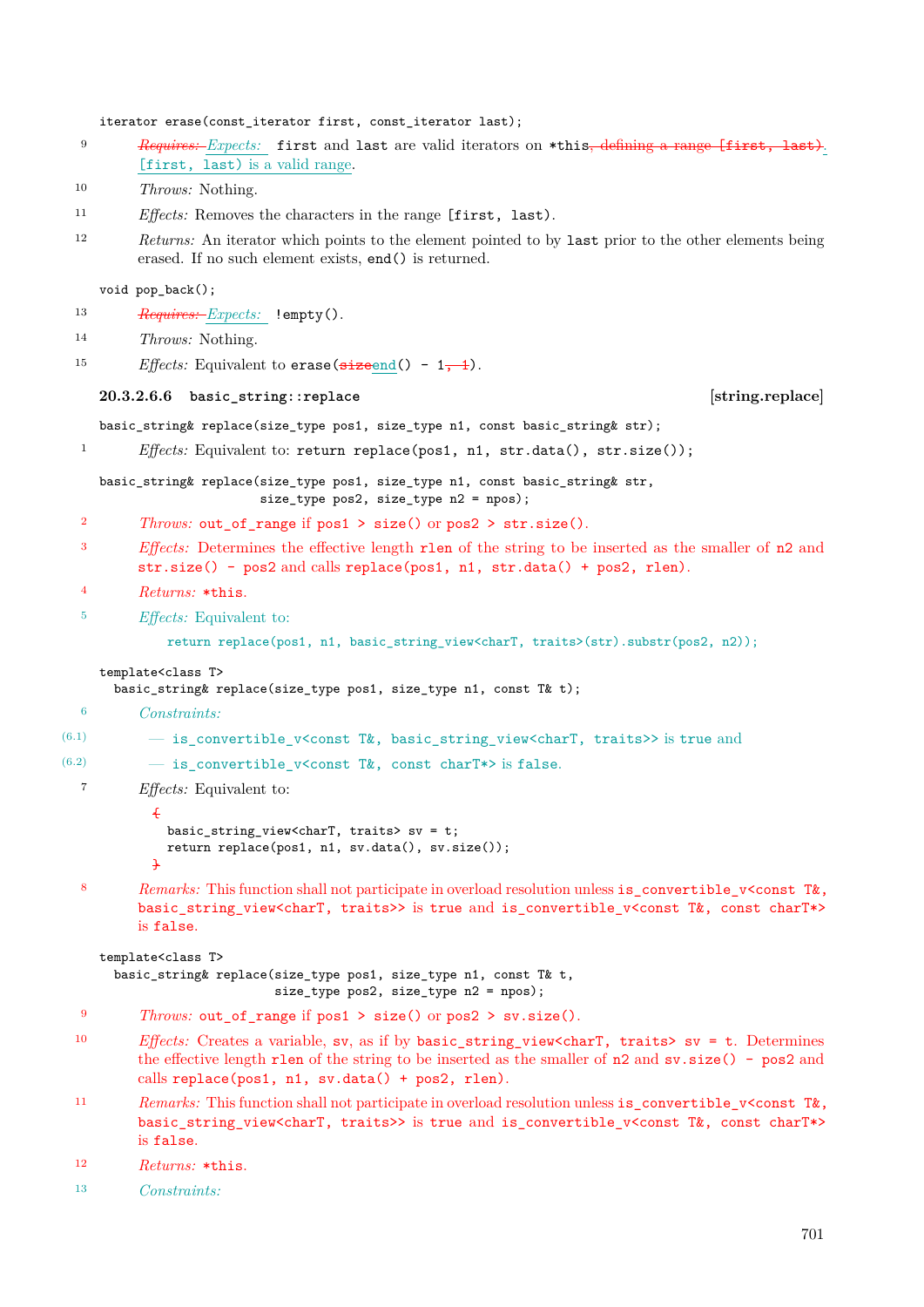(13.1) — is\_convertible\_v<const T&, basic\_string\_view<charT, traits>> is true and

- (13.2)  $-$  is\_convertible\_v<const T&, const charT\*> is false.
- <sup>14</sup> *Effects:* Equivalent to:

```
basic_string_view<charT, traits> sv = t;
return replace(pos1, n1, sv.substr(pos2, n2));
```
basic\_string& replace(size\_type pos1, size\_type n1, const charT\* s, size\_type n2);

- <sup>15</sup> *Requires:* s points to an array of at least n2 elements of charT. *Expects:* [s, s + n2) is a valid range.
- <sup>16</sup> *Throws:*
- (16.1) out\_of\_range if pos1 > size(),  $\theta$ re
- (16.2)  **length\_error** if the length of the resulting string would exceed  $max_size()$  (see below)., or
- (16.3) any exceptions thrown by allocator\_traits<Allocator>::allocate.

<sup>17</sup> *Effects:* Determines the effective length xlen of the string to be removed as the smaller of n1 and  $size()$  - pos1. If  $size()$  - xlen >= max\_size() - n2 throws length\_error. Otherwise, the function replaces the string controlled by \*this with a string of length size() - xlen + n2 whose first pos1 elements are a copy of the initial elements of the original string controlled by \*this, whose next n2 elements are a copy of the initial n2 elements of s, and whose remaining elements are a copy of the elements of the original string controlled by \*this beginning at position pos + xlenthe characters in the range  $[\text{begin}( ) + \text{pos1, begin}( ) + \text{pos1 + xlen})$  with a copy of the range  $[s, s + n2)$ .

<sup>18</sup> *Returns:* \*this.

### basic\_string& replace(size\_type pos, size\_type n, const charT\* s);

- <sup>19</sup> *Requires:* s points to an array of at least traits::length(s) + 1 elements of charT.
- <sup>20</sup> *Effects:* Equivalent to: return replace(pos, n, s, traits::length(s));

basic\_string& replace(size\_type pos1, size\_type n1, size\_type n2, charT c);

- <sup>21</sup> *Throws:*
- (21.1) out of range if pos1 > size(),
- (21.2) length\_error if the length of the resulting string would exceed max\_size() (see below), or
- (21.3) any exceptions thrown by allocator\_traits<Allocator>::allocate.
	- 22 *Effects:* Equivalent to: return replace(pos1, n1, basic string(n2, c)); Determines the effective length xlen of the string to be removed as the smaller of n1 and  $size() - pos1$ . If  $size() - xlen \ge$ max\_size() - n2 throws length\_error. Otherwise, the function replaces the characters in the range  $[\text{begin}() + \text{pos1}, \text{begin}() + \text{pos1} + \text{neg1} \text{with n2 copies of c.}]\end{cases}$
	- <sup>23</sup> *Returns:* \*this.

basic\_string& replace(const\_iterator i1, const\_iterator i2, const basic\_string& str);

- <sup>24</sup> *Requires:* [begin(), i1) and [i1, i2) are valid ranges.
- <sup>25</sup> *Effects:* Calls replace(i1 begin(), i2 i1, str).
- <sup>26</sup> *Returns:* \*this.
- <sup>27</sup> *Effects:* Equivalent to: return replace(i1, i2, basic\_string\_view<charT, traits>(str));

### template<class T>

basic\_string& replace(const\_iterator i1, const\_iterator i2, const T& t);

<sup>28</sup> *Constraints:*

| (28.1)<br>- is_convertible_v <const basic_string_view<chart,="" t&,="" traits="">&gt; is true and</const> |  |  |  |  |  |  |
|-----------------------------------------------------------------------------------------------------------|--|--|--|--|--|--|
|-----------------------------------------------------------------------------------------------------------|--|--|--|--|--|--|

- (28.2)  $-$  is convertible v<const T&, const charT\*> is false.
	- <sup>29</sup> *Requires: Expects:* [begin(), i1) and [i1, i2) are valid ranges.

<sup>30</sup> *Effects:* Creates a variable, sv, as if by basic string view<charT, traits> sv = t; and then calls replace( $i1 - \text{begin}($ ),  $i2 - i1$ , sv). Equivalent to: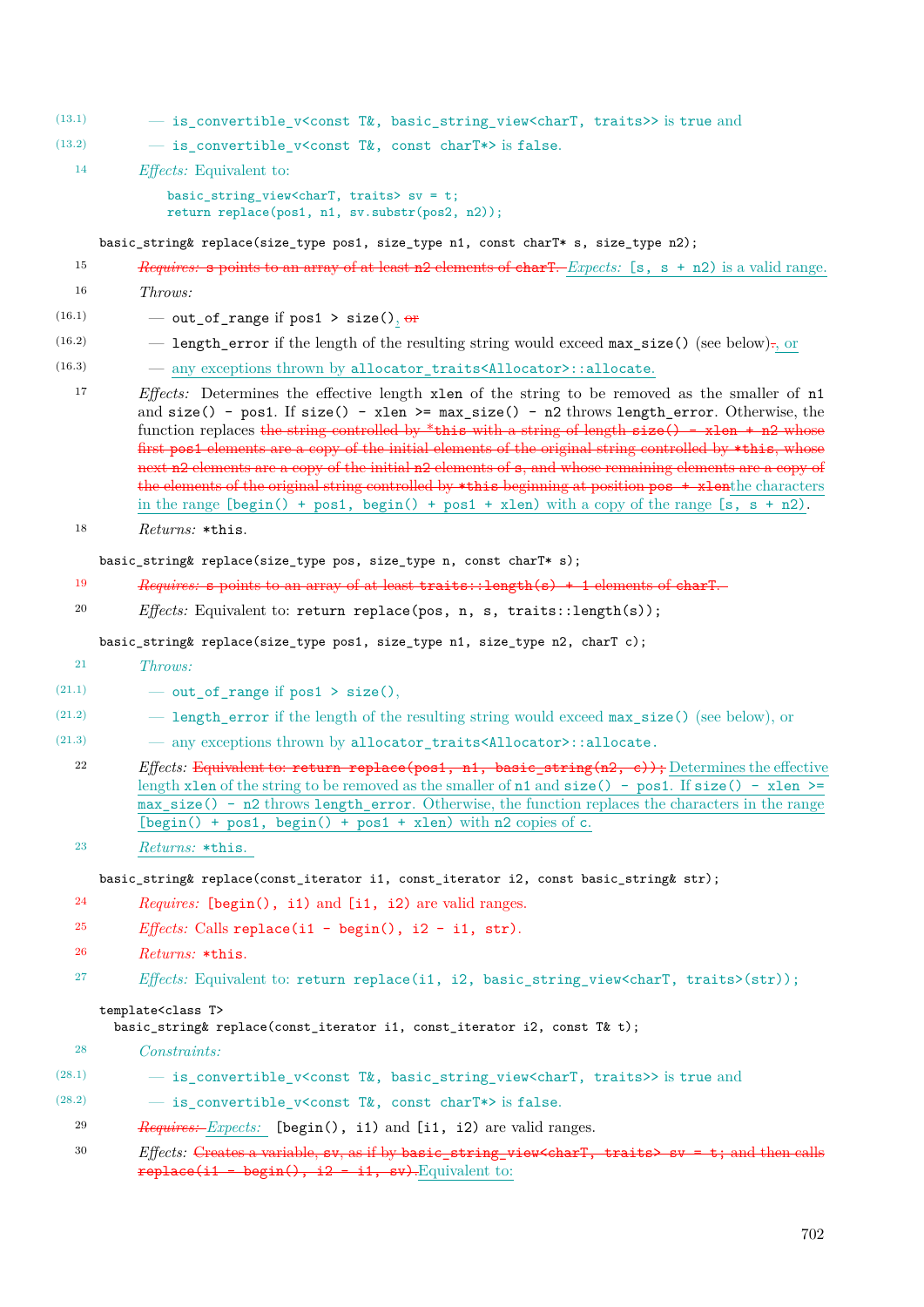### basic\_string\_view<charT, traits> sv = t; return replace(i1 - begin(),  $i2 - i1$ , sv.data(), sv.size());

*Remarks:* This function shall not participate in overload resolution unless is convertible v<const T&, basic\_string\_view<charT, traits>> is true and is\_convertible\_v<const T&, const charT\*> is false.

basic\_string& replace(const\_iterator i1, const\_iterator i2, const charT\* s, size\_type n);

- *Requires:* [begin(), i1) and [i1, i2) are valid ranges and s points to an array of at least n elements of charT.
- *Effects:* Calls replace(i1 begin(), i2 i1, s, n).
- *Returns:* \*this.
- <sup>36</sup> *Effects:* Equivalent to: return replace(i1, i2, basic string view<charT, traits>(s, n));

basic string& replace(const iterator i1, const iterator i2, const charT\* s);

- *Requires:* [begin(), i1) and [i1, i2) are valid ranges and s points to an array of at least traits:: length(s) + 1 elements of charT.
- *Effects:* Calls replace(i1 begin(), i2 i1, s, traits::length(s)).
- *Returns:* \*this.
- *Effects:* Equivalent to: return replace(i1, i2, basic\_string\_view<charT, traits>(s));

basic\_string& replace(const\_iterator i1, const\_iterator i2, size\_type n, charT c);

- *Requires: Expects:* [begin(), i1) and [i1, i2) are valid ranges.
- *Effects:* Calls replace(i1 begin(), i2 i1, basic string(n, c)).
- *Returns:* \*this.
- *Effects:* Equivalent to: return replace(i1 begin(), i2 i1, n, c);

### template<class InputIterator>

basic\_string& replace(const\_iterator i1, const\_iterator i2, InputIterator j1, InputIterator j2);

- *Requires:* [begin(), i1), [i1, i2) and [j1, j2) are valid ranges.
- *Effects:* Calls replace(i1 begin(), i2 i1, basic\_string(j1, j2, get\_allocator())).
- *Returns:* \*this.
- *Constraints:* InputIterator is a type that qualifies as an input iterator (21.2.1).
- *Effects:* Equivalent to: return replace(i1, i2, basic\_string(j1, j2, get\_allocator()));

basic\_string& replace(const\_iterator i1, const\_iterator i2, initializer\_list<charT> il);

- *Requires:* [begin(), i1) and [i1, i2) are valid ranges.
- *Effects:* Calls replace(i1 begin(), i2 i1, il.begin(), il.size()).
- *Returns:* \*this.
- *Effects:* Equivalent to: return replace(i1, i2, il.begin(), il.size());

### **20.3.2.6.7 basic\_string::copy [string.copy]**

### size\_type copy(charT\* s, size\_type n, size\_type pos = 0) const;

- <sup>1</sup> Let rlen be the smaller of **n** and  $size() pos$ .
- *Throws:* out\_of\_range if pos > size().
- *Requires:* [s, s + rlen) is a valid range.
- *Effects:* Equivalent to traits::copy(s, data() + pos, rlen). [ *Note:* This does not terminate s with a null object. *— end note* ]
- *Returns:* rlen.

*Returns:* \*this.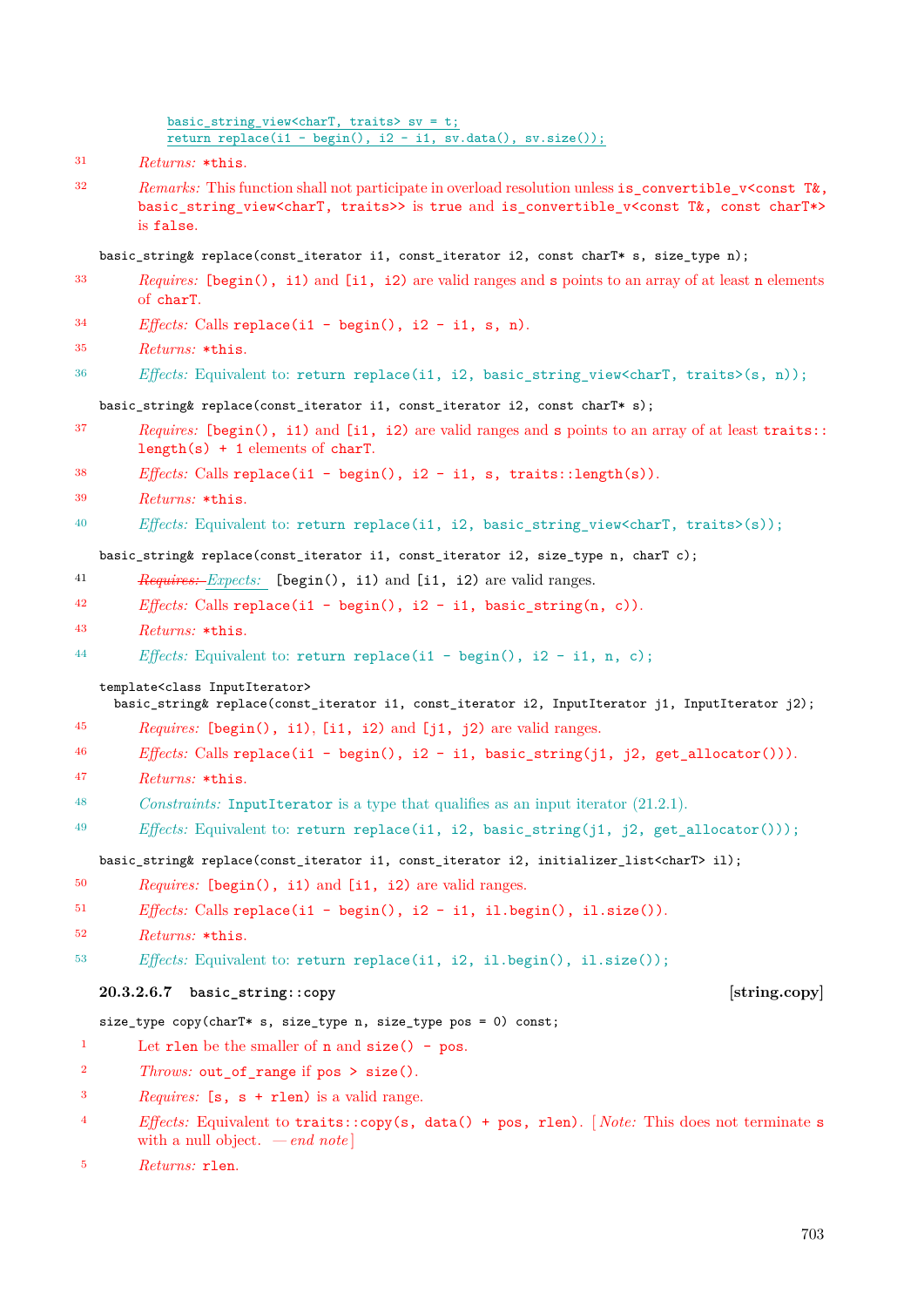<sup>6</sup> *Effects:* Equivalent to: return basic\_string\_view<charT, traits>(\*this).copy(s, n, pos); [ *Note:* This does not terminate s with a null object. *— end note* ]

### <span id="page-32-1"></span>**20.3.2.6.8 basic\_string::swap [string.swap]**

### void swap(basic\_string& s)

noexcept(allocator\_traits<Allocator>::propagate\_on\_container\_swap::value || allocator\_traits<Allocator>::is\_always\_equal::value);

- <sup>1</sup> *Expects:* allocator\_traits<Allocator>::propagate\_on\_container\_swap::value is true or get\_  $allocator() == s.get_alloc()$ .
- <sup>2</sup> *Ensures:* \*this contains the same sequence of characters that was in s, s contains the same sequence of characters that was in \*this.
- <sup>3</sup> *Throws:* Nothing.
- <sup>4</sup> *Complexity:* Constant time.

### <span id="page-32-0"></span>**20.3.2.7 String operations** [string.ops]

### **20.3.2.7.1 Accessors [string.accessors]**

const charT\* c str() const noexcept; const charT\* data() const noexcept;

- 1 *Returns:* A pointer p such that  $p + i == k$  operator [](i) for each i in [0, size()].
- <sup>2</sup> *Complexity:* Constant time.
- <sup>3</sup> *Requires: Remarks:* The program shall not altermodify any of the values stored in the character array; otherwise, the behavior is undefined.

charT\* data() noexcept;

- 4 *Returns:* A pointer p such that  $p + i = \text{koperator}[j(i)$  for each i in [0, size()].
- <sup>5</sup> *Complexity:* Constant time.
- <sup>6</sup> *Requires: Remarks:* The program shall not altermodify the value stored at p + size() to any value other than charT(); otherwise, the behavior is undefined. [*Drafting note*: This makes the function consistent with operator[] after LWG issue [2475.](https://wg21.link/LWG2475) – *end drafting note*]

operator basic\_string\_view<charT, traits>() const noexcept;

<sup>7</sup> *Effects:* Equivalent to: return basic\_string\_view<charT, traits>(data(), size());

allocator type get allocator() const noexcept;

<sup>8</sup> *Returns:* A copy of the Allocator object used to construct the string or, if that allocator has been replaced, a copy of the most recent replacement.

### **20.3.2.7.2 Searching [string.find]** [string.find]

### <sup>1</sup> Let *F* be one of find, rfind, find first\_of, find\_last\_of, find\_first\_not\_of, and find\_last\_not\_of.

(1.1) — Each member function of the form

size\_type *F* (const basic\_string& str, size\_type pos) const noexcept;

- has effects equivalent to: return *F* (basic\_string\_view<charT, traits>(str), pos);
- (1.2) Each member function of the form

size\_type *F* (const charT\* s, size\_type pos) const;

has effects equivalent to: return *F* (basic\_string\_view<charT, traits>(s), pos);

(1.3) — Each member function of the form

size\_type *F* (const charT\* s, size\_type pos, size\_type n) const;

has effects equivalent to: return *F* (basic string view<charT, traits>(s, n), pos);

(1.4) — Each member function of the form

size\_type *F* (charT c, size\_type pos) const noexcept;

has effects equivalent to: return *F* (basic\_string\_view<charT, traits>(addressof(c), 1), pos);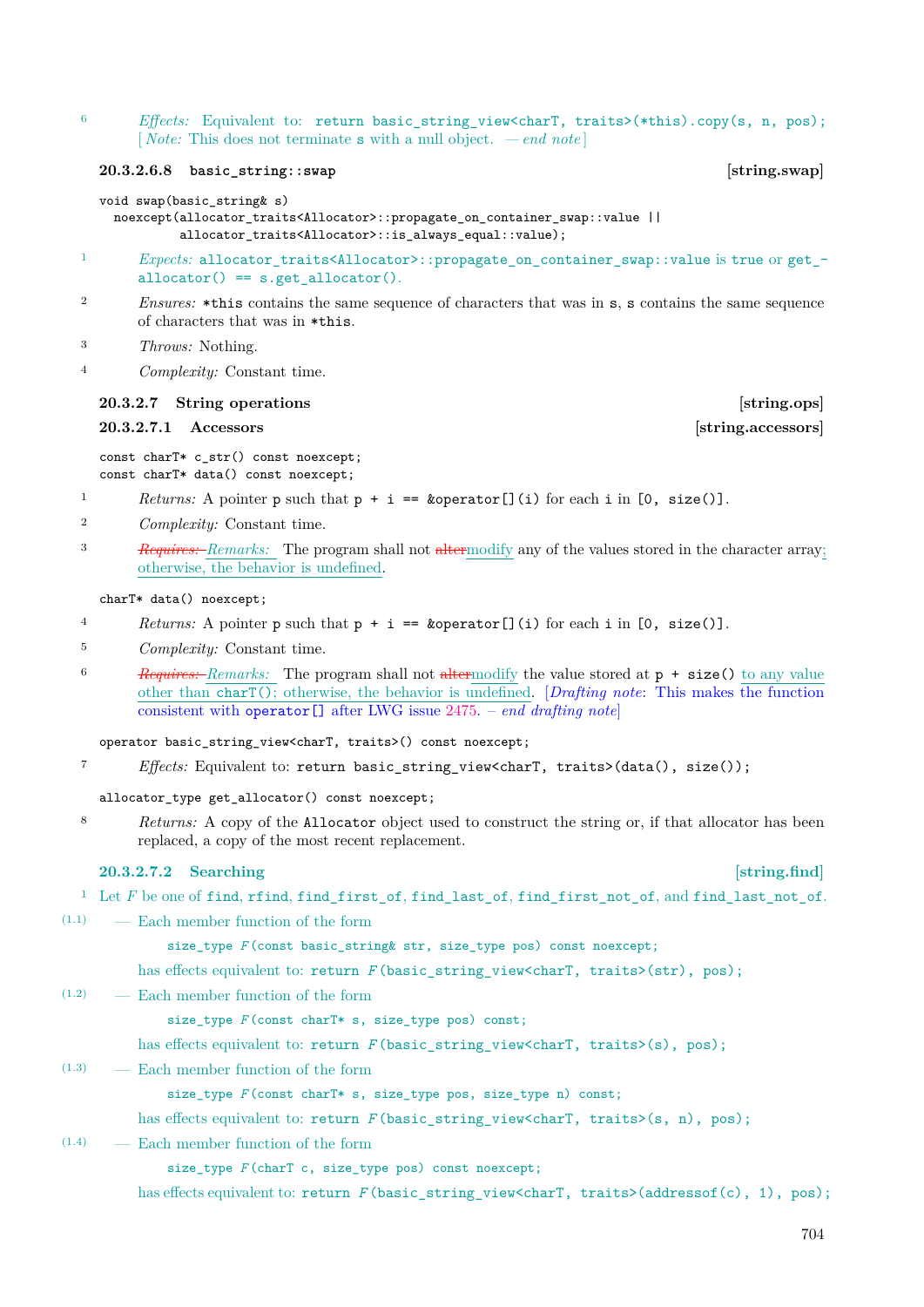```
template<class T>
      size_type find(const T& t, size_type pos = 0) const noexcept(see below );
    template<class T>
      size_type rfind(const T& t, size_type pos = npos) const noexcept(see below );
    template<class T>
      size_type find_first_of(const T& t, size_type pos = 0) const noexcept(see below );
    template<class T>
      size_type find_last_of(const T& t, size_type pos = npos) const noexcept(see below );
    template<class T>
      size_type find_first_not_of(const T& t, size_type pos = 0) const noexcept(see below);
    template<class T>
      size_type find_last_not_of(const T& t, size_type pos = npos) const noexcept(see below );
  2 Constraints:
(2.1) - is_convertible_v<const T&, basic_string_view<charT, traits>> is true and
(2.2) - is convertible v<const T&, const charT*> is false.
```
<sup>3</sup> *Effects:* Let *G* be the name of the function. Equivalent to:

basic\_string\_view<charT, traits> s = \*this, sv = t; return s.*G* (sv, pos);

<sup>4</sup> *Remarks:* The expression inside noexcept is equivalent to is nothrow convertible v<const T&, basic string view<charT, traits>>.

[*Drafting note*: The conditional noexcept restores these functions to the position before LWG issue [2946.](https://wg21.link/LWG2946) – *end drafting note*]

### **20.3.2.7.3 basic\_string::find [string.find]**

### template<class T>

size\_type find(const T& t, size\_type pos = 0) const;

- <sup>1</sup> *Effects:* Creates a variable, sv, as if by basic string view<charT, traits> sv = t; and then determines the lowest position xpos, if possible, such that both of the following conditions hold:
- $(1.1)$   $-$  pos  $\leq$  xpos and xpos + sv.size()  $\leq$  size();

(1.2)  $-$  traits::eq(at(xpos + I), sv.at(I)) for all elements I of the data referenced by sv.

- <sup>2</sup> *Returns:* xpos if the function can determine such a value for xpos. Otherwise, returns npos.
- <sup>3</sup> *Remarks:* This function shall not participate in overload resolution unless is convertible v<const T&, basic\_string\_view<charT, traits>> is true and is\_convertible\_v<const T&, const charT\*> is false.
- <sup>4</sup> *Throws:* Nothing unless the initialization of sv throws an exception.

size\_type find(const basic\_string& str, size\_type pos = 0) const noexcept;

<sup>5</sup> *Effects:* Equivalent to: return find(basic\_string\_view<charT, traits>(str), pos);

size\_type find(const charT\* s, size\_type pos, size\_type n) const;

<sup>6</sup> *Returns:* find(basic\_string\_view<charT, traits>(s, n), pos).

size\_type find(const charT\* s, size\_type pos = 0) const;

*Requires:* s points to an array of at least  $\text{traits::length(s)} + 1$  elements of charT.

<sup>7</sup> *Returns:* find(basic\_string\_view<charT, traits>(s), pos).

size\_type find(charT c, size\_type pos = 0) const;

<sup>8</sup> *Returns:* find(basic\_string(1, c), pos).

### **20.3.2.7.4 basic\_string::rfind [string.rfind]**

template<class T>

- size\_type rfind(const T& t, size\_type pos = npos) const;
- 1 *Effects:* Creates a variable, sv, as if by basic string view<charT, traits> sv = t; and then determines the highest position xpos, if possible, such that both of the following conditions hold:

705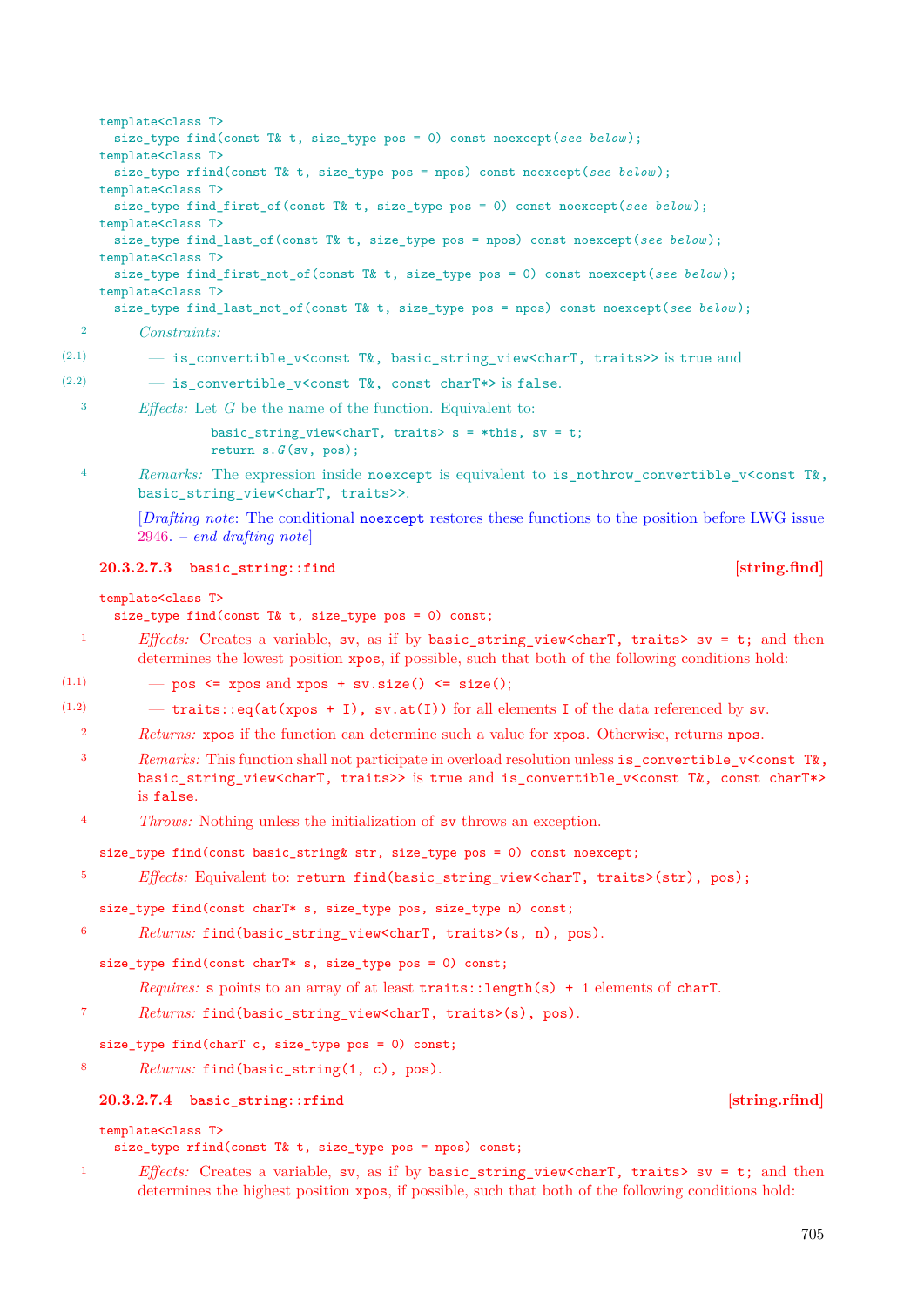- (1.1)  $-$  xpos  $\leq$  pos and xpos + sv.size()  $\leq$  size();
- $(1.2)$  traits::eq(at(xpos + I), sv.at(I)) for all elements I of the data referenced by sv.
	- <sup>2</sup> *Returns:* xpos if the function can determine such a value for xpos. Otherwise, returns npos.
	- <sup>3</sup> *Remarks:* This function shall not participate in overload resolution unless is convertible v<const T&, basic\_string\_view<charT, traits>> is true and is\_convertible\_v<const T&, const charT\*> is false.
	- <sup>4</sup> *Throws:* Nothing unless the initialization of sv throws an exception.

size\_type rfind(const basic\_string& str, size\_type pos = npos) const noexcept;

<sup>5</sup> *Effects:* Equivalent to: return rfind(basic\_string\_view<charT, traits>(str), pos);

size\_type rfind(const charT\* s, size\_type pos, size\_type n) const;

<sup>6</sup> *Returns:* rfind(basic\_string\_view<charT, traits>(s, n), pos).

size\_type rfind(const charT\* s, size\_type pos = npos) const;

- <sup>7</sup> *Requires:* s points to an array of at least traits::length(s) + 1 elements of charT.
- <sup>8</sup> *Returns:* rfind(basic\_string\_view<charT, traits>(s), pos).

size\_type rfind(charT c, size\_type pos = npos) const;

<sup>9</sup> *Returns:* rfind(basic string(1, c), pos).

### **20.3.2.7.5 basic\_string::find\_first\_of [string.find.first.of]**

template<class T>

size\_type find\_first\_of(const T& t, size\_type pos = 0) const;

- 1 *Effects:* Creates a variable, sv, as if by basic string view<charT, traits> sv = t; and then determines the lowest position xpos, if possible, such that both of the following conditions hold:
- (1.1)  $-$  pos  $\leq$  xpos and xpos  $\leq$  size();
- (1.2)  $-$  traits::eq(at(xpos), sv.at(I)) for some element I of the data referenced by sv.
	- <sup>2</sup> *Returns:* xpos if the function can determine such a value for xpos. Otherwise, returns npos.
	- <sup>3</sup> *Remarks:* This function shall not participate in overload resolution unless is\_convertible\_v<const T&, basic\_string\_view<charT, traits>> is true and is\_convertible\_v<const T&, const charT\*> is false.
	- <sup>4</sup> *Throws:* Nothing unless the initialization of sv throws an exception.

size\_type find\_first\_of(const basic\_string& str, size\_type pos = 0) const noexcept;

<sup>5</sup> *Effects:* Equivalent to: return find first of (basic string view<charT, traits>(str), pos);

```
size_type find_first_of(const charT* s, size_type pos, size_type n) const;
```

```
6 Returns: find_first_of(basic_string_view<charT, traits>(s, n), pos).
```
size type find first of(const charT\* s, size type pos = 0) const;

- <sup>7</sup> *Requires:* s points to an array of at least traits::length(s) + 1 elements of charT.
- <sup>8</sup> *Returns:* find\_first\_of(basic\_string\_view<charT, traits>(s), pos).

size\_type find\_first\_of(charT c, size\_type pos = 0) const;

<sup>9</sup> *Returns:* find\_first\_of(basic\_string(1, c), pos).

### **20.3.2.7.6 basic\_string::find\_last\_of [string.find.last.of]**

template<class T>

size\_type find\_last\_of(const T& t, size\_type pos = npos) const;

- <sup>1</sup> *Effects:* Creates a variable, sv, as if by basic\_string\_view<charT, traits> sv = t; and then determines the highest position xpos, if possible, such that both of the following conditions hold:
- $(1.1)$   $\qquad$   $\qquad$  xpos  $\leq$  pos and xpos  $\leq$  size();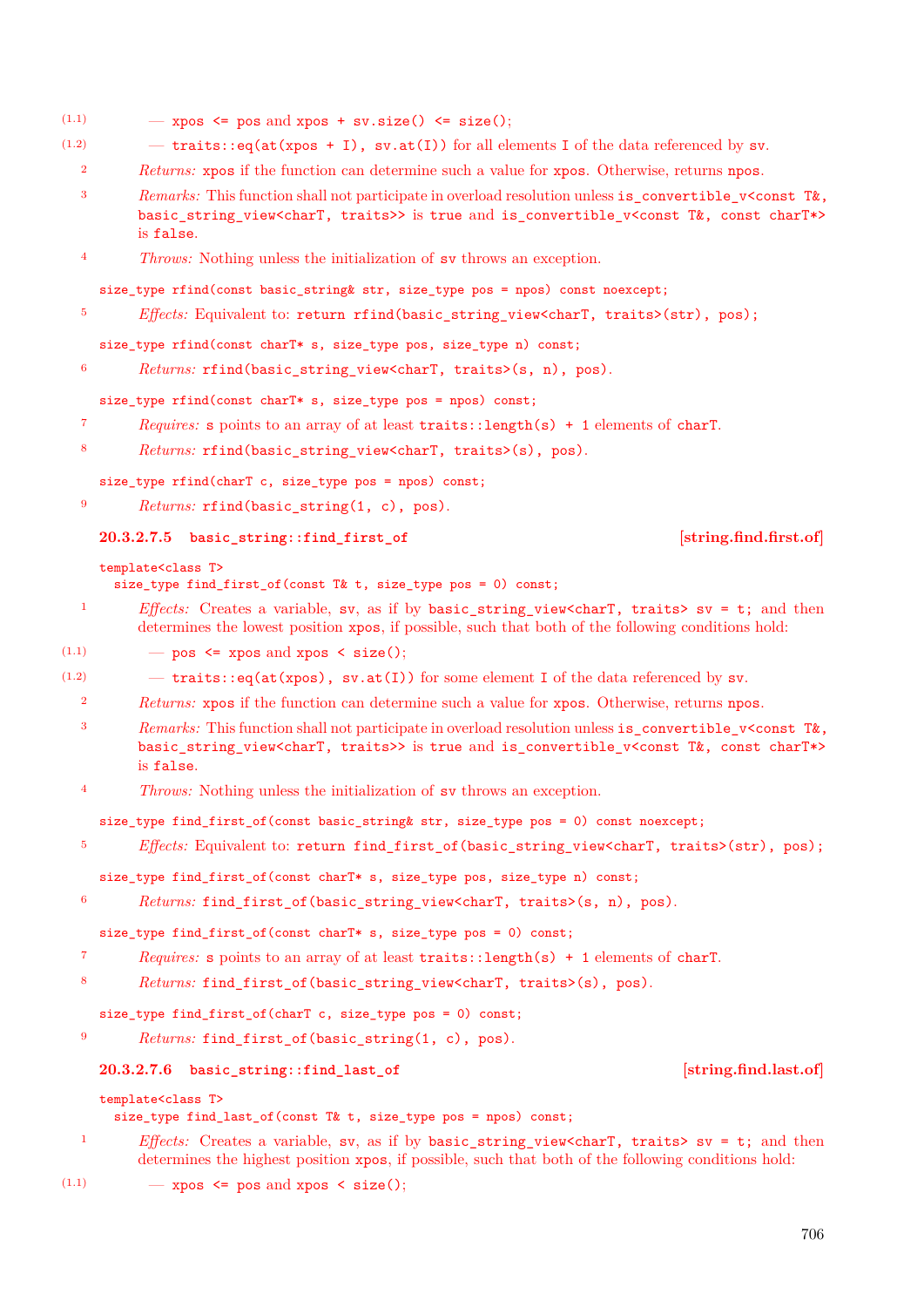- (1.2)  $-$  traits::eq(at(xpos), sv.at(I)) for some element I of the data referenced by sv.
	- <sup>2</sup> *Remarks:* This function shall not participate in overload resolution unless is\_convertible\_v<const T&, basic string view<charT, traits>> is true and is convertible v<const T&, const charT\*> is false.
	- <sup>3</sup> *Throws:* Nothing unless the initialization of sv throws an exception.
	- <sup>4</sup> *Returns:* xpos if the function can determine such a value for xpos. Otherwise, returns npos.

size\_type find\_last\_of(const basic\_string& str, size\_type pos = npos) const noexcept;

<sup>5</sup> *Effects:* Equivalent to: return find last of (basic string view<charT, traits>(str), pos);

size\_type find\_last\_of(const charT\* s, size\_type pos, size\_type n) const;

<sup>6</sup> *Returns:* find\_last\_of(basic\_string\_view<charT, traits>(s, n), pos).

size\_type find\_last\_of(const charT\* s, size\_type pos = npos) const;

- <sup>7</sup> *Requires:* s points to an array of at least traits::length(s) + 1 elements of charT.
- <sup>8</sup> *Returns:* find\_last\_of(basic\_string\_view<charT, traits>(s), pos).

size\_type find\_last\_of(charT c, size\_type pos = npos) const;

<sup>9</sup> *Returns:* find last of(basic string(1, c), pos).

**20.3.2.7.7 basic\_string::find\_first\_not\_of [string.find.first.not.of]**

### template<class T>

size\_type find\_first\_not\_of(const T& t, size\_type pos = 0) const;

- <sup>1</sup> *Effects:* Creates a variable, sv, as if by basic\_string\_view<charT, traits> sv = t; and then determines the lowest position xpos, if possible, such that both of the following conditions hold:
- $(1.1)$   $\qquad$   $\qquad$  pos  $\leq$  xpos and xpos  $\leq$  size();
- $(1.2)$  traits::eq(at(xpos), sv.at(I)) for no element I of the data referenced by sv.
	- <sup>2</sup> *Remarks:* This function shall not participate in overload resolution unless is\_convertible\_v<const T&, basic\_string\_view<charT, traits>> is true and is\_convertible\_v<const T&, const charT\*> is false.
	- <sup>3</sup> *Throws:* Nothing unless the initialization of sv throws an exception.
	- <sup>4</sup> *Returns:* xpos if the function can determine such a value for xpos. Otherwise, returns npos.

size\_type find\_first\_not\_of(const basic\_string& str, size\_type pos = 0) const noexcept;

<sup>5</sup> *Effects:* Equivalent to:

return find first not of(basic string view<charT, traits>(str), pos);

size\_type find\_first\_not\_of(const charT\* s, size\_type pos, size\_type n) const;

<sup>6</sup> *Returns:* find\_first\_not\_of(basic\_string\_view<charT, traits>(s, n), pos).

size\_type find\_first\_not\_of(const charT\* s, size\_type pos = 0) const;

- <sup>7</sup> *Requires:* s points to an array of at least traits::length(s) + 1 elements of charT.
- <sup>8</sup> *Returns:* find\_first\_not\_of(basic\_string\_view<charT, traits>(s), pos).

size\_type find\_first\_not\_of(charT c, size\_type pos = 0) const;

<sup>9</sup> *Returns:* find\_first\_not\_of(basic\_string(1, c), pos).

### **20.3.2.7.8 basic\_string::find\_last\_not\_of [string.find.last.not.of]**

template<class T>

size type find last not of(const T& t, size type pos = npos) const;

- 1 *Effects:* Creates a variable, sv, as if by basic string view<charT, traits> sv = t; and then determines the highest position xpos, if possible, such that both of the following conditions hold:
- $(1.1)$  xpos  $\leq$  pos and xpos  $\leq$  size();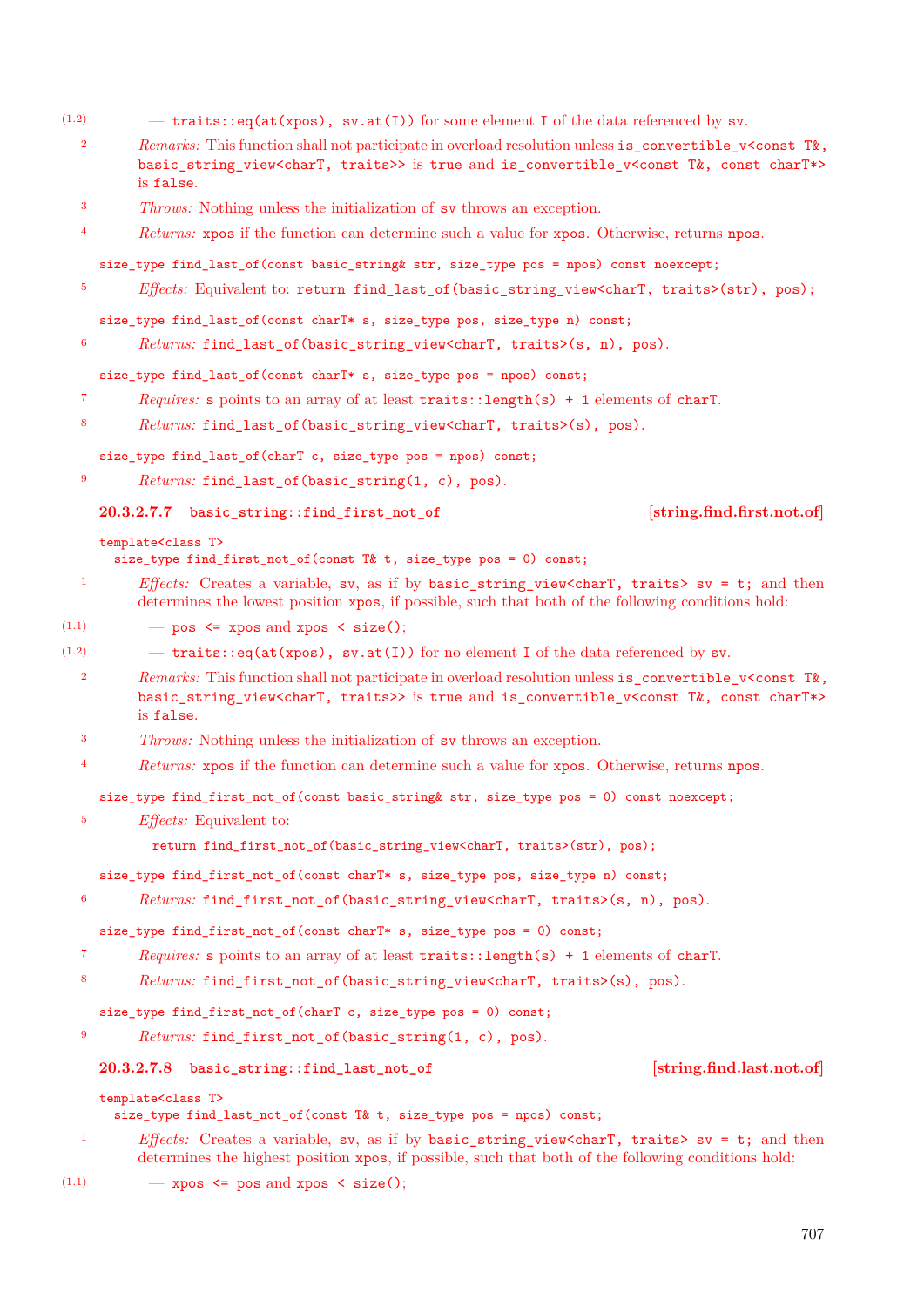- (1.2)  $-$  traits::eq(at(xpos), sv.at(I)) for no element I of the data referenced by sv.
	- 2 *Remarks:* This function shall not participate in overload resolution unless is\_convertible\_v<const T&, basic string view<charT, traits>> is true and is convertible v<const T&, const charT\*> is false.
	- <sup>3</sup> *Throws:* Nothing unless the initialization of sv throws an exception.
	- <sup>4</sup> *Returns:* xpos if the function can determine such a value for xpos. Otherwise, returns npos.

size\_type find\_last\_not\_of(const basic\_string& str, size\_type pos = npos) const noexcept;

<sup>5</sup> *Effects:* Equivalent to:

return find\_last\_not\_of(basic\_string\_view<charT, traits>(str), pos);

size\_type find\_last\_not\_of(const charT\* s, size\_type pos, size\_type n) const;

<sup>6</sup> *Returns:* find\_last\_not\_of(basic\_string\_view<charT, traits>(s, n), pos).

### size\_type find\_last\_not\_of(const charT\* s, size\_type pos = npos) const;

- <sup>7</sup> *Requires:* s points to an array of at least traits::length(s) + 1 elements of charT.
- 8 Returns: find\_last\_not\_of(basic\_string\_view<charT, traits>(s), pos).

size\_type find\_last\_not\_of(charT c, size\_type pos = npos) const;

9 *Returns:* find last not of(basic string(1, c), pos).

### **20.3.2.7.9 basic\_string::substr [string.substr]**

basic\_string substr(size\_type pos = 0, size\_type n = npos) const;

- <sup>1</sup> *Throws:* out\_of\_range if pos > size().
- <sup>2</sup> *Effects:* Determines the effective length rlen of the string to copy as the smaller of n and size() pos.
- <sup>3</sup> *Returns:* basic\_string(data()+pos, rlen).

### **20.3.2.7.10 basic\_string::compare [string.compare]**

### template<class T>

int compare(const T& t) const noexcept(*see below* );

- 1 *Effects:* Creates a variable, sv, as if by basic string view<charT, traits> sv = t; and then determines the effective length rlen of the strings to compare as the smaller of size() and sv.size(). The function then compares the two strings by calling traits::compare(data(), sv.data(), rlen).
- <sup>2</sup> *Returns:* The nonzero result if the result of the comparison is nonzero. Otherwise, returns a value as indicated in Table [58.](#page-36-0)

[*Drafting note*: Remove Table [58.](#page-36-0) – *end drafting note*]

<span id="page-36-0"></span>

| Table 58 | - compare() results |  |
|----------|---------------------|--|
|----------|---------------------|--|

**Condition Return Value**

| <i>Remarks:</i> This function shall not participate in overload resolution unless is convertible $v$ <const t&,<="" th=""></const> |
|------------------------------------------------------------------------------------------------------------------------------------|
| basic_string_view <chart, traits="">&gt; is true and is_convertible_v<const chart*="" const="" t&,=""></const></chart,>            |
| is false.                                                                                                                          |

 $size() \leftarrow sysize() \leftarrow 0$  $size() == sv.size()$  0  $size() > sy.size() > 0$ 

- <sup>4</sup> *Throws:* Nothing unless the initialization of sv throws an exception.
- <sup>5</sup> *Constraints:*
- (5.1)  $-$  is\_convertible\_v<const T&, basic\_string\_view<charT, traits>> is true and
- (5.2)  $-$  is convertible v<const T&, const charT\*> is false.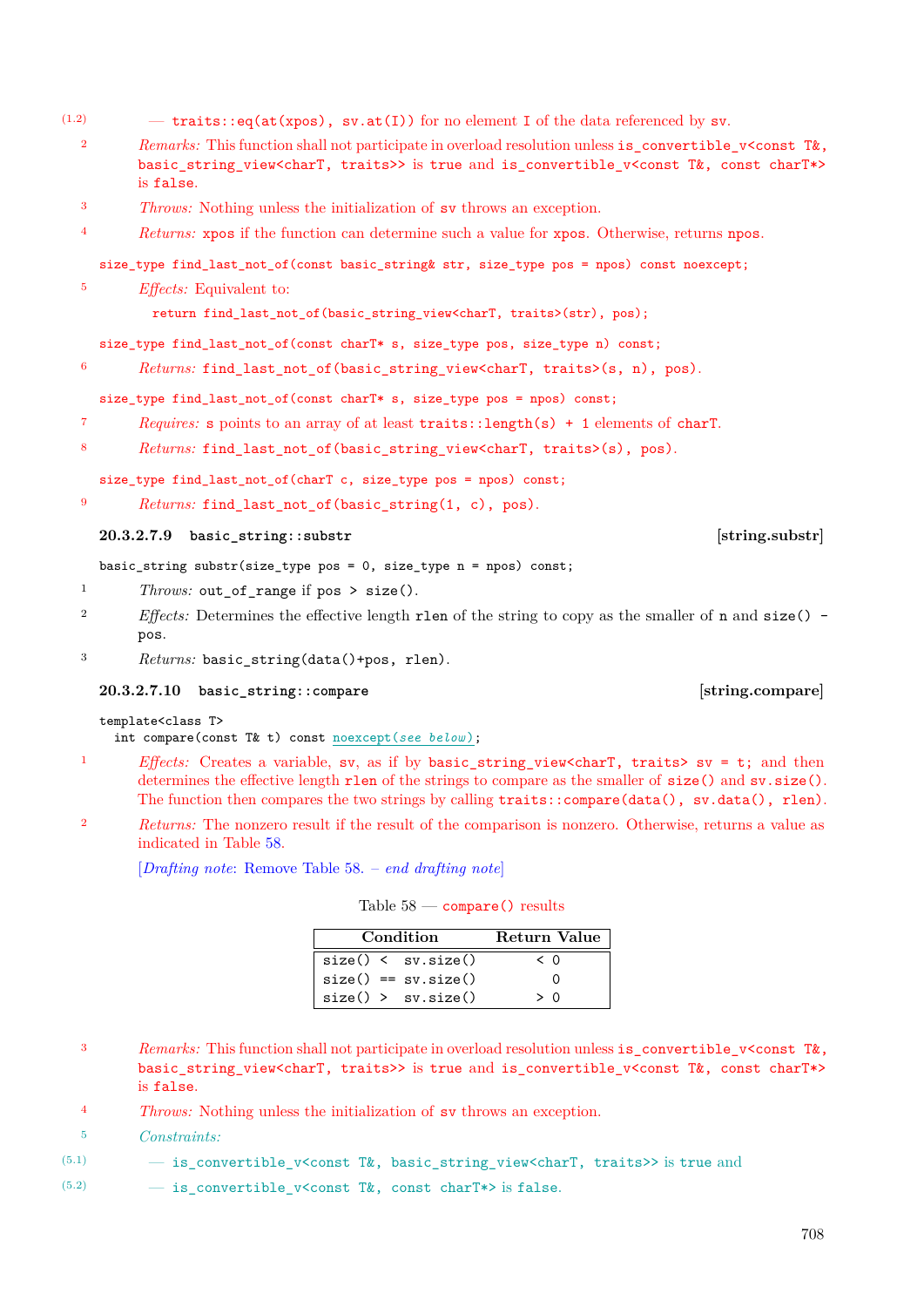| 6      | <i>Effects:</i> Equivalent to: return basic_string_view <chart, traits="">(*this).compare(t);</chart,>                                                                                                                                                    |
|--------|-----------------------------------------------------------------------------------------------------------------------------------------------------------------------------------------------------------------------------------------------------------|
|        | [ <i>Drafting note:</i> There are only two overloads of basic_string_view::compare taking one argument,<br>and only the intended overload taking a basic string view is viable given the constraints above. -<br>end drafting note                        |
| 7      | <i>Remarks:</i> The expression inside noexcept is equivalent to is_nothrow_convertible_v <const t&,<br="">basic_string_view<chart, traits="">&gt;.</chart,></const>                                                                                       |
|        | template <class t=""><br/>int compare(size_type pos1, size_type n1, const T&amp; t) const;</class>                                                                                                                                                        |
| 8      | Constraints:                                                                                                                                                                                                                                              |
| (8.1)  | - is_convertible_v <const basic_string_view<chart,="" t&,="" traits="">&gt; is true and</const>                                                                                                                                                           |
| (8.2)  | - is_convertible_v <const chart*="" const="" t&,=""> is false.</const>                                                                                                                                                                                    |
| 9      | <i>Effects:</i> Equivalent to:                                                                                                                                                                                                                            |
|        | Æ                                                                                                                                                                                                                                                         |
|        | basic_string_view <chart, traits=""> sv = t;<br/>return basic_string_view<chart, traits="">(data(), size()*this).substr(pos1, n1).compare(svt);<br/><math>\ddot{\mathbf{r}}</math></chart,></chart,>                                                      |
| 10     | Remarks: This function shall not participate in overload resolution unless is_convertible_v <const t&,<br="">basic_string_view<chart, traits="">&gt; is true and is_convertible_v<const chart*="" const="" t&,=""><br/>is false.</const></chart,></const> |
|        | template <class t=""><br/>int compare(size_type pos1, size_type n1, const T&amp; t, size_type pos2, size_type n2 = npos) const;</class>                                                                                                                   |
| 11     | <i>Constraints:</i>                                                                                                                                                                                                                                       |
| (11.1) | - is_convertible_v <const basic_string_view<chart,="" t&,="" traits="">&gt; is true and</const>                                                                                                                                                           |
| (11.2) | - is_convertible_v <const chart*="" const="" t&,=""> is false.</const>                                                                                                                                                                                    |
| 12     | $E\text{ffects:}$ Equivalent to:                                                                                                                                                                                                                          |
|        | basic_string_view <chart, traits=""> <math>s = * this</math>, sv = t;<br/>return basic_string_view<chart, traits="">(data(),<br/><math>size()</math>)s.substr(pos1, n1).compare(sv.substr(pos2, n2));</chart,></chart,>                                   |
| 13     | Remarks: This function shall not participate in overload resolution unless is_convertible_v <const t&,<br="">basic_string_view<chart, traits="">&gt; is true and is_convertible_v<const chart*="" const="" t&,=""><br/>is false.</const></chart,></const> |
|        | int compare(const basic_string& str) const noexcept;                                                                                                                                                                                                      |
| 14     | Effects: Equivalent to: return compare(basic_string_view <chart, traits="">(str));</chart,>                                                                                                                                                               |
|        | int compare(size_type pos1, size_type n1, const basic_string& str) const;                                                                                                                                                                                 |
| 15     | <i>Effects:</i> Equivalent to: return compare(pos1, n1, basic_string_view <chart, traits="">(str));</chart,>                                                                                                                                              |
|        | int compare(size_type pos1, size_type n1, const basic_string& str,<br>size_type pos2, size_type n2 = npos) const;                                                                                                                                         |
| 16     | $E\text{ffects:}$ Equivalent to:                                                                                                                                                                                                                          |
|        | return compare(pos1, n1, basic_string_view <chart, traits="">(str), pos2, n2);</chart,>                                                                                                                                                                   |
|        | int compare(const charT* s) const;                                                                                                                                                                                                                        |
| 17     | Returns: Effects: Equivalent to: return compare(basic_string_view <chart, traits="">(s));-</chart,>                                                                                                                                                       |
|        | int compare(size_type pos, size_type n1, const charT* s) const;                                                                                                                                                                                           |
| 18     | $Returns: basic_string(*this, pos, n1).compare(basic_string(s)).$                                                                                                                                                                                         |
| 19     | <i>Effects:</i> Equivalent to: return compare(pos, n1, basic_string_view <chart, traits="">(s));</chart,>                                                                                                                                                 |
|        | int compare(size_type pos, size_type n1, const charT* s, size_type n2) const;                                                                                                                                                                             |
| 20     | <i>Returns:</i> basic_string(*this, pos, n1).compare(basic_string(s, n2)).                                                                                                                                                                                |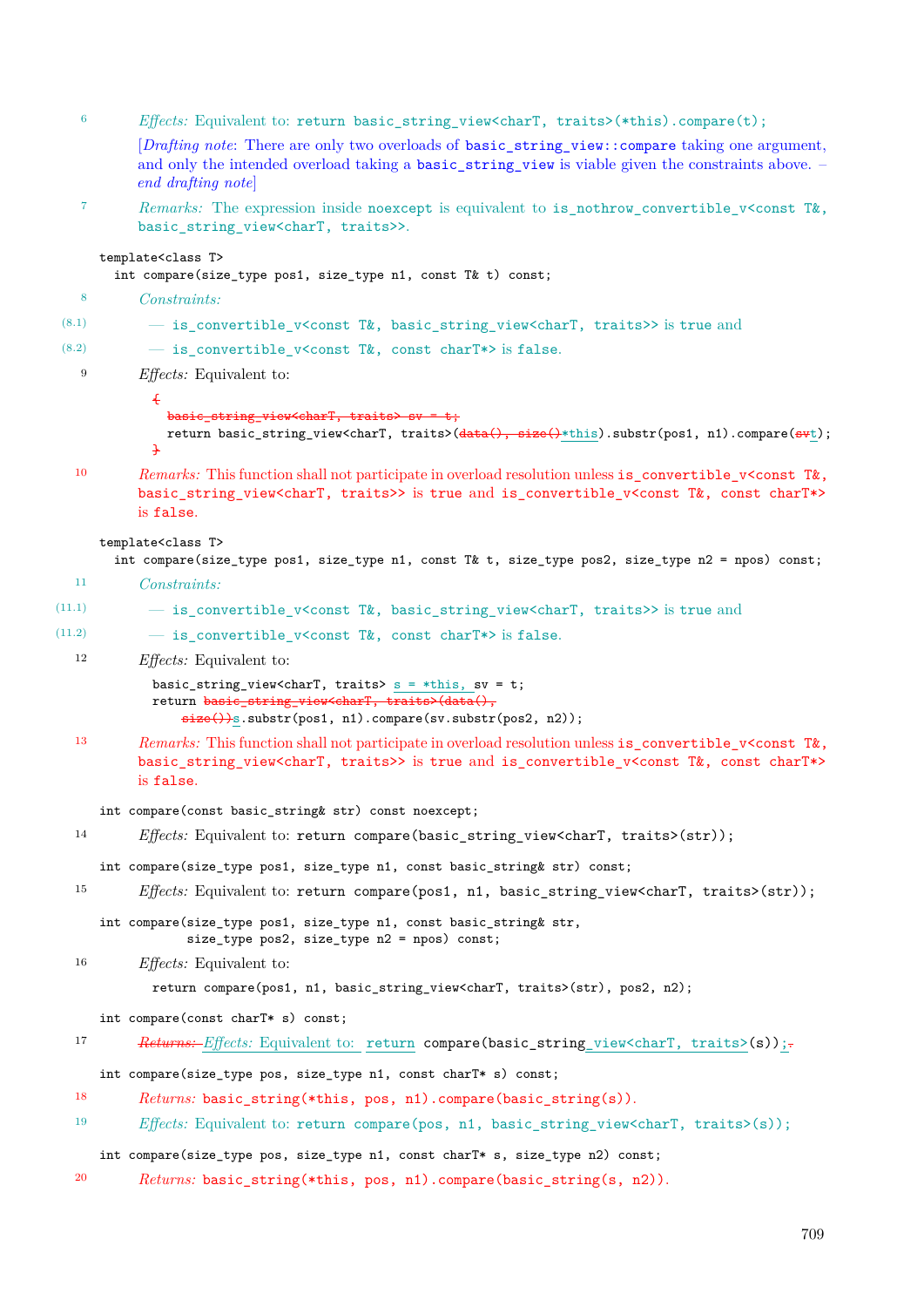### **20.3.2.7.11 basic\_string::starts\_with [string.starts.with]**

```
bool starts with(basic string view<charT, traits> x) const noexcept;
bool starts_with(charT x) const noexcept;
bool starts_with(const charT* x) const;
```
<sup>1</sup> *Effects:* Equivalent to:

return basic string view<charT, traits>(data(), size()).starts with(x);

### **20.3.2.7.12 basic\_string::ends\_with [string.ends.with]**

```
bool ends_with(basic_string_view<charT, traits> x) const noexcept;
bool ends_with(charT x) const noexcept;
bool ends_with(const charT* x) const;
```
<sup>1</sup> *Effects:* Equivalent to:

return basic\_string\_view<charT, traits>(data(), size()).ends\_with(x);

### <span id="page-38-0"></span>**20.3.3 Non-member functions [string.nonmembers]**

template<class charT, class traits, class Allocator>

### <span id="page-38-1"></span>**20.3.3.1 operator+ [string.op+]**

[*Drafting note*: The way these function templates are currently specified to handle allocators is haphazard at best. One effectively uses select on container copy construction on one of the operands; seven move constructs the allocator from an rvalue operand; four use a default constructed allocator. A complete fix to this problem is deferred to a separate paper, P1165R0. The changes below only fixes two obvious issues: a pointless extra copy and a bogus note. – *end drafting note*]

```
basic_string<charT, traits, Allocator>
      operator+(const basic_string<charT, traits, Allocator>& lhs,
                const basic_string<charT, traits, Allocator>& rhs);
1 Returns: std::move(basic_string<charT, traits, Allocator>(lhs).append(rhs)).
  template<class charT, class traits, class Allocator>
    basic string<charT, traits, Allocator>
      operator+(basic_string<charT, traits, Allocator>&& lhs,
                const basic_string<charT, traits, Allocator>& rhs);
2 Returns: std::move(lhs.append(rhs)).
  template<class charT, class traits, class Allocator>
    basic_string<charT, traits, Allocator>
      operator+(const basic_string<charT, traits, Allocator>& lhs,
                basic_string<charT, traits, Allocator>&& rhs);
3 Returns: std::move(rhs.insert(0, lhs)).
  template<class charT, class traits, class Allocator>
    basic_string<charT, traits, Allocator>
      operator+(basic_string<charT, traits, Allocator>&& lhs,
                basic_string<charT, traits, Allocator>&& rhs);
4 Returns: std::move(lhs.append(rhs)). [ Note: Or equivalently, std::move(rhs.insert(0, lhs)).
       — end note ]
  template<class charT, class traits, class Allocator>
    basic_string<charT, traits, Allocator>
      operator+(const charT* lhs, const basic_string<charT, traits, Allocator>& rhs);
```

```
5 Returns: basic_string<charT, traits, Allocator>(lhs) + rhs.
```

```
6 Remarks: Uses traits::length().
```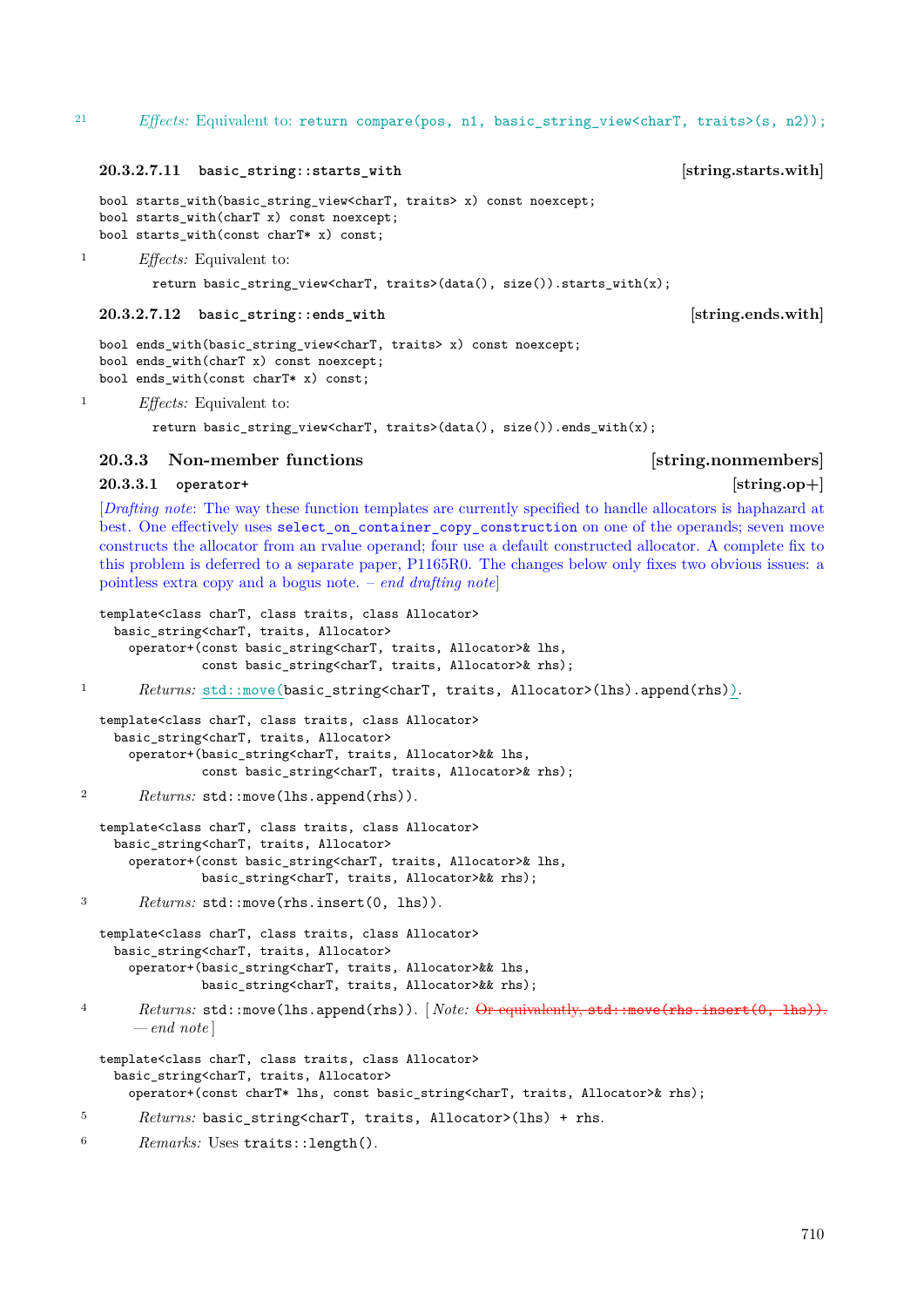```
template<class charT, class traits, class Allocator>
     basic_string<charT, traits, Allocator>
       operator+(const charT* lhs, basic_string<charT, traits, Allocator>&& rhs);
7 Returns: std::move(rhs.insert(0, lhs)).
8 Remarks: Uses traits::length().
   template<class charT, class traits, class Allocator>
     basic string<charT, traits, Allocator>
       operator+(charT lhs, const basic_string<charT, traits, Allocator>& rhs);
9 Returns: basic_string<charT, traits, Allocator>(1, lhs) + rhs.
   template<class charT, class traits, class Allocator>
     basic_string<charT, traits, Allocator>
       operator+(charT lhs, basic_string<charT, traits, Allocator>&& rhs);
10 Returns: std::move(rhs.insert(0, 1, lhs)).
   template<class charT, class traits, class Allocator>
     basic_string<charT, traits, Allocator>
       operator+(const basic_string<charT, traits, Allocator>& lhs, const charT* rhs);
11 Returns: lhs + basic_string<charT, traits, Allocator>(rhs).
12 Remarks: Uses traits::length().
   template<class charT, class traits, class Allocator>
     basic_string<charT, traits, Allocator>
       operator+(basic_string<charT, traits, Allocator>&& lhs, const charT* rhs);
13 Returns: std::move(lhs.append(rhs)).
14 Remarks: Uses traits::length().
   template<class charT, class traits, class Allocator>
     basic_string<charT, traits, Allocator>
       operator+(const basic_string<charT, traits, Allocator>& lhs, charT rhs);
15 Returns: lhs + basic_string<charT, traits, Allocator>(1, rhs).
   template<class charT, class traits, class Allocator>
     basic_string<charT, traits, Allocator>
       operator+(basic_string<charT, traits, Allocator>&& lhs, charT rhs);
16 Returns: std::move(lhs.append(1, rhs)).
   20.3.3.2 Non-member comparison functions [string.comparison]
   template<class charT, class traits, class Allocator>
     bool operator==(const basic_string<charT, traits, Allocator>& lhs,
                    const basic_string<charT, traits, Allocator>& rhs) noexcept;
   template<class charT, class traits, class Allocator>
     bool operator==(const charT* lhs, const basic_string<charT, traits, Allocator>& rhs);
   template<class charT, class traits, class Allocator>
     bool operator==(const basic_string<charT, traits, Allocator>& lhs, const charT* rhs);
   template<class charT, class traits, class Allocator>
     bool operator!=(const basic_string<charT, traits, Allocator>& lhs,
                    const basic_string<charT, traits, Allocator>& rhs) noexcept;
   template<class charT, class traits, class Allocator>
     bool operator!=(const charT* lhs, const basic_string<charT, traits, Allocator>& rhs);
   template<class charT, class traits, class Allocator>
     bool operator!=(const basic_string<charT, traits, Allocator>& lhs, const charT* rhs);
   template<class charT, class traits, class Allocator>
     bool operator< (const basic_string<charT, traits, Allocator>& lhs,
                    const basic_string<charT, traits, Allocator>& rhs) noexcept;
   template<class charT, class traits, class Allocator>
     bool operator< (const charT* lhs, const basic_string<charT, traits, Allocator>& rhs);
```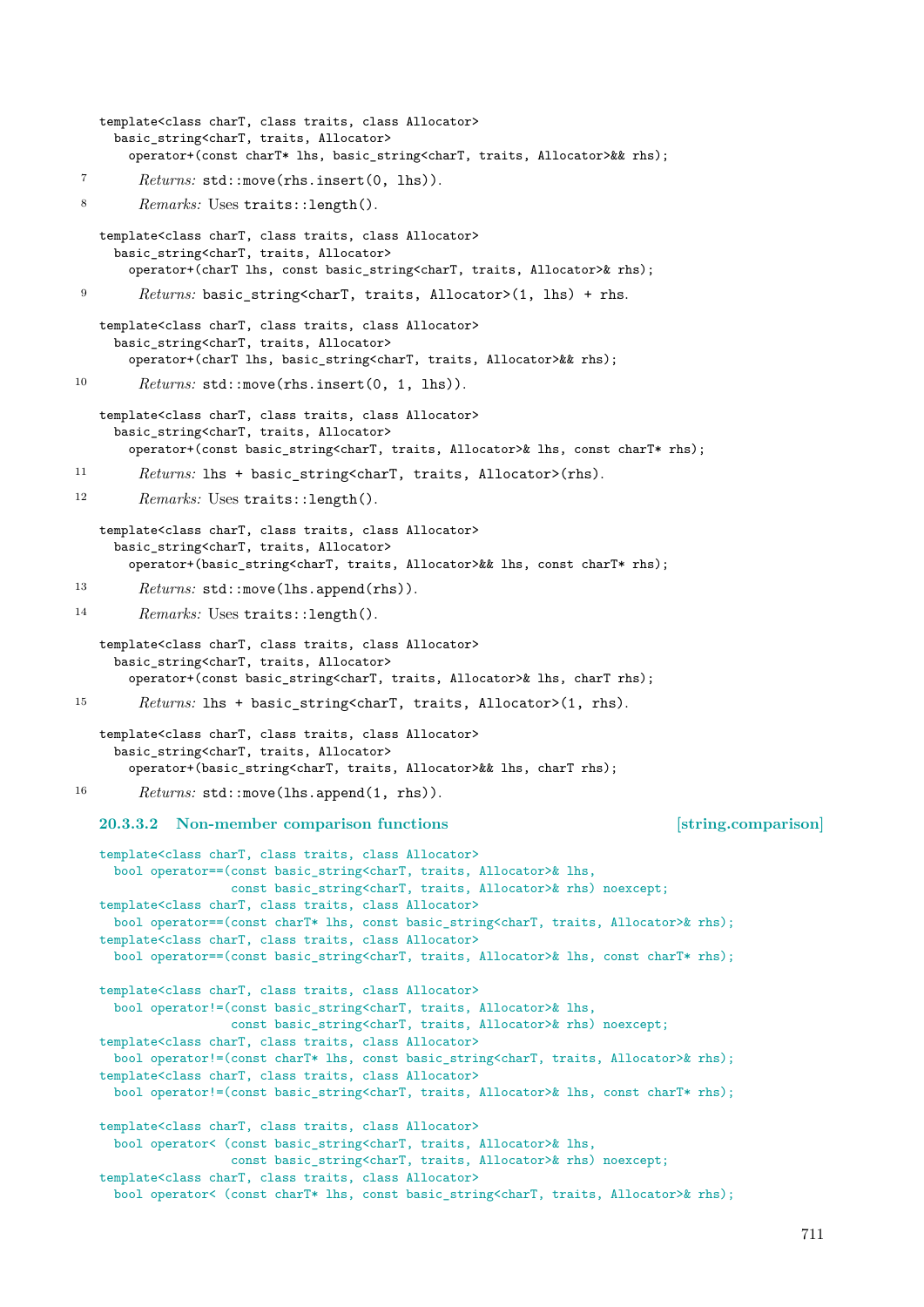```
template<class charT, class traits, class Allocator>
    bool operator< (const basic_string<charT, traits, Allocator>& lhs, const charT* rhs);
  template<class charT, class traits, class Allocator>
    bool operator> (const basic_string<charT, traits, Allocator>& lhs,
                   const basic_string<charT, traits, Allocator>& rhs) noexcept;
  template<class charT, class traits, class Allocator>
   bool operator> (const charT* lhs, const basic_string<charT, traits, Allocator>& rhs);
  template<class charT, class traits, class Allocator>
    bool operator> (const basic_string<charT, traits, Allocator>& lhs, const charT* rhs);
  template<class charT, class traits, class Allocator>
    bool operator<=(const basic_string<charT, traits, Allocator>& lhs,
                   const basic_string<charT, traits, Allocator>& rhs) noexcept;
  template<class charT, class traits, class Allocator>
    bool operator<=(const charT* lhs, const basic_string<charT, traits, Allocator>& rhs);
  template<class charT, class traits, class Allocator>
    bool operator <= (const basic_string << harT, traits, Allocator>& lhs, const charT* rhs);
  template<class charT, class traits, class Allocator>
    bool operator>=(const basic_string<charT, traits, Allocator>& lhs,
                   const basic_string<charT, traits, Allocator>& rhs) noexcept;
  template<class charT, class traits, class Allocator>
    bool operator>=(const charT* lhs, const basic_string<charT, traits, Allocator>& rhs);
  template<class charT, class traits, class Allocator>
    bool operator>=(const basic_string<charT, traits, Allocator>& lhs, const charT* rhs);
1 Effects: Let op be the operator. Equivalent to:
           return basic_string_view<charT, traits>(lhs) op basic_string_view<charT, traits>(rhs);
  20.3.3.3 operator== [string.operator==]
  template<class charT, class traits, class Allocator>
    bool operator==(const basic_string<charT, traits, Allocator>& lhs,
                   const basic_string<charT, traits, Allocator>& rhs) noexcept;
1 Returns: lhs.compare(rhs) == 0.
  template<class charT, class traits, class Allocator>
    bool operator==(const charT* lhs, const basic_string<charT, traits, Allocator>& rhs);
2 Returns: rhs == lhs.
  template<class charT, class traits, class Allocator>
    bool operator==(const basic_string<charT, traits, Allocator>& lhs, const charT* rhs);
3 Requires: rhs points to an array of at least traits::length(rhs) + 1 elements of charT.
4 Returns: lhs.compare(rhs) == 0.
  20.3.3.4 operator!= [string.op!=]
  template<class charT, class traits, class Allocator>
    bool operator!=(const basic_string<charT, traits, Allocator>& lhs,
                   const basic_string<charT, traits, Allocator>& rhs) noexcept;
1 Returns: !(\text{lhs} == \text{rhs}).template<class charT, class traits, class Allocator>
    bool operator!=(const charT* lhs, const basic_string<charT, traits, Allocator>& rhs);
2 Returns: rhs != lhs.
  template<class charT, class traits, class Allocator>
    bool operator!=(const basic_string<charT, traits, Allocator>& lhs, const charT* rhs);
3 Requires: rhs points to an array of at least traits::length(rhs) + 1 elements of charT.
4 Returns: lhs.compare(rhs) != 0.
```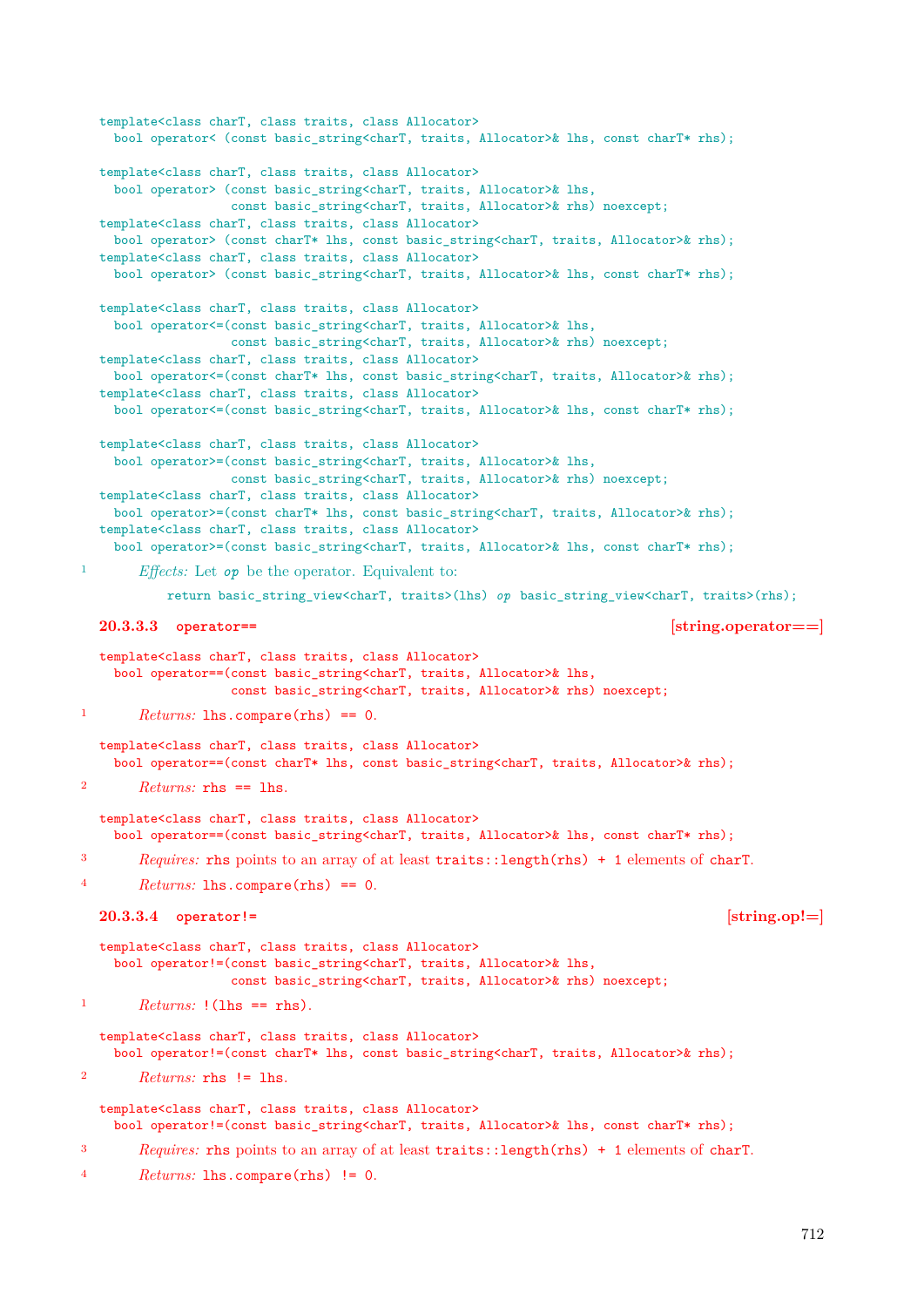```
20.3.3.5 operator< [string.op<]
  template<class charT, class traits, class Allocator>
   bool operator<(const basic_string<charT, traits, Allocator>& lhs,
                 const basic_string<charT, traits, Allocator>& rhs) noexcept;
1 Returns: lhs.compare(rhs) < 0.
  template<class charT, class traits, class Allocator>
   bool operator<(const charT* lhs, const basic_string<charT, traits, Allocator>& rhs);
       2 Returns: rhs.compare(lhs) > 0.
  template<class charT, class traits, class Allocator>
   bool operator<(const basic_string<charT, traits, Allocator>& lhs, const charT* rhs);
3 Returns: lhs.compare(rhs) < 0.
  20.3.3.6 operator> [string.op>]
  template<class charT, class traits, class Allocator>
   bool operator>(const basic_string<charT, traits, Allocator>& lhs,
                 const basic_string<charT, traits, Allocator>& rhs) noexcept;
1 Returns: lhs.compare(rhs) > 0.
  template<class charT, class traits, class Allocator>
   bool operator>(const charT* lhs, const basic_string<charT, traits, Allocator>& rhs);
2 Returns: rhs.compare(lhs) < 0.
  template<class charT, class traits, class Allocator>
   bool operator>(const basic_string<charT, traits, Allocator>& lhs, const charT* rhs);
       3 Returns: lhs.compare(rhs) > 0.
  20.3.3.7 operator<= [string.op<=]
  template<class charT, class traits, class Allocator>
   bool operator<=(const basic_string<charT, traits, Allocator>& lhs,
                  const basic_string<charT, traits, Allocator>& rhs) noexcept;
1 Returns: lhs.compare(rhs) \leq 0.
  template<class charT, class traits, class Allocator>
   bool operator<=(const charT* lhs, const basic_string<charT, traits, Allocator>& rhs);
2 Returns: rhs.compare(lhs) >= 0.
  template<class charT, class traits, class Allocator>
    bool operator<=(const basic_string<charT, traits, Allocator>& lhs, const charT* rhs);
3 Returns: lhs.compare(rhs) <= 0.
  20.3.3.8 operator>= [string.op>=]
  template<class charT, class traits, class Allocator>
   bool operator>=(const basic string<charT, traits, Allocator>& lhs,
                  const basic_string<charT, traits, Allocator>& rhs) noexcept;
1 Returns: lhs.compare(rhs) >= 0.
  template<class charT, class traits, class Allocator>
    bool operator>=(const charT* lhs, const basic_string<charT, traits, Allocator>& rhs);
       2 Returns: rhs.compare(lhs) <= 0.
  template<class charT, class traits, class Allocator>
   bool operator>=(const basic_string<charT, traits, Allocator>& lhs, const charT* rhs);
3 Returns: lhs.compare(rhs) >= 0.
```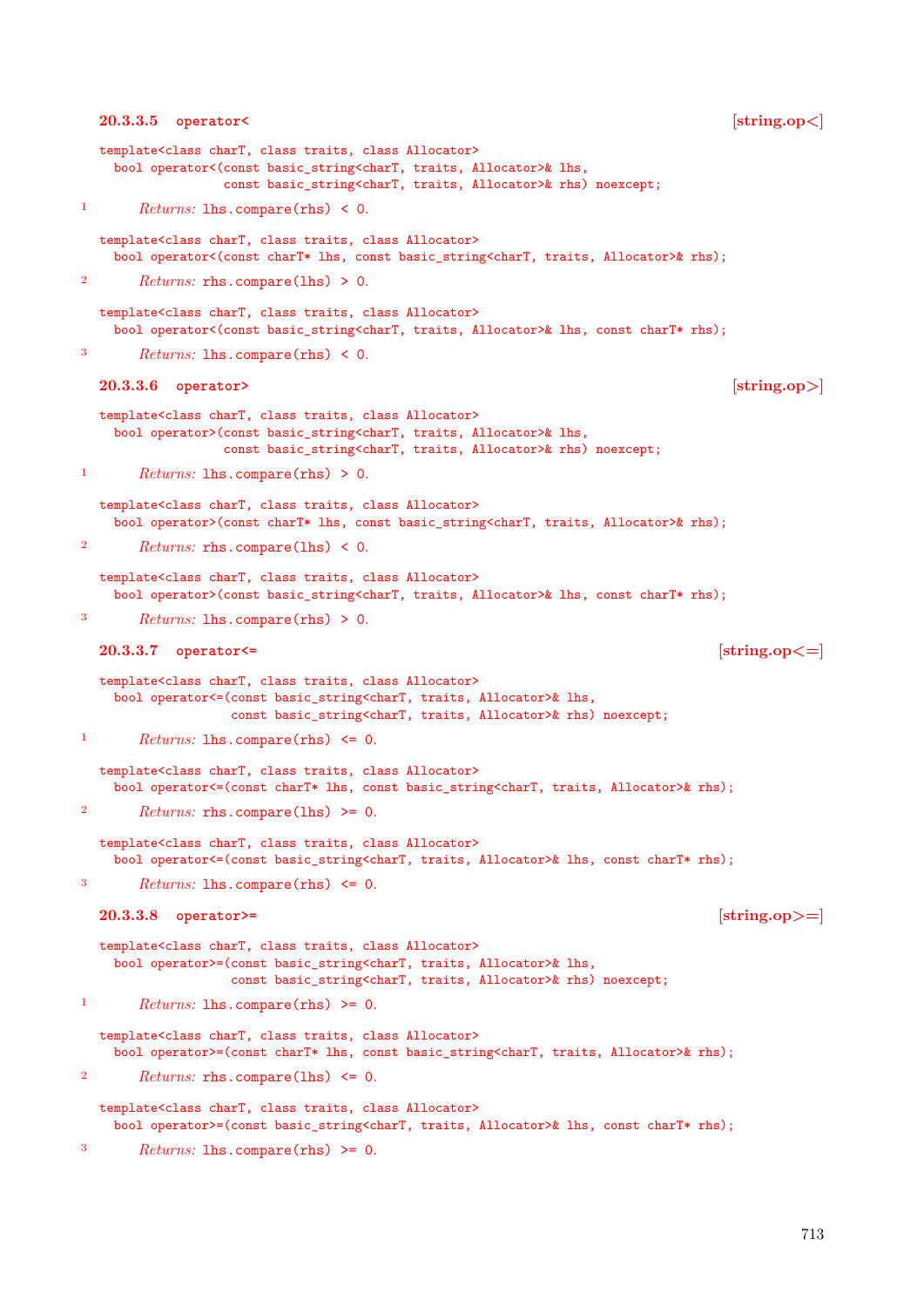### <span id="page-42-0"></span>**20.3.3.9 swap [string.special]**

```
template<class charT, class traits, class Allocator>
 void swap(basic_string<charT, traits, Allocator>& lhs,
            basic_string<charT, traits, Allocator>& rhs)
   noexcept(noexcept(lhs.swap(rhs)));
```
<sup>1</sup> *Effects:* Equivalent to **lhs**.swap(rhs).

### <span id="page-42-1"></span>**20.3.3.10 Inserters and extractors [string.io]**

```
template<class charT, class traits, class Allocator>
 basic_istream<charT, traits>&
    operator>>(basic_istream<charT, traits>& is, basic_string<charT, traits, Allocator>& str);
```
- <sup>1</sup> *Effects:* Behaves as a formatted input function (27.7.4.2.1). After constructing a sentry object, if the sentry converts to true, calls str.erase() and then extracts characters from is and appends them to str as if by calling str.append(1, c). If is.width() is greater than zero, the maximum number n of characters appended is is.width(); otherwise n is str.max\_size(). Characters are extracted and appended until any of the following occurs:
- (1.1) *n* characters are stored;
- (1.2) end-of-file occurs on the input sequence;

 $(1.3)$   $-$  **isspace(c, is.getloc())** is true for the next available input character *c*.

- 2 After the last character (if any) is extracted, is.width(0) is called and the sentry object is destroyed.
- <sup>3</sup> If the function extracts no characters, it calls is.setstate(ios::failbit), which may throw ios\_ base::failure  $(27.5.5.4)$ .
- <sup>4</sup> *Returns:* is.

```
template<class charT, class traits, class Allocator>
 basic_ostream<charT, traits>&
    operator<<(basic_ostream<charT, traits>& os,
               const basic_string<charT, traits, Allocator>& str);
```

```
<sup>5</sup> Effects: Equivalent to: return os << basic_string_view<charT, traits>(str);
```

```
template<class charT, class traits, class Allocator>
 basic_istream<charT, traits>&
    getline(basic_istream<charT, traits>& is,
            basic_string<charT, traits, Allocator>& str,
            charT delim);
template<class charT, class traits, class Allocator>
 basic_istream<charT, traits>&
    getline(basic_istream<charT, traits>&& is,
            basic_string<charT, traits, Allocator>& str,
            charT delim);
```
- <sup>6</sup> *Effects:* Behaves as an unformatted input function (27.7.4.3), except that it does not affect the value returned by subsequent calls to basic\_istream<>::gcount(). After constructing a sentry object, if the sentry converts to true, calls str.erase() and then extracts characters from is and appends them to  $str$  as if by calling  $str.append(1, c)$  until any of the following occurs:
- $(6.1)$  end-of-file occurs on the input sequence (in which case, the getline function calls is. setstate( ios\_base::eofbit)).
- $(6.2)$   $-$  traits::eq(c, delim) for the next available input character *c* (in which case, *c* is extracted but not appended)  $(27.5.5.4)$
- $(6.3)$  -str.max\_size() characters are stored (in which case, the function calls is.setstate(ios\_base::failbit)) (27.5.5.4)
	- <sup>7</sup> The conditions are tested in the order shown. In any case, after the last character is extracted, the sentry object is destroyed.
	- <sup>8</sup> If the function extracts no characters, it calls is.setstate(ios\_base::failbit) which may throw ios\_base::failure (27.5.5.4).

714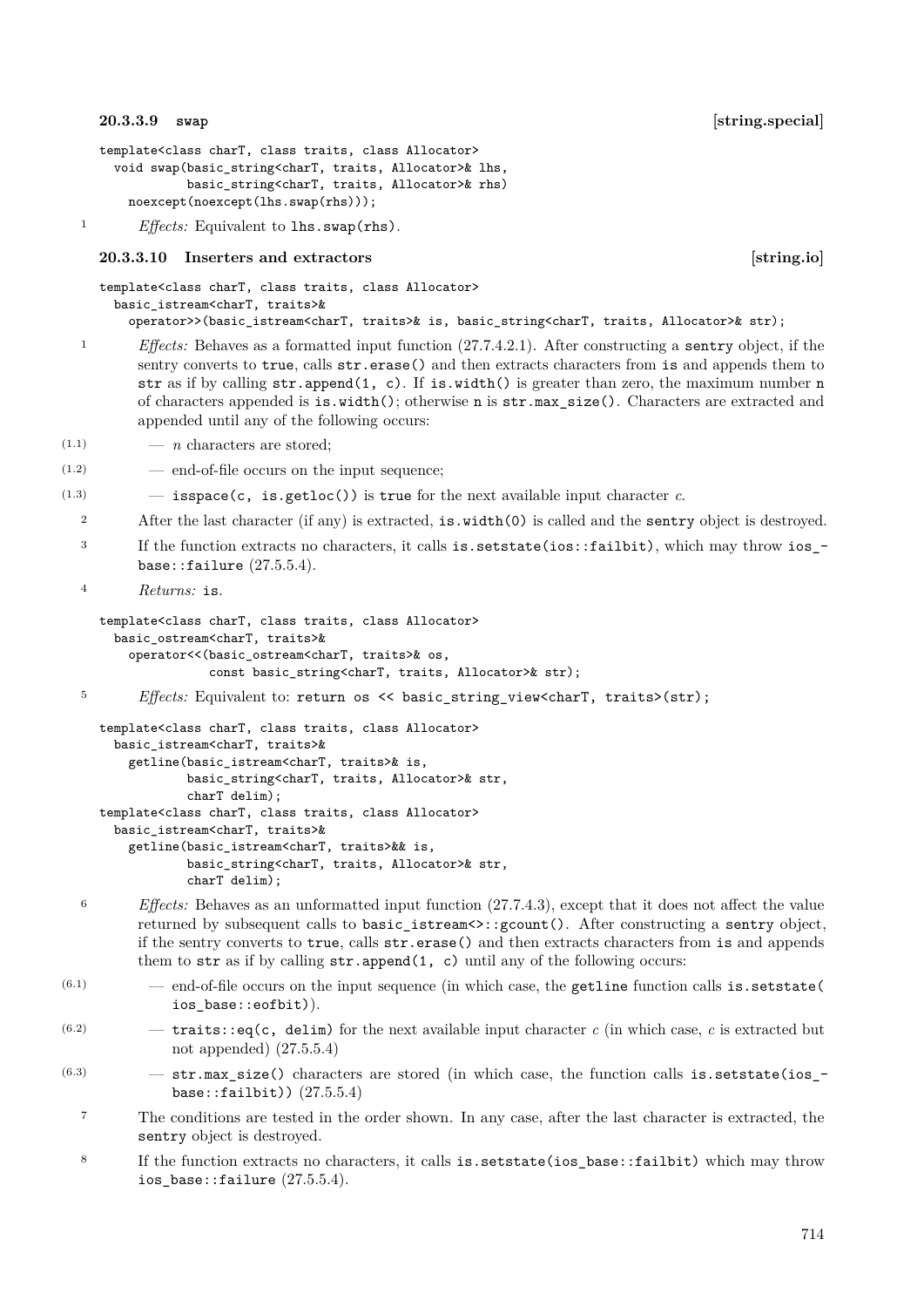<sup>9</sup> *Returns:* is.

```
template<class charT, class traits, class Allocator>
 basic_istream<charT, traits>&
    getline(basic_istream<charT, traits>& is,
           basic_string<charT, traits, Allocator>& str);
template<class charT, class traits, class Allocator>
 basic_istream<charT, traits>&
    getline(basic_istream<charT, traits>&& is,
           basic string<charT, traits, Allocator>& str);
```
10 Returns: getline(is, str, is.widen('\n')).

### <span id="page-43-0"></span>**20.3.4 Numeric conversions [string.conversions]**

int stoi(const string& str, size\_t\* idx = nullptr, int base = 10); long stol(const string& str, size\_t\* idx = nullptr, int base =  $10$ ); unsigned long stoul(const string& str, size\_t\* idx = nullptr, int base = 10); long long stoll(const string& str, size\_t\* idx = nullptr, int base = 10); unsigned long long stoull(const string& str, size\_t\* idx = nullptr, int base = 10);

- <sup>1</sup> *Effects:* The first two functions call strtol(str.c\_str(), ptr, base), and the last three functions call strtoul(str.c str(), ptr, base), strtoll(str.c str(), ptr, base), and strtoull(str.c str(), ptr, base), respectively. Each function returns the converted result, if any. The argument ptr designates a pointer to an object internal to the function that is used to determine what to store at \*idx. If the function does not throw an exception and idx  $!= 0$ , the function stores in \*idx the index of the first unconverted element of str.
- <sup>2</sup> *Returns:* The converted result.
- <sup>3</sup> *Throws:* invalid argument if strtol, strtoul, strtoll, or strtoull reports that no conversion could be performed. Throws out of range if strtol, strtoul, strtoll or strtoull sets errno to ERANGE, or if the converted value is outside the range of representable values for the return type.

```
float stof(const string& str, size_t* idx = nullptr);
double stod(const string& str, size_t* idx = nullptr);
long double stold(const string& str, size_t* idx = nullptr);
```
- <sup>4</sup> *Effects:* These functions call strtof(str.c\_str(), ptr), strtod(str.c\_str(), ptr), and strtold( str.c  $str()$ , ptr), respectively. Each function returns the converted result, if any. The argument ptr designates a pointer to an object internal to the function that is used to determine what to store at \*idx. If the function does not throw an exception and idx  $!= 0$ , the function stores in \*idx the index of the first unconverted element of str.
- <sup>5</sup> *Returns:* The converted result.
- <sup>6</sup> *Throws:* invalid argument if strtof, strtod, or strtold reports that no conversion could be performed. Throws out of range if strtof, strtod, or strtold sets errno to ERANGE or if the converted value is outside the range of representable values for the return type.

```
string to_string(int val);
string to_string(unsigned val);
string to_string(long val);
string to_string(unsigned long val);
string to_string(long long val);
string to_string(unsigned long long val);
string to_string(float val);
string to_string(double val);
string to_string(long double val);
```
<sup>7</sup> *Returns:* Each function returns a string object holding the character representation of the value of its argument that would be generated by calling sprintf(buf, fmt, val) with a format specifier of "%d", "%u", "%ld", "%lu", "%lld", "%llu", "%f", "%f", or "%Lf", respectively, where buf designates an internal character buffer of sufficient size.

int stoi(const wstring& str, size\_t\* idx = nullptr, int base = 10); long stol(const wstring& str, size\_t\* idx = nullptr, int base = 10); unsigned long stoul(const wstring& str, size\_t\* idx = nullptr, int base =  $10$ );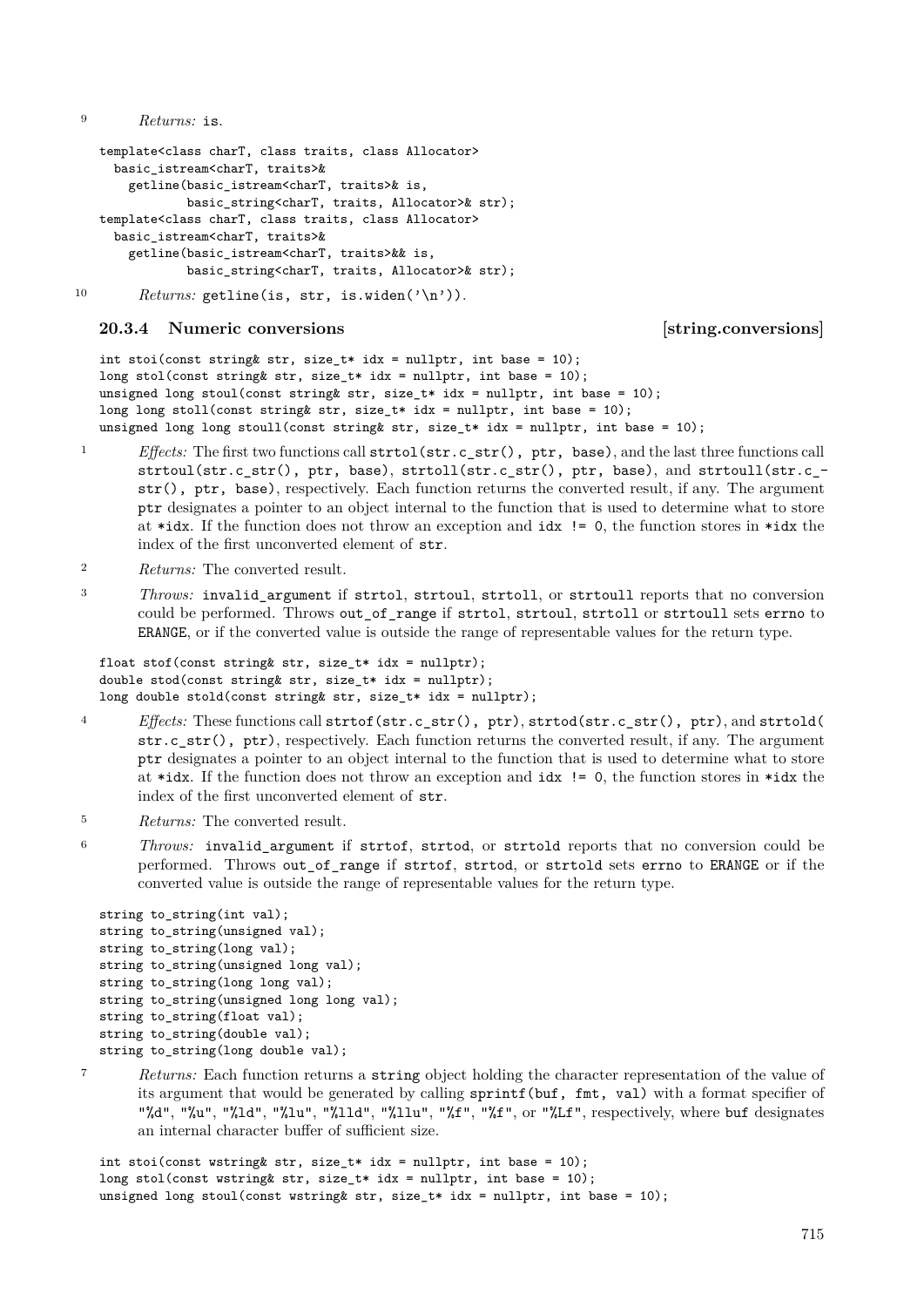long long stoll(const wstring& str, size\_t\* idx = nullptr, int base = 10); unsigned long long stoull(const wstring& str, size\_t\* idx = nullptr, int base = 10);

- 8 *Effects:* The first two functions call wcstol(str.c\_str(), ptr, base), and the last three functions call wcstoul(str.c\_str(), ptr, base), wcstoll(str.c\_str(), ptr, base), and wcstoull(str.c\_ str(), ptr, base), respectively. Each function returns the converted result, if any. The argument ptr designates a pointer to an object internal to the function that is used to determine what to store at \*idx. If the function does not throw an exception and idx != 0, the function stores in \*idx the index of the first unconverted element of str.
- <sup>9</sup> *Returns:* The converted result.
- <sup>10</sup> *Throws:* invalid\_argument if wcstol, wcstoul, wcstoll, or wcstoull reports that no conversion could be performed. Throws out\_of\_range if the converted value is outside the range of representable values for the return type.

float stof(const wstring& str, size\_t\* idx = nullptr); double stod(const wstring& str, size\_t\* idx = nullptr); long double stold(const wstring& str, size\_t\* idx = nullptr);

- <sup>11</sup> *Effects:* These functions call wcstof(str.c\_str(), ptr), wcstod(str.c\_str(), ptr), and wcstold( str.c\_str(), ptr), respectively. Each function returns the converted result, if any. The argument ptr designates a pointer to an object internal to the function that is used to determine what to store at \*idx. If the function does not throw an exception and idx  $!= 0$ , the function stores in \*idx the index of the first unconverted element of str.
- <sup>12</sup> *Returns:* The converted result.
- 13 *Throws:* invalid argument if wcstof, wcstod, or wcstold reports that no conversion could be performed. Throws out of range if wcstof, wcstod, or wcstold sets errno to ERANGE.

```
wstring to_wstring(int val);
wstring to wstring(unsigned val);
wstring to wstring(long val);
wstring to_wstring(unsigned long val);
wstring to_wstring(long long val);
wstring to_wstring(unsigned long long val);
wstring to_wstring(float val);
wstring to_wstring(double val);
wstring to_wstring(long double val);
```
<sup>14</sup> *Returns:* Each function returns a wstring object holding the character representation of the value of its argument that would be generated by calling swprintf(buf, buffsz, fmt, val) with a format specifier of L"%d", L"%u", L"%ld", L"%lu", L"%lld", L"%llu", L"%f", L"%f", or L"%Lf", respectively, where buf designates an internal character buffer of sufficient size buffsz.

### <span id="page-44-0"></span>**20.3.5 Hash support contract that is example to the contract of the set of the set of the set of the set of the set of the set of the set of the set of the set of the set of the set of the set of the set of the set of the**

```
template<> struct hash<string>;
template<> struct hash<u16string>;
template<> struct hash<u32string>;
template<> struct hash<wstring>;
template<> struct hash<pmr::string>;
template<> struct hash<pmr::u16string>;
template<> struct hash<pmr::u32string>;
template<> struct hash<pmr::wstring>;
```
<sup>1</sup> If S is one of these string types, SV is the corresponding string view type, and s is an object of type S, then hash $(S>(s) == hash(SV>(s))$ .

### <span id="page-44-1"></span>**20.3.6 Suffix for basic\_string literals [basic.string.literals]**

string operator""s(const char\* str, size\_t len);

```
1 Returns: string{str, len}.
```

```
u16string operator""s(const char16_t* str, size_t len);
```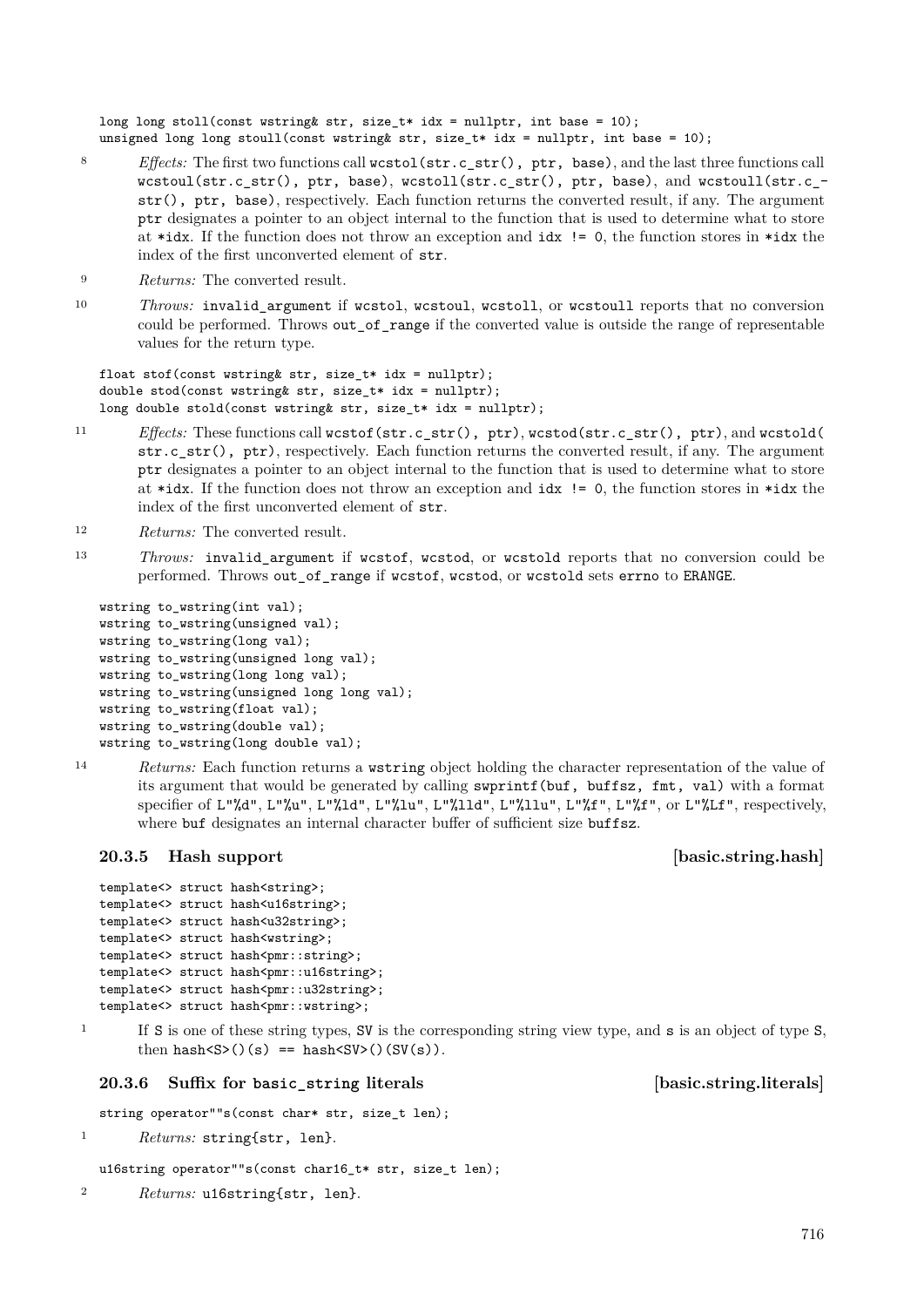u32string operator""s(const char32\_t\* str, size\_t len);

```
3 Returns: u32string{str, len}.
```
wstring operator""s(const wchar\_t\* str, size\_t len);

```
4 Returns: wstring{str, len}.
```
[*Note:* The same suffix **s** is used for chrono::duration literals denoting seconds but there is no conflict, since duration suffixes apply to numbers and string literal suffixes apply to character array literals. *— end note* ]

### <span id="page-45-0"></span>**20.4 String view classes** [string.view]

- <sup>1</sup> The class template basic string view describes an object that can refer to a constant contiguous sequence of char-like [\(20.1\)](#page-4-1) objects with the first element of the sequence at position zero. In the rest of this subclause, the type of the char-like objects held in a basic\_string\_view object is designated by charT.
- <sup>2</sup> [*Note:* The library provides implicit conversions from const charT\* and std::basic string<charT, ...> to std::basic\_string\_view<charT, ...> so that user code can accept just std::basic\_string\_view<charT> as a non-templated parameter wherever a sequence of characters is expected. User-defined types should define their own implicit conversions to  $std$ ::basic string view in order to interoperate with these functions. *— end note* ]
- The complexity of basic\_string\_view member functions is  $\mathcal{O}(1)$  unless otherwise specified.

### <span id="page-45-1"></span>**20.4.1 Header <string\_view> synopsis [string.view.synop]**

```
namespace std {
  // 20.4.2, class template basic_string_view
  template<class charT, class traits = char_traits<charT>>
  class basic_string_view;
  // 20.4.3, non-member comparison functions
  template<class charT, class traits>
    constexpr bool operator==(basic_string_view<charT, traits> x,
                              basic_string_view<charT, traits> y) noexcept;
 template<class charT, class traits>
    constexpr bool operator!=(basic_string_view<charT, traits> x,
                              basic_string_view<charT, traits> y) noexcept;
 template<class charT, class traits>
    constexpr bool operator< (basic_string_view<charT, traits> x,
                              basic_string_view<charT, traits> y) noexcept;
  template<class charT, class traits>
    constexpr bool operator> (basic_string_view<charT, traits> x,
                              basic_string_view<charT, traits> y) noexcept;
 template<class charT, class traits>
    constexpr bool operator<=(basic_string_view<charT, traits> x,
                              basic_string_view<charT, traits> y) noexcept;
 template<class charT, class traits>
    constexpr bool operator>=(basic_string_view<charT, traits> x,
                              basic_string_view<charT, traits> y) noexcept;
 // see 20.4.3, sufficient additional overloads of comparison functions
  // 20.4.4, inserters and extractors
  template<class charT, class traits>
    basic_ostream<charT, traits>&
      operator<<(basic_ostream<charT, traits>& os,
                 basic_string_view<charT, traits> str);
 // basic_string_view typedef names
 using string view = basic string view<char>;
 using u16string_view = basic_string_view<char16_t>;
 using u32string_view = basic_string_view<char32_t>;
 using wstring_view = basic_string_view<wchar_t>;
```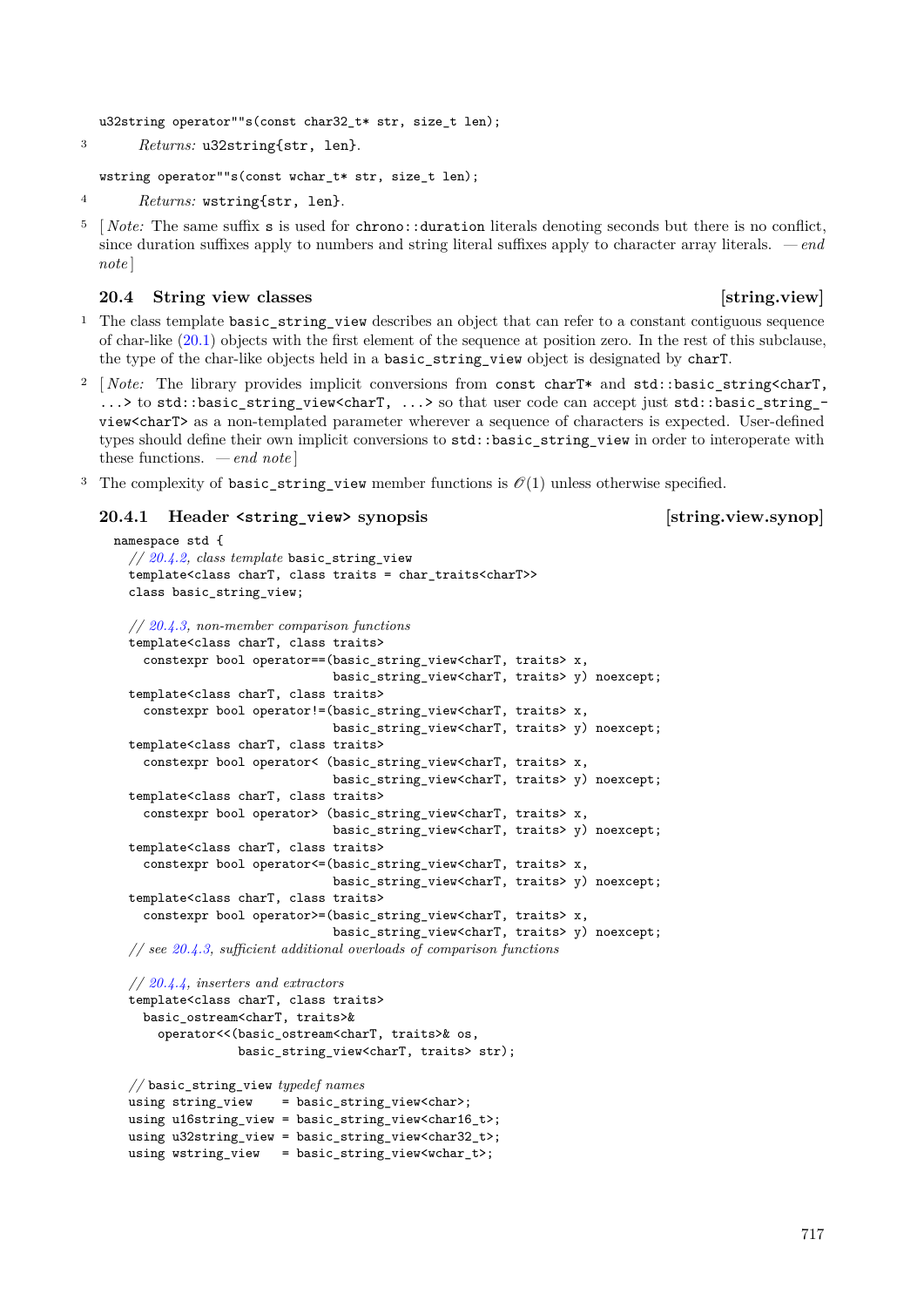```
// 20.4.5, hash support
template<class T> struct hash;
template<> struct hash<string_view>;
template<> struct hash<u16string_view>;
template<> struct hash<u32string_view>;
template<> struct hash<wstring_view>;
inline namespace literals {
inline namespace string view literals {
  // 20.4.6, suffix for basic_string_view literals
  constexpr string_view operator""sv(const char* str, size_t len) noexcept;
  constexpr u16string_view operator""sv(const char16_t* str, size_t len) noexcept;
  constexpr u32string_view operator""sv(const char32_t* str, size_t len) noexcept;
  constexpr wstring_view operator""sv(const wchar_t* str, size_t len) noexcept;
}
}
```

```
}
```
<sup>1</sup> The function templates defined in 19.2.2 and 22.7 are available when  $\leq$  string view> is included.

### <span id="page-46-0"></span>**20.4.2 Class template basic\_string\_view [string.view.template]**

```
template<class charT, class traits = char_traits<charT>>
class basic_string_view {
public:
 // types
 using \text{trails\_type} = traits;
 using value_type = charT;using pointer = value_type*;<br>using const_pointer = const value_type*;
 using const pointer
 using reference = value_type&;<br>using const_reference = const value_type&;
 using const_reference<br>using const_iterator
                              = implementation-defined ; // see 20.4.2.2using iterator = const_iterator;230}using const_reverse_iterator = reverse_iterator<const_iterator>;
  using reverse_iterator = const_reverse_iterator;
  using size_type = size_t;
  using difference_type = ptrdiff_t;
  static constexpr size_type npos = size_type(-1);
  // 20.4.2.1, construction and assignment
  constexpr basic string view() noexcept;
  constexpr basic string view(const basic string view&) noexcept = default;
  constexpr basic_string_view& operator=(const basic_string_view&) noexcept = default;
  constexpr basic_string_view(const charT* str);
  constexpr basic_string_view(const charT* str, size_type len);
  // 20.4.2.2, iterator support
  constexpr const_iterator begin() const noexcept;
  constexpr const_iterator end() const noexcept;
  constexpr const_iterator cbegin() const noexcept;
  constexpr const_iterator cend() const noexcept;
  constexpr const_reverse_iterator rbegin() const noexcept;
  constexpr const_reverse_iterator rend() const noexcept;
  constexpr const_reverse_iterator crbegin() const noexcept;
  constexpr const_reverse_iterator crend() const noexcept;
  // 20.4.2.3, capacity
  constexpr size_type size() const noexcept;
  constexpr size_type length() const noexcept;
  constexpr size_type max_size() const noexcept;
  [[nodiscard]] constexpr bool empty() const noexcept;
```
<span id="page-46-1"></span><sup>230)</sup> Because basic\_string\_view refers to a constant sequence, iterator and const\_iterator are the same type.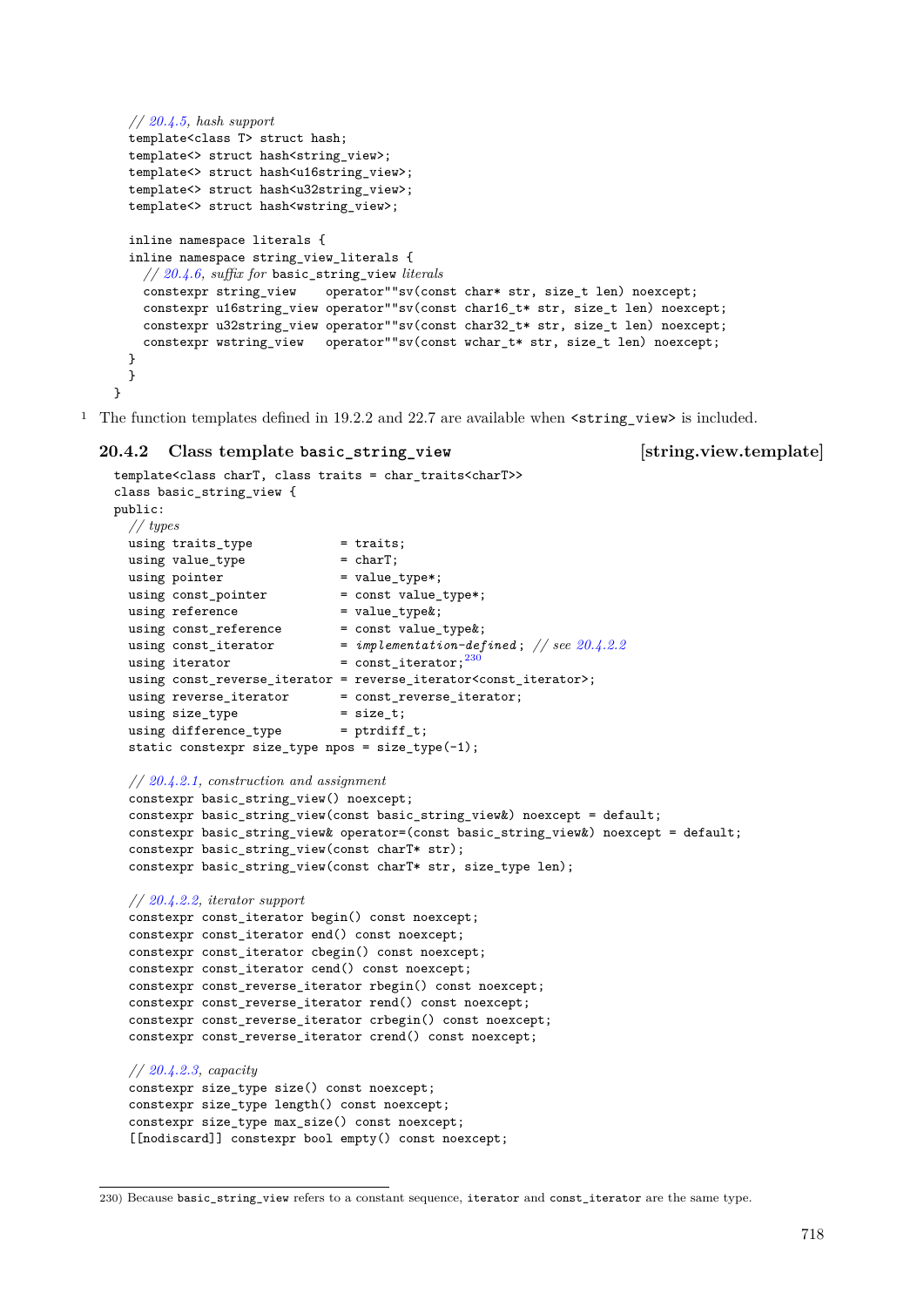```
// 20.4.2.4, element access
  constexpr const_reference operator[](size_type pos) const;
 constexpr const_reference at(size_type pos) const;
 constexpr const_reference front() const;
 constexpr const_reference back() const;
 constexpr const_pointer data() const noexcept;
 // 20.4.2.5, modifiers
 constexpr void remove prefix(size type n);
  constexpr void remove_suffix(size_type n);
 constexpr void swap(basic_string_view& s) noexcept;
 // 20.4.2.6, string operations
 size_type copy(charT* s, size_type n, size_type pos = 0) const;
 constexpr basic_string_view substr(size_type pos = 0, size_type n = npos) const;
 constexpr int compare(basic_string_view s) const noexcept;
  constexpr int compare(size_type pos1, size_type n1, basic_string_view s) const;
  constexpr int compare(size_type pos1, size_type n1, basic_string_view s,
                        size_type pos2, size_type n2) const;
  constexpr int compare(const charT* s) const;
  constexpr int compare(size_type pos1, size_type n1, const charT* s) const;
 constexpr int compare(size_type pos1, size_type n1, const charT* s, size_type n2) const;
 constexpr bool starts_with(basic_string_view x) const noexcept;
 constexpr bool starts_with(charT x) const noexcept;
 constexpr bool starts_with(const charT* x) const;
 constexpr bool ends_with(basic_string_view x) const noexcept;
 constexpr bool ends_with(charT x) const noexcept;
 constexpr bool ends_with(const charT* x) const;
 // 20.4.2.7, searching
 constexpr size_type find(basic_string_view s, size_type pos = 0) const noexcept;
 constexpr size_type find(charT c, size_type pos = 0) const noexcept;
 constexpr size_type find(const charT* s, size_type pos, size_type n) const;
 constexpr size_type find(const charT* s, size_type pos = 0) const;
 constexpr size_type rfind(basic_string_view s, size_type pos = npos) const noexcept;
 constexpr size_type rfind(charT c, size_type pos = npos) const noexcept;
 constexpr size_type rfind(const charT* s, size_type pos, size_type n) const;
 constexpr size_type rfind(const charT* s, size_type pos = npos) const;
 constexpr size_type find_first_of(basic_string_view s, size_type pos = 0) const noexcept;
 constexpr size_type find_first_of(charT c, size_type pos = 0) const noexcept;
 constexpr size_type find_first_of(const charT* s, size_type pos, size_type n) const;
 constexpr size_type find_first_of(const charT* s, size_type pos = 0) const;
 constexpr size_type find_last_of(basic_string_view s, size_type pos = npos) const noexcept;
 constexpr size_type find_last_of(charT c, size_type pos = npos) const noexcept;
 constexpr size type find last of(const charT* s, size type pos, size type n) const;
 constexpr size_type find_last_of(const charT* s, size_type pos = npos) const;
 constexpr size_type find_first_not_of(basic_string_view s, size_type pos = 0) const noexcept;
 constexpr size_type find_first_not_of(charT c, size_type pos = 0) const noexcept;
 constexpr size_type find_first_not_of(const charT* s, size_type pos,
                                        size_type n) const;
 constexpr size_type find_first_not_of(const charT* s, size_type pos = 0) const;
 constexpr size_type find_last_not_of(basic_string_view s,
                                       size_type pos = npos) const noexcept;
 constexpr size_type find_last_not_of(charT c, size_type pos = npos) const noexcept;
 constexpr size_type find_last_not_of(const charT* s, size_type pos,
                                       size_type n) const;
 constexpr size_type find_last_not_of(const charT* s, size_type pos = npos) const;
private:
  const_pointer data_; // exposition only
```

```
719
```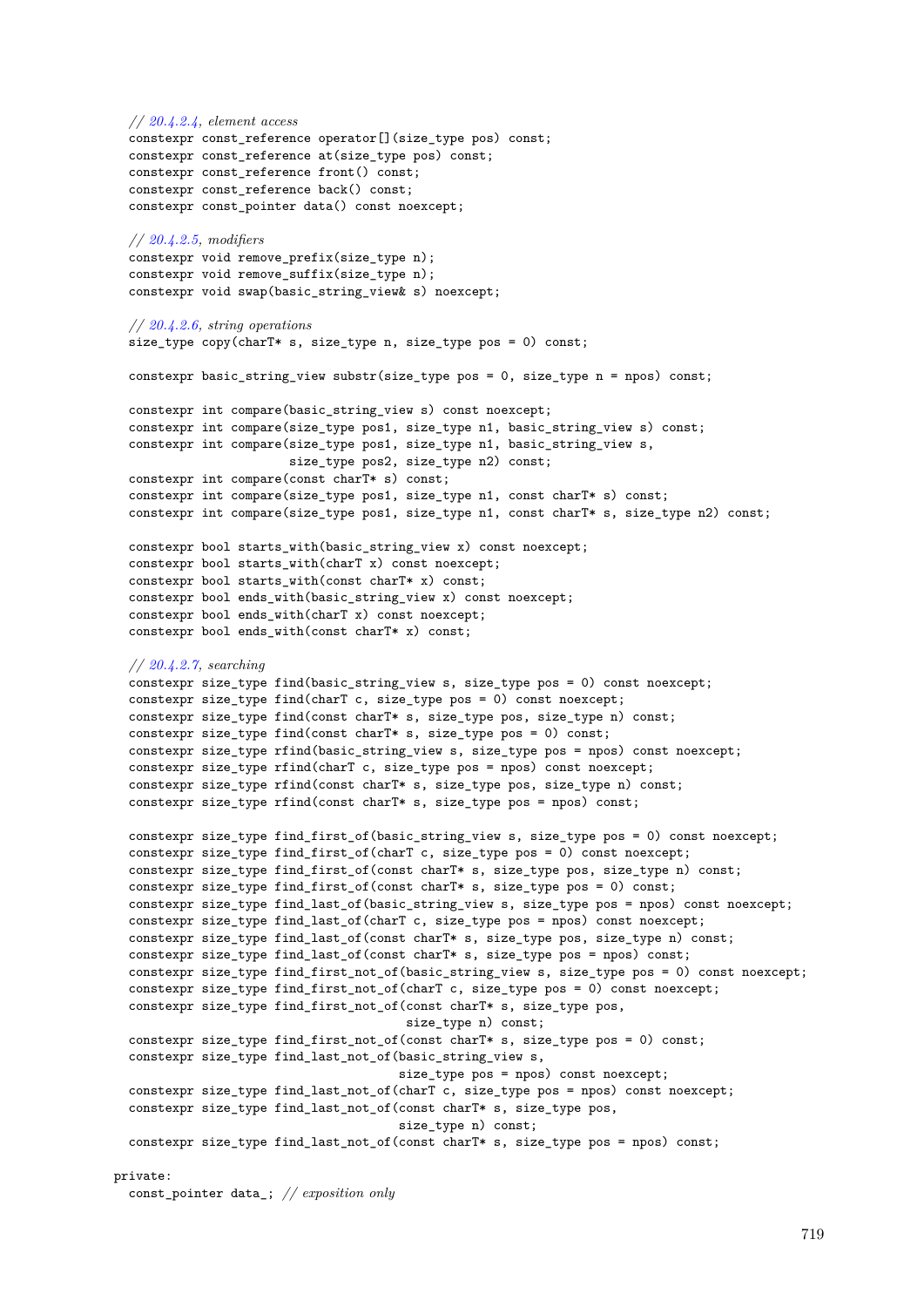size\_type size\_; *// exposition only*  $\lambda$ :

- <sup>1</sup> In every specialization basic\_string\_view<charT, traits>, the type traits shall satisfy the character traits requirements  $(20.2)$ , and the type traits:: char\_type shall name the same type as charT. [*Note:* The program is ill-formed if  $\text{trails::char\_type}$  is not the same type as  $\text{charT.} -end$  note
- <sup>2</sup> The type iterator satisfies the constexpr iterator requirements (22.2.1).

### <span id="page-48-0"></span>**20.4.2.1** Construction and assignment [string.view.cons]

constexpr basic\_string\_view() noexcept;

<sup>1</sup> *Effects:* Constructs an empty basic string view.

 $P_{\text{2}}$  *Ensures:* size == 0 and data == nullptr.

constexpr basic string view(const charT\* str);

- <sup>3</sup> *Requires: Expects:* [str, str + traits::length(str)) is a valid range.
- <sup>4</sup> *Effects:* Constructs a basic\_string\_view, initializing data\_ with str and size\_ with traits::length(str) with the postconditions in Table [59.](#page-48-2)

[*Drafting note*: Remove Table [59.](#page-48-2) – *end drafting note*]

### Table  $59$  — basic\_string\_view(const charT\*) effects

<span id="page-48-2"></span>

| Element | Value               |
|---------|---------------------|
| data    | str                 |
| size    | traits::length(str) |

 $5$  *Complexity:*  $\mathcal{O}(\text{traits::length(str)}).$ 

constexpr basic\_string\_view(const charT\* str, size\_type len);

- <sup>6</sup> *Requires: Expects:* [str, str + len) is a valid range.
- <sup>7</sup> *Effects:* Constructs a basic\_string\_view, initializing data\_ with str and size\_ with len with the postconditions in Table [60.](#page-48-3)

[*Drafting note*: Remove Table [60.](#page-48-3) – *end drafting note*]

### Table  $60$  — basic string view(const charT\*, size type) effects

<span id="page-48-3"></span>

| Element |     | Value |  |
|---------|-----|-------|--|
| data    | str |       |  |
| size    | len |       |  |

### <span id="page-48-1"></span>**20.4.2.2** Iterator support **and item** [string.view.iterators]

```
using const_iterator = implementation-defined ;
```
- <sup>1</sup> A type that meets the requirements of a constant random access iterator (22.2.7) and of a contiguous iterator (22.2.1) whose value\_type is the template parameter charT.
- <sup>2</sup> For a basic\_string\_view str, any operation that invalidates a pointer in the range [str.data(), str.data() + str.size()) invalidates pointers, iterators, and references returned from str's member functions.
- <sup>3</sup> All requirements on container iterators (21.2) apply to basic\_string\_view::const\_iterator as well.

constexpr const\_iterator begin() const noexcept; constexpr const\_iterator cbegin() const noexcept;

- <sup>4</sup> *Returns:* An iterator such that
- (4.1)  $-$  if !empty(), &\*begin() == data,
- (4.2) otherwise, an unspecified value such that [begin(), end()) is a valid range.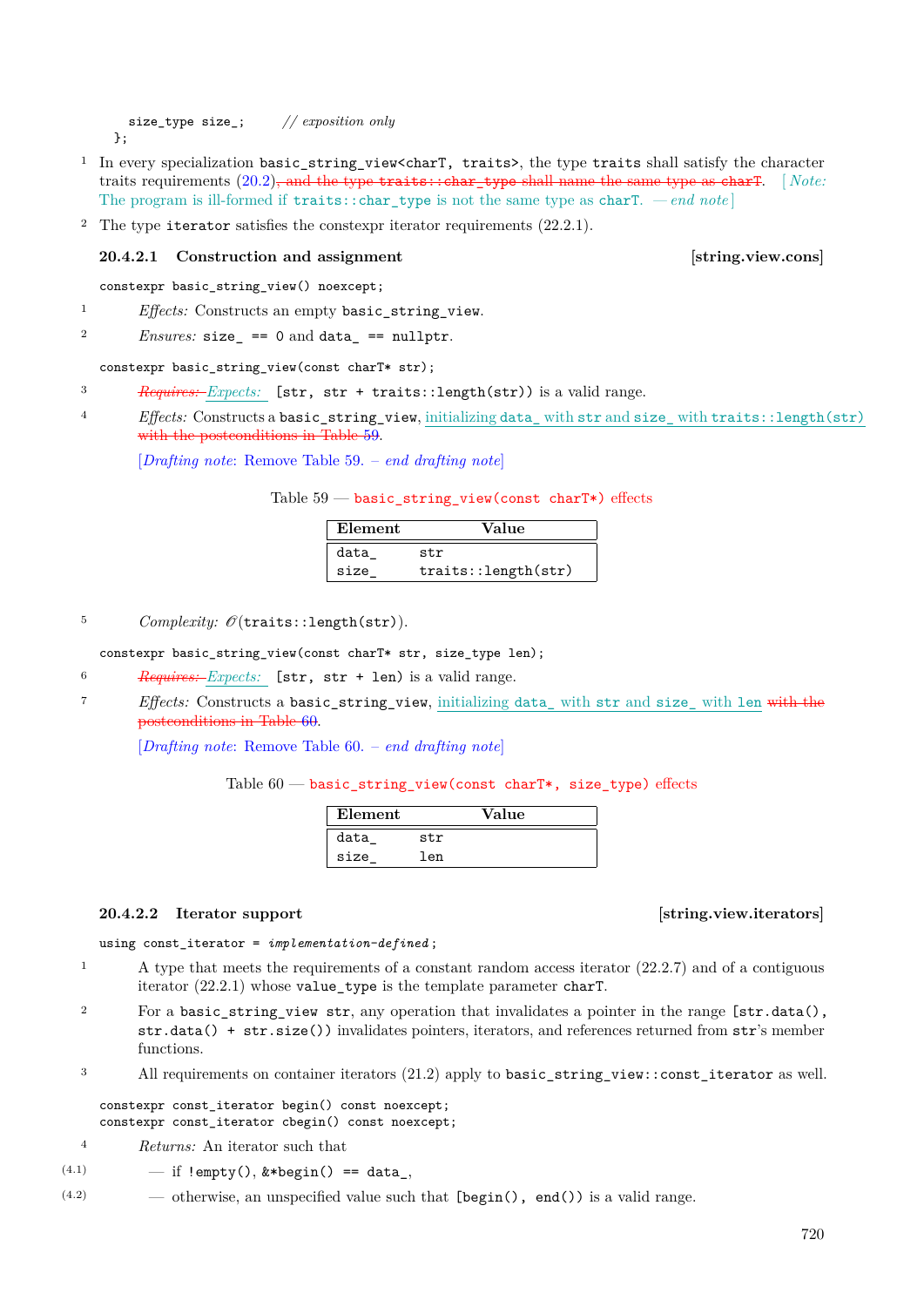<span id="page-49-1"></span><span id="page-49-0"></span><sup>5</sup> *Returns:* begin() + size(). constexpr const\_reverse\_iterator rbegin() const noexcept; constexpr const\_reverse\_iterator crbegin() const noexcept; <sup>6</sup> *Returns:* const reverse iterator(end()). constexpr const\_reverse\_iterator rend() const noexcept; constexpr const reverse iterator crend() const noexcept; <sup>7</sup> *Returns:* const\_reverse\_iterator(begin()). **20.4.2.3 Capacity [string.view.capacity]** constexpr size\_type size() const noexcept; constexpr size\_type length() const noexcept; <sup>1</sup> *Returns:* size\_. constexpr size\_type length() const noexcept; <sup>2</sup> *Returns:* size\_. constexpr size\_type max\_size() const noexcept; <sup>3</sup> *Returns:* The largest possible number of char-like objects that can be referred to by a basic\_string\_ view. [[nodiscard]] constexpr bool empty() const noexcept;  $4$   $Returns: size = 0.$ **20.4.2.4 Element access [string.view.access]** constexpr const\_reference operator[](size\_type pos) const; <sup>1</sup> *Requires: Expects:* pos < size(). <sup>2</sup> *Returns:* data\_[pos]. <sup>3</sup> *Throws:* Nothing. <sup>4</sup> [*Note:* Unlike basic string::operator[], basic string view::operator[](size()) has undefined behavior instead of returning charT(). *— end note* ] constexpr const\_reference at(size\_type pos) const; <sup>5</sup> *Throws:* out\_of\_range if pos >= size(). <sup>6</sup> *Returns:* data\_[pos]. constexpr const\_reference front() const; <sup>7</sup> *Requires: Expects:* !empty(). <sup>8</sup> *Returns:* data\_[0]. <sup>9</sup> *Throws:* Nothing. constexpr const\_reference back() const; <sup>10</sup> *Requires: Expects:* !empty(). 11  $Returns: data_{size() - 1}.$ <sup>12</sup> *Throws:* Nothing.

constexpr const\_pointer data() const noexcept;

constexpr const\_iterator end() const noexcept; constexpr const\_iterator cend() const noexcept;

```
13 Returns: data_.
```
14 [*Note:* Unlike basic string::data() and string literals, data() may return a pointer to a buffer that is not null-terminated. Therefore it is typically a mistake to pass data() to a function that takes just a const charT\* and expects a null-terminated string. *— end note* ]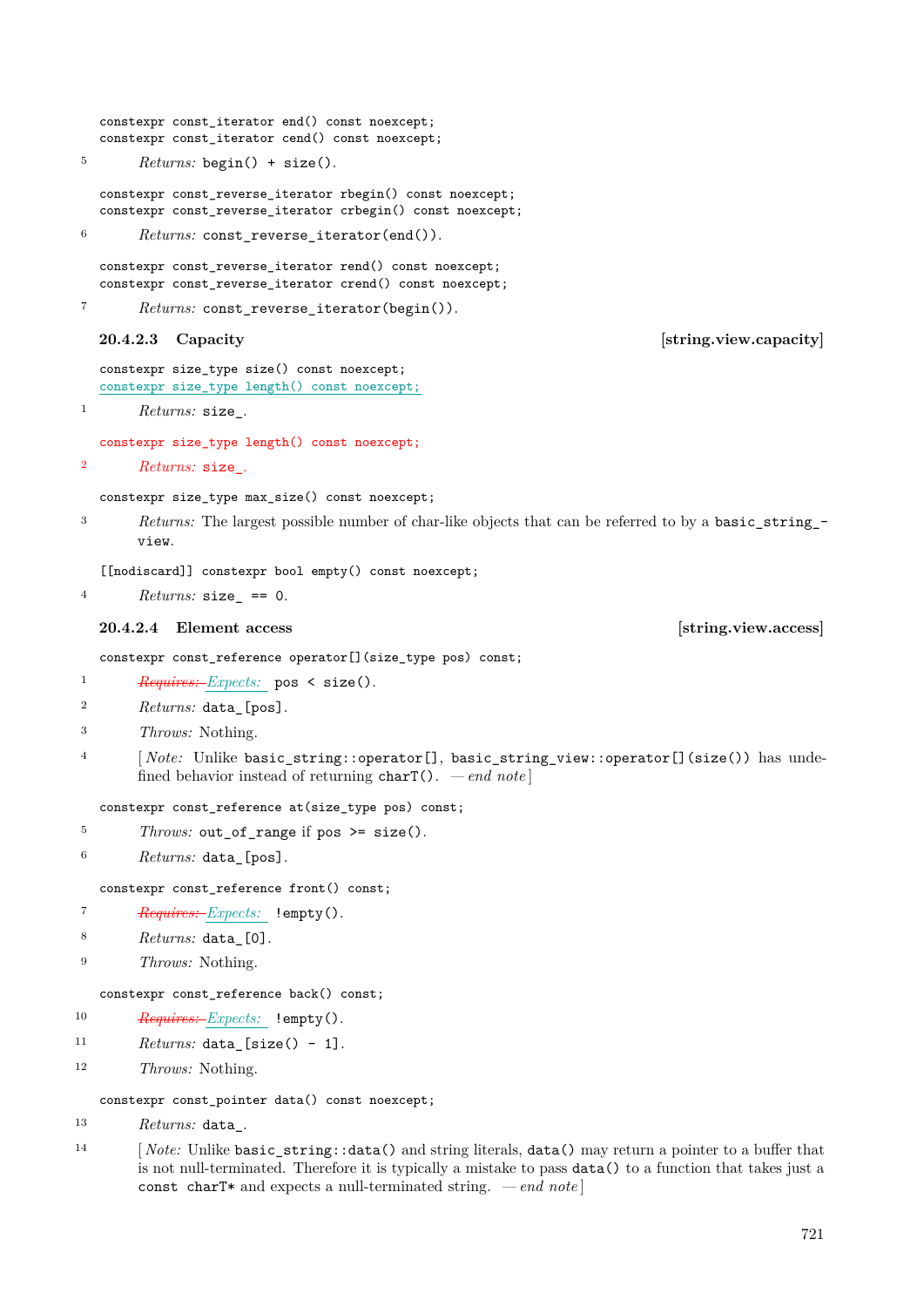constexpr void remove\_prefix(size\_type n);

<sup>1</sup> *Requires: Expects:* n <= size().

2 *Effects:* Equivalent to: data  $+= n$ : size  $= n$ ;

constexpr void remove\_suffix(size\_type n);

<sup>3</sup> *Requires: Expects:* n <= size().

<sup>4</sup> *Effects:* Equivalent to: size\_ -= n;

constexpr void swap(basic\_string\_view& s) noexcept;

<sup>5</sup> *Effects:* Exchanges the values of \*this and s.

### <span id="page-50-1"></span>**20.4.2.6 String operations [string.view.ops]**

size\_type copy(charT\* s, size\_type n, size\_type pos = 0) const;

<sup>1</sup> Let rlen be the smaller of **n** and  $size()$  - pos.

<sup>2</sup> *Throws:* out\_of\_range if pos > size().

<sup>3</sup> *Requires: Expects:* [s, s + rlen) is a valid range.

- <sup>4</sup> *Effects:* Equivalent to traits::copy(s, data() + pos, rlen).
- <sup>5</sup> *Returns:* rlen.
- 6  $Complexity: \mathcal{O}(\text{rlen}).$

constexpr basic\_string\_view substr(size\_type pos = 0, size\_type n = npos) const;

- <sup>7</sup> Let rlen be the smaller of n and size() pos.
- <sup>8</sup> *Throws:* out\_of\_range if pos > size().
- <sup>9</sup> *Effects:* Determines rlen, the effective length of the string to reference.
- <sup>10</sup> *Returns:* basic\_string\_view(data() + pos, rlen).

constexpr int compare(basic string view str) const noexcept;

- <sup>11</sup> Let rlen be the smaller of size() and str.size().
- <sup>12</sup> *Effects:* Determines rlen, the effective length of the strings to compare. The function then compares the two strings by calling traits::compare(data(), str.data(), rlen).
- 13 *Complexity:*  $\mathcal{O}(\texttt{rlen}).$
- <sup>14</sup> *Returns:* The nonzero result if the result of the comparison is nonzero. Otherwise, returns a value as indicated in Table [61.](#page-50-2)

| Condition              | Return Value |
|------------------------|--------------|
| size() < str.size()    | $\leq$ 0     |
| $size() == str.size()$ |              |
| size() > str.size()    | > ∩          |

<span id="page-50-2"></span>Table  $61$  — compare() results

constexpr int compare(size\_type pos1, size\_type n1, basic\_string\_view str) const;

<sup>15</sup> *Effects:* Equivalent to: return substr(pos1, n1).compare(str);

constexpr int compare(size\_type pos1, size\_type n1, basic\_string\_view str, size\_type pos2, size\_type n2) const;

<sup>16</sup> *Effects:* Equivalent to: return substr(pos1, n1).compare(str.substr(pos2, n2));

constexpr int compare(const charT\* s) const;

<sup>17</sup> *Effects:* Equivalent to: return compare(basic string view(s));

<span id="page-50-0"></span>**20.4.2.5 Modifiers [string.view.modifiers]**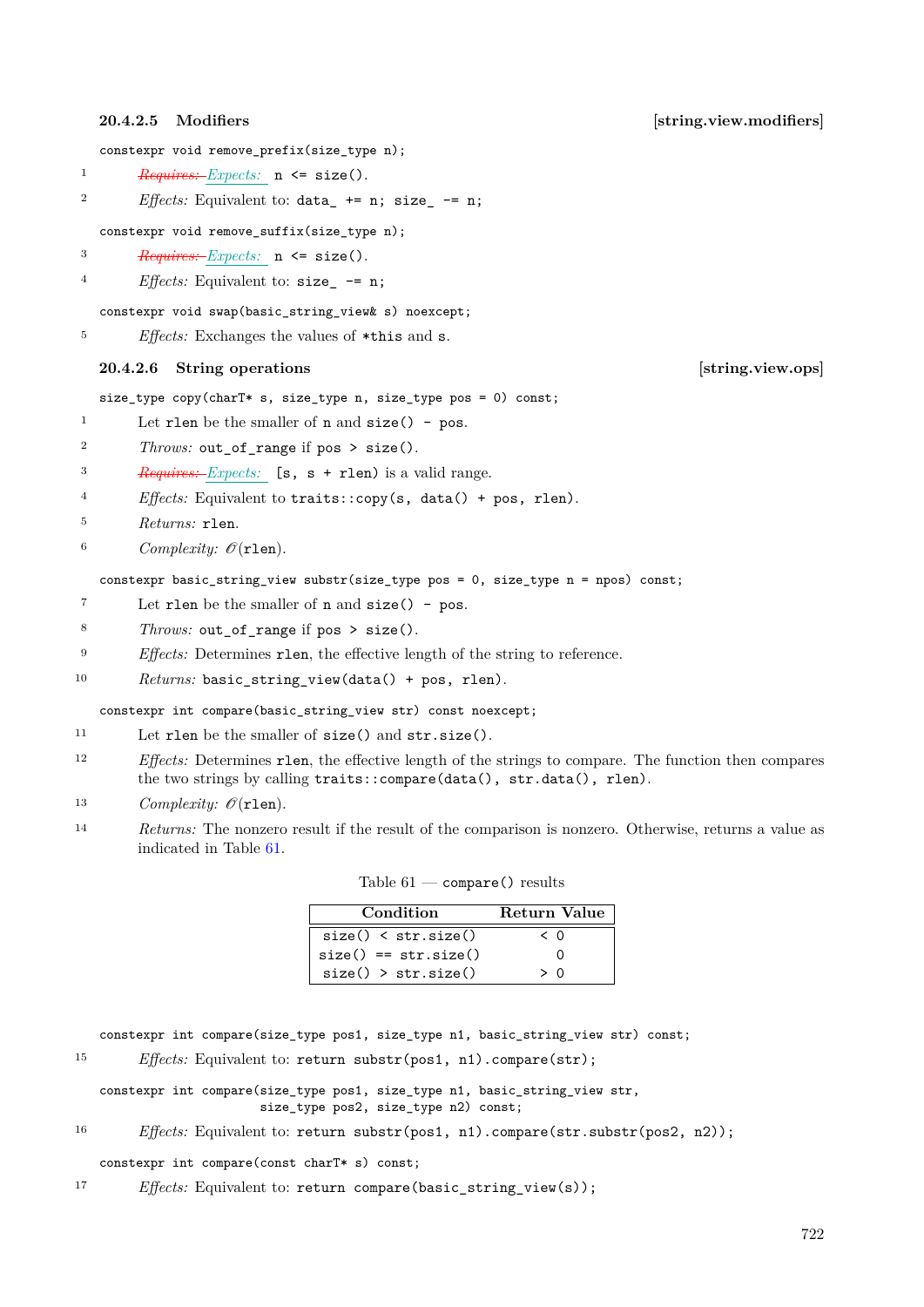<span id="page-51-0"></span>constexpr int compare(size\_type pos1, size\_type n1, const charT\* s) const; <sup>18</sup> *Effects:* Equivalent to: return substr(pos1, n1).compare(basic\_string\_view(s)); constexpr int compare(size\_type pos1, size\_type n1, const charT\* s, size\_type n2) const; 19 *Effects:* Equivalent to: return substr(pos1, n1).compare(basic\_string\_view(s, n2)); constexpr bool starts\_with(basic\_string\_view x) const noexcept; <sup>20</sup> *Effects:* Equivalent to: return compare(0, npos, x) == 0; constexpr bool starts with(charT x) const noexcept; <sup>21</sup> *Effects:* Equivalent to: return starts\_with(basic\_string\_view(&x, 1)); constexpr bool starts\_with(const charT\* x) const; <sup>22</sup> *Effects:* Equivalent to: return starts with(basic string view(x)); constexpr bool ends\_with(basic\_string\_view x) const noexcept; <sup>23</sup> *Effects:* Equivalent to: return size() >= x.size() && compare(size() - x.size(), npos, x) == 0; constexpr bool ends\_with(charT x) const noexcept; <sup>24</sup> *Effects:* Equivalent to: return ends\_with(basic\_string\_view(&x, 1)); constexpr bool ends\_with(const charT\* x) const; <sup>25</sup> *Effects:* Equivalent to: return ends\_with(basic\_string\_view(x)); **20.4.2.7** Searching *Searching Searching Searching Searching Searching Searching Searching Searching Searching Searching Searching Searching Searching Searching Sea* <sup>1</sup> This subclause specifies the basic\_string\_view member functions named find, rfind, find\_first\_of, find\_last\_of, find\_first\_not\_of, and find\_last\_not\_of. <sup>2</sup> Member functions in this subclause have complexity  $\mathcal{O}(size() * str.size())$  at worst, although implementations should do better. <sup>3</sup> Let *F* be one of find, rfind, find first\_of, find\_last\_of, find\_first\_not\_of, and find\_last\_not\_of. [*Drafting note*: Turn the next three paragraphs into a bulleted list: – *end drafting note*] (3.1) — Each member function of the form constexpr  $return-type$  *F* (const charT\* s, size\_type pos) const; ishas effects equivalent to: return *F* (basic\_string\_view(s), pos); (3.2) — Each member function of the form constexpr *return-type F* (const charT\* s, size\_type pos, size\_type n) const; ishas effects equivalent to: return *F* (basic\_string\_view(s, n), pos); (3.3) — Each member function of the form constexpr *return-type F* (charT c, size\_type pos) const noexcept; ishas effects equivalent to: return *F* (basic\_string\_view(&c, 1), pos); constexpr size\_type find(basic\_string\_view str, size\_type pos = 0) const noexcept; <sup>4</sup> Let xpos be the lowest position, if possible, such that the following conditions hold:  $(4.1)$   $\qquad$   $\qquad$  pos  $\leq$  xpos  $(4.2)$  – xpos + str.size() <= size()  $(4.3)$  - traits::eq(at(xpos + I), str.at(I)) for all elements I of the string referenced by str. <sup>5</sup> *Effects:* Determines xpos. <sup>6</sup> *Returns:* xpos if the function can determine such a value for xpos. Otherwise, returns npos. constexpr size\_type rfind(basic\_string\_view str, size\_type pos = npos) const noexcept; <sup>7</sup> Let xpos be the highest position, if possible, such that the following conditions hold: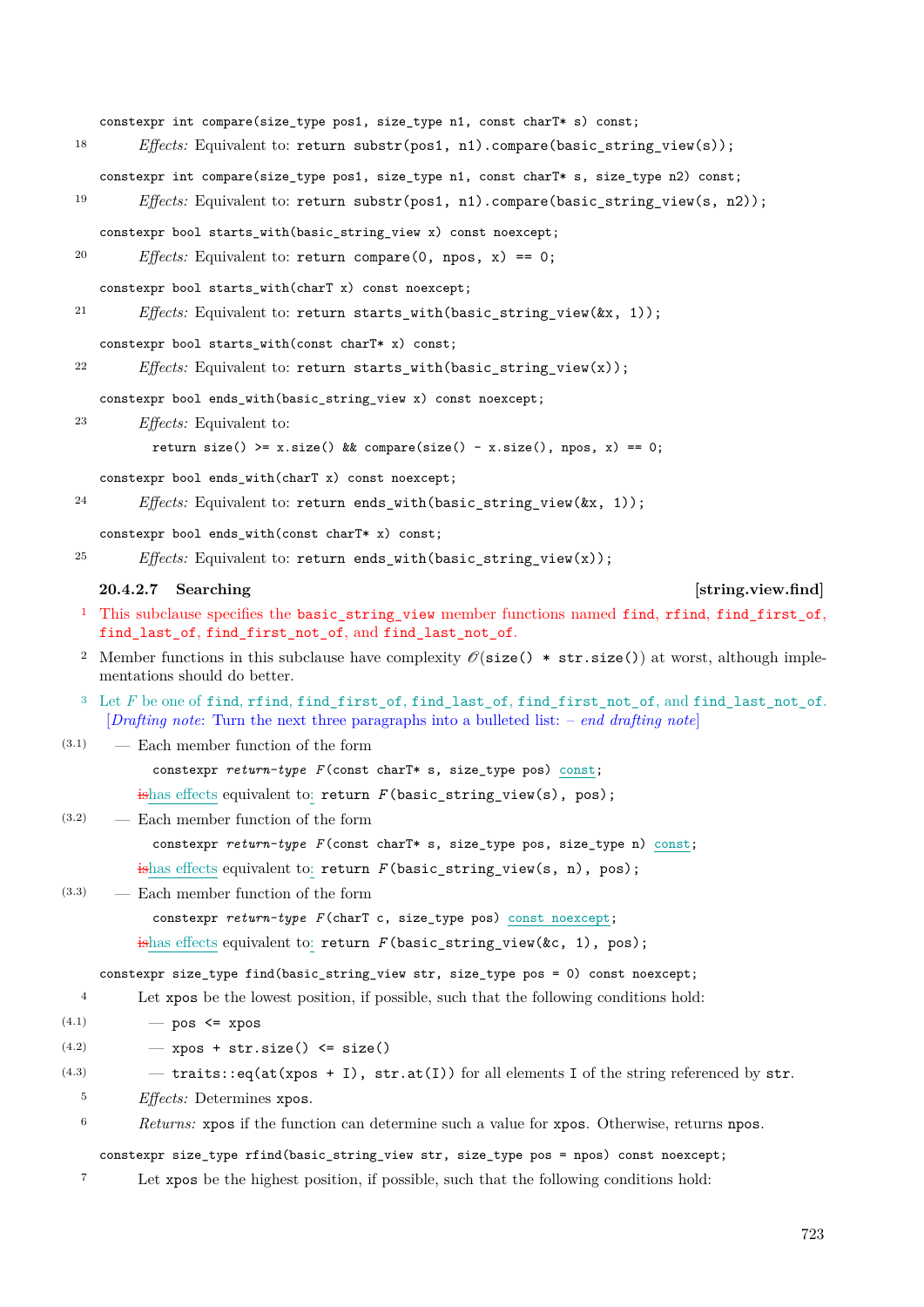| (7.1)  | $-$ xpos $\leq$ pos                                                                               |  |  |  |
|--------|---------------------------------------------------------------------------------------------------|--|--|--|
| (7.2)  | $xpos + str.size() \leq size()$<br>$\overline{\phantom{a}}$                                       |  |  |  |
| (7.3)  | $-$ traits::eq(at(xpos + I), str.at(I)) for all elements I of the string referenced by str.       |  |  |  |
| 8      | <i>Effects:</i> Determines xpos.                                                                  |  |  |  |
| $\,9$  | Returns: xpos if the function can determine such a value for xpos. Otherwise, returns npos.       |  |  |  |
|        | constexpr size_type find_first_of(basic_string_view str, size_type pos = 0) const noexcept;       |  |  |  |
| 10     | Let xpos be the lowest position, if possible, such that the following conditions hold:            |  |  |  |
| (10.1) | $-$ pos $\leq$ xpos                                                                               |  |  |  |
| (10.2) | $-$ xpos < size()                                                                                 |  |  |  |
| (10.3) | $-$ traits::eq(at(xpos), str.at(I)) for some element I of the string referenced by str.           |  |  |  |
| 11     | <i>Effects:</i> Determines xpos.                                                                  |  |  |  |
| 12     | Returns: xpos if the function can determine such a value for xpos. Otherwise, returns npos.       |  |  |  |
|        | constexpr size_type find_last_of(basic_string_view str, size_type pos = npos) const noexcept;     |  |  |  |
| 13     | Let xpos be the highest position, if possible, such that the following conditions hold:           |  |  |  |
| (13.1) | $-$ xpos $\leq$ pos                                                                               |  |  |  |
| (13.2) | $-$ xpos < size()                                                                                 |  |  |  |
| (13.3) | $-$ traits::eq(at(xpos), str.at(I)) for some element I of the string referenced by str.           |  |  |  |
| 14     | <i>Effects:</i> Determines xpos.                                                                  |  |  |  |
| 15     | Returns: xpos if the function can determine such a value for xpos. Otherwise, returns npos.       |  |  |  |
|        | constexpr size_type find_first_not_of(basic_string_view str, size_type pos = 0) const noexcept;   |  |  |  |
| 16     | Let xpos be the lowest position, if possible, such that the following conditions hold:            |  |  |  |
| (16.1) | $-$ pos $\leq$ xpos                                                                               |  |  |  |
| (16.2) | $-$ xpos < size()                                                                                 |  |  |  |
| (16.3) | $-$ traits::eq(at(xpos), str.at(I)) for no element I of the string referenced by str.             |  |  |  |
| 17     | Effects: Determines xpos.                                                                         |  |  |  |
| 18     | Returns: xpos if the function can determine such a value for xpos. Otherwise, returns npos.       |  |  |  |
|        | constexpr size_type find_last_not_of(basic_string_view str, size_type pos = npos) const noexcept; |  |  |  |
| 19     | Let xpos be the highest position, if possible, such that the following conditions hold:           |  |  |  |
| (19.1) | $-$ xpos $\leq$ pos                                                                               |  |  |  |
| (19.2) | $-$ xpos < size()                                                                                 |  |  |  |
| (19.3) | $-$ traits::eq(at(xpos), str.at(I)) for no element I of the string referenced by str.             |  |  |  |
| 20     | <i>Effects:</i> Determines xpos.                                                                  |  |  |  |
| 21     | Returns: xpos if the function can determine such a value for xpos. Otherwise, returns npos.       |  |  |  |
|        | Non-member comparison functions<br>[string.view.comparison]<br><b>20.4.3</b>                      |  |  |  |
|        |                                                                                                   |  |  |  |

<span id="page-52-0"></span><sup>1</sup> Let S be basic\_string\_view<charT, traits>, and sv be an instance of S. Implementations shall provide sufficient additional overloads marked constexpr and noexcept so that an object t with an implicit conversion to S can be compared according to Table [62.](#page-53-0)

[*Example:* A sample conforming implementation for operator== would be:

```
template<class T> using __identity = decay_t<T>;
template<class charT, class traits>
 constexpr bool operator==(basic_string_view<charT, traits> lhs,
                           basic_string_view<charT, traits> rhs) noexcept {
   return lhs.compare(rhs) == 0;
 }
```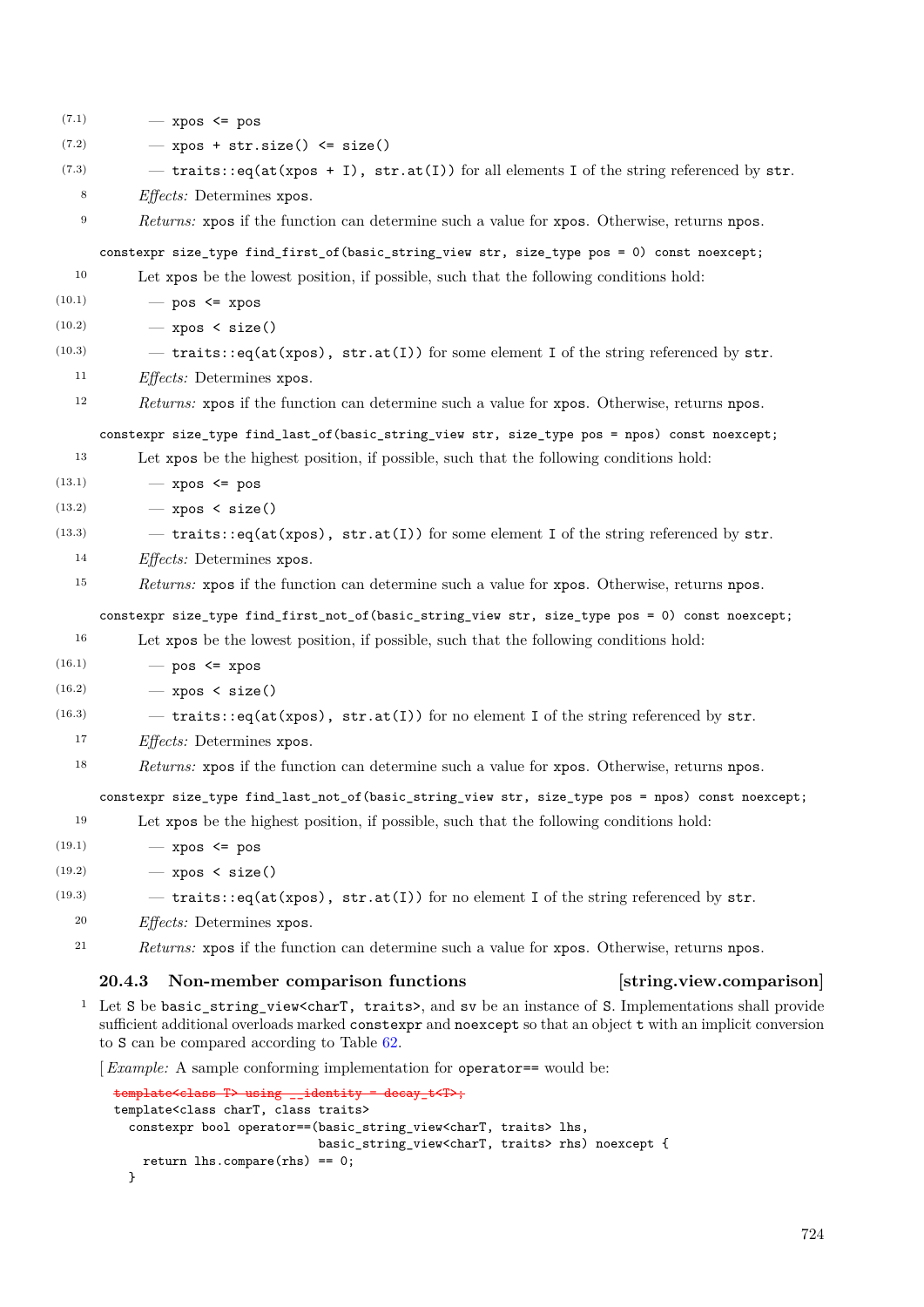<span id="page-53-0"></span>

| Expression   | Equivalent to  |
|--------------|----------------|
| $t == sv$    | $S(t) == sv$   |
| $sv == t$    | $sv == S(t)$   |
| $t$ != sv    | $S(t)$ != sv   |
| $sv$ != t    | sv != S(t)     |
| t < sv       | S(t) < sv      |
| sv < t       | sv < S(t)      |
| t > sv       | S(t) > sv      |
| $sv$ $>$ $t$ | sv > S(t)      |
| $t \leq sv$  | $S(t)$ <= $sv$ |
| $sv \leq t$  | $sv \le S(t)$  |
| $t \geq sv$  | $S(t)$ >= sv   |
| $sv \geq t$  | $sv \geq S(t)$ |

Table 62 — Additional basic\_string\_view comparison overloads

```
template<class charT, class traits>
      constexpr bool operator==(basic_string_view<charT, traits> lhs,
                                \pmidentitytype_identity_t<br/>>basic_string_view<charT, traits>> rhs) noexcept {
        return lhs.compare(rhs) == 0;
      }
    template<class charT, class traits>
      constexpr bool operator==(__identitytype_identity_t<br/>kbasic_string_view<charT, traits>> lhs,
                                basic_string_view<charT, traits> rhs) noexcept {
        return \text{lns}.\text{compare}(\text{rhs}) == 0;}
   — end example ]
  template<class charT, class traits>
    constexpr bool operator==(basic_string_view<charT, traits> lhs,
                              basic_string_view<charT, traits> rhs) noexcept;
2 Returns: lhs.compare(rhs) == 0.
  template<class charT, class traits>
    constexpr bool operator!=(basic_string_view<charT, traits> lhs,
                              basic_string_view<charT, traits> rhs) noexcept;
3 Returns: lhs.compare(rhs) != 0.
  template<class charT, class traits>
    constexpr bool operator<(basic_string_view<charT, traits> lhs,
                             basic_string_view<charT, traits> rhs) noexcept;
4 Returns: lhs.compare(rhs) < 0.
  template<class charT, class traits>
    constexpr bool operator>(basic_string_view<charT, traits> lhs,
                             basic_string_view<charT, traits> rhs) noexcept;
5 Returns: lhs.compare(rhs) > 0.
  template<class charT, class traits>
    constexpr bool operator<=(basic_string_view<charT, traits> lhs,
                              basic_string_view<charT, traits> rhs) noexcept;
6 Returns: lhs.compare(rhs) \leq 0.
  template<class charT, class traits>
    constexpr bool operator>=(basic_string_view<charT, traits> lhs,
                              basic_string_view<charT, traits> rhs) noexcept;
7 Returns: lhs.compare(rhs) >= 0.
```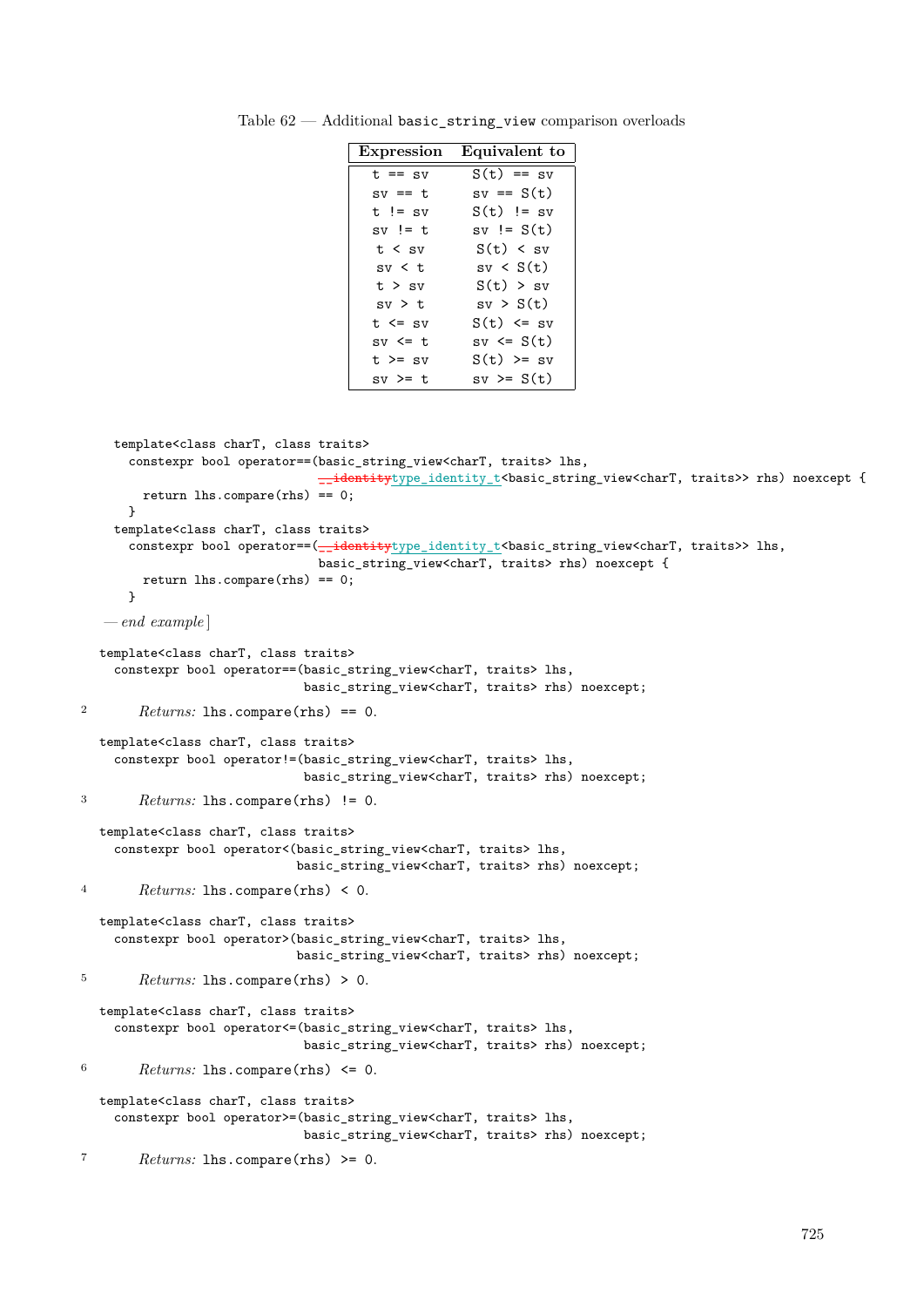### <span id="page-54-0"></span>**20.4.4 Inserters and extractors [string.view.io]**

```
constexpr string_view operator""sv(const char* str, size_t len) noexcept;
```

```
1 Returns: string view{str, len}.
```
constexpr u16string\_view operator""sv(const char16\_t\* str, size\_t len) noexcept;

hash value of the corresponding string object [\(20.3.5\)](#page-44-0). *— end note* ]

```
<sup>2</sup> Returns: u16string view{str, len}.
```
constexpr u32string\_view operator""sv(const char32\_t\* str, size\_t len) noexcept;

```
3 Returns: u32string_view{str, len}.
```
constexpr wstring\_view operator""sv(const wchar\_t\* str, size\_t len) noexcept;

<sup>4</sup> *Returns:* wstring\_view{str, len}.

726

```
template<class charT, class traits>
 basic_ostream<charT, traits>&
    operator<<(basic_ostream<charT, traits>& os, basic_string_view<charT, traits> str);
```
<sup>1</sup> *Effects:* Behaves as a formatted output function (27.7.5.2.1) of os. Forms a character sequence seq, initially consisting of the elements defined by the range [str.begin(), str.end()). Determines padding for seq as described in 27.7.5.2.1. Then inserts seq as if by calling os.rdbuf()->sputn(seq, n), where n is the larger of os.width() and str.size(); then calls os.width(0).

<sup>1</sup> The specialization is enabled (19.14.16). [ *Note:* The hash value of a string view object is equal to the

```
2 Returns: os
```
### <span id="page-54-1"></span>**20.4.5 Hash support [string.view.hash]**

```
template<> struct hash<string_view>;
template<> struct hash<u16string view>:
template<> struct hash<u32string view>;
template<> struct hash<wstring_view>;
```

```
20.4.6 Suffix for basic_string_view literals [string.view.literals]
```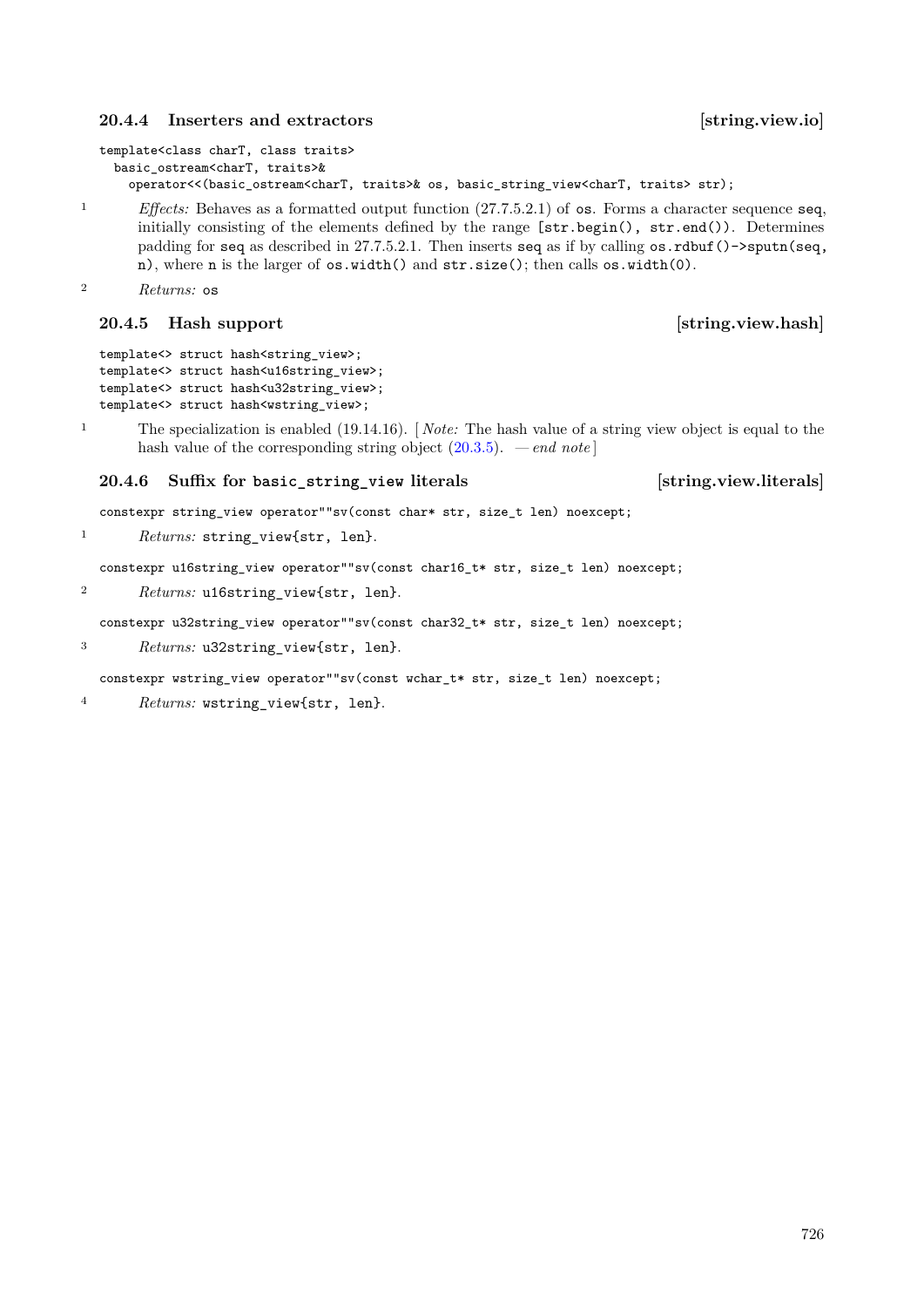# <span id="page-55-0"></span>**27 Input/output library [input.output]**

### <span id="page-55-1"></span>**27.1 General Constant Constant Constant Constant Constant Constant Constant Constant Constant Constant Constant Constant Constant Constant Constant Constant Constant Constant Constant Constant Constant Constant Constant C**

- <sup>1</sup> This Clause describes components that C++ programs may use to perform input/output operations.
- <sup>2</sup> The following subclauses describe requirements for stream parameters, and components for forward declarations of iostreams, predefined iostreams objects, base iostreams classes, stream buffering, stream formatting and manipulators, string streams, and file streams, as summarized in Table [104.](#page-55-4)

| Subclause |                             | Header(s)                 |
|-----------|-----------------------------|---------------------------|
| 27.2      | Requirements                |                           |
| 27.3      | Forward declarations        | <iosfwd></iosfwd>         |
| 27.4      | Standard iostream objects   | <iostream></iostream>     |
| 27.5      | Iostreams base classes      | <ios></ios>               |
| 27.6      | Stream buffers              | <streambuf></streambuf>   |
| 27.7      | Formatting and manipulators | <istream></istream>       |
|           |                             | $<$ ostream $>$           |
|           |                             | <iomanip></iomanip>       |
| 27.8      | String streams              | $<$ sstream $>$           |
| 27.9      | File streams                | <fstream></fstream>       |
| 27.10     | Synchronized output streams | <syncstream></syncstream> |
| 27.11     | File systems                | <filesystem></filesystem> |
| 27.12     | C library files             | <cstdio></cstdio>         |
|           |                             | <cinttypes></cinttypes>   |

### <span id="page-55-4"></span>Table 104 — Input/output library summary

<sup>3</sup> Figure [7](#page-55-5) illustrates relationships among various types described in this clause. A line from **A** to **B** indicates that **A** is an alias (e.g., a typedef) for **B** or that **A** is defined in terms of **B**.



<span id="page-55-5"></span>Figure 7 — Stream position, offset, and size types [non-normative]

### <span id="page-55-2"></span>**27.2 Iostreams requirements [iostreams.requirements]**

# <span id="page-55-3"></span>**27.2.1** Imbue limitations [iostream.limits.imbue]

<sup>1</sup> No function described in [Clause 27](#page-55-1) except for ios\_base::imbue and basic\_filebuf::pubimbue causes any instance of basic\_ios::imbue or basic\_streambuf::imbue to be called. If any user function called from a function declared in [Clause 27](#page-55-1) or as an overriding virtual function of any class declared in [Clause 27](#page-55-1) calls imbue, the behavior is undefined.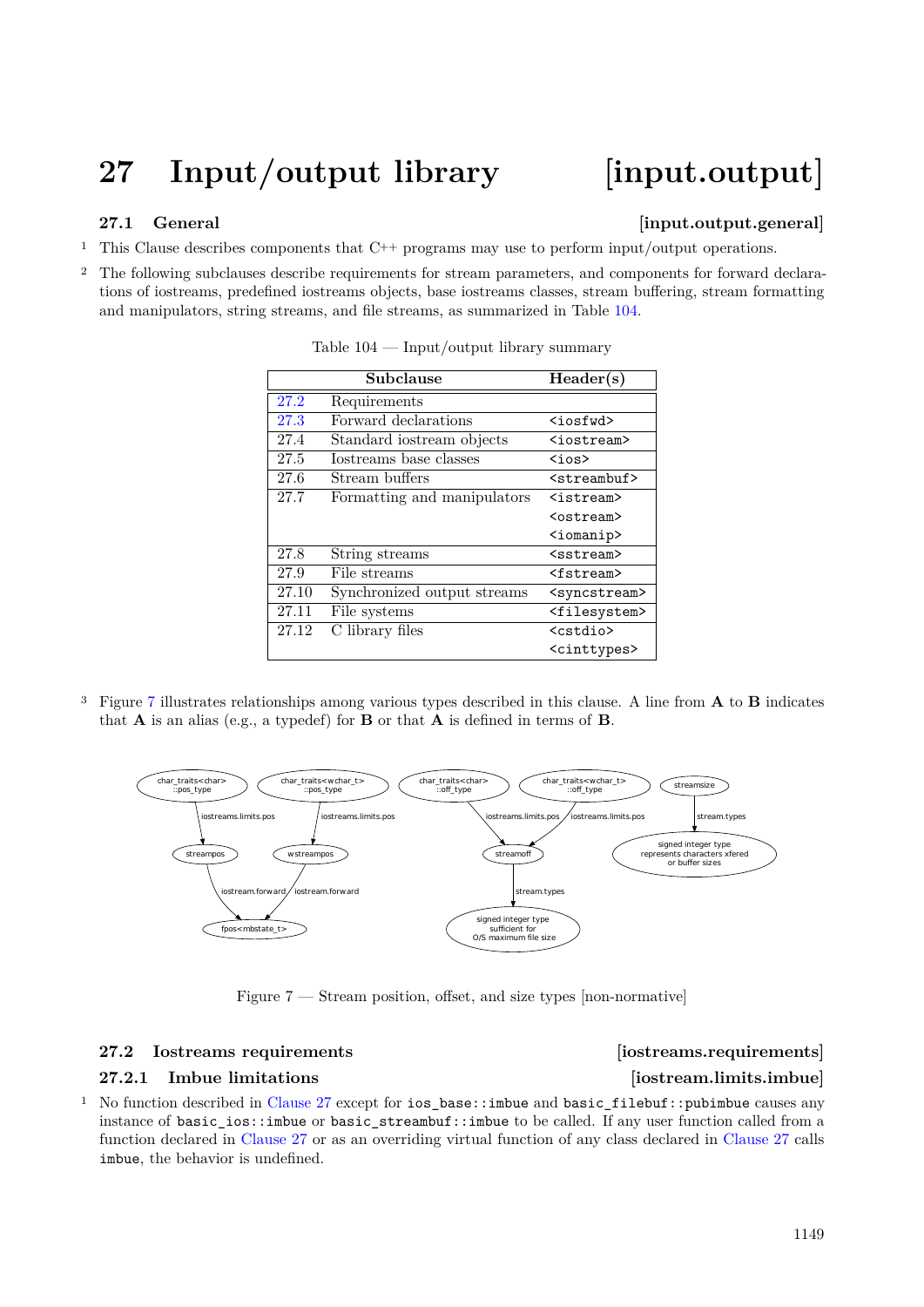### <span id="page-56-0"></span>**27.2.2 Positioning type limitations [iostreams.limits.pos]**

- <sup>1</sup> The classes of [Clause 27](#page-55-1) with template arguments charT and traits behave as described if traits::pos\_ type and traits::off type are streampos and streamoff respectively. Except as noted explicitly below, their behavior when traits::pos\_type and traits::off\_type are other types is implementation-defined.
- <sup>2</sup> In the classes of [Clause 27,](#page-55-1) a template parameter with name charT represents a member of the set of types containing char, wchar\_t, and any other implementation-defined character types that satisfy the requirements for a character on which any of the iostream components can be instantiated.

### <span id="page-56-1"></span>**27.2.3 Thread safety [iostreams.threadsafety]**

- <sup>1</sup> Concurrent access to a stream object (27.8, 27.9), stream buffer object (27.6), or C Library stream (27.12) by multiple threads may result in a data race (6.8.2) unless otherwise specified (27.4). [ *Note:* Data races result in undefined behavior (6.8.2). *— end note* ]
- <sup>2</sup> If one thread makes a library call *a* that writes a value to a stream and, as a result, another thread reads this value from the stream through a library call *b* such that this does not result in a data race, then *a*'s write synchronizes with *b*'s read.

### <span id="page-56-2"></span>**27.3 Forward declarations is a constrained a constrained a constrained a constrained a constrained a constrained a constrained a constrained a constrained a constrained a constrained a constrained a constrained a constrai**

### <span id="page-56-3"></span>**27.3.1 Header <iosfwd>** synopsis  $\left[$ iosfwd.syn $\right]$

```
namespace std {
  template<class charT> class char_traits;
  template<> class char_traits<char>;
  template<> class char traits<char16 t>;
  template<> class char_traits<char32_t>;
  template<> class char traits<wchar t>;
  template<class T> class allocator;
  template<class charT, class traits = char_traits<charT>>
    class basic_ios;
  template<class charT, class traits = char_traits<charT>>
    class basic_streambuf;
  template<class charT, class traits = char traits<charT>>
    class basic_istream;
  template<class charT, class traits = char traits<charT>>
    class basic_ostream;
  template<class charT, class traits = char_traits<charT>>
    class basic_iostream;
  template<class charT, class traits = char_traits<charT>,
           class Allocator = allocator<charT>>
    class basic_stringbuf;
  template<class charT, class traits = char_traits<charT>,
           class Allocator = allocator<charT>>
    class basic_istringstream;
  template<class charT, class traits = char traits<charT>,
           class Allocator = allocator<charT>>
    class basic_ostringstream;
  template<class charT, class traits = char_traits<charT>,
           class Allocator = allocator<charT>>
    class basic_stringstream;
  template<class charT, class traits = char_traits<charT>>
    class basic_filebuf;
  template<class charT, class traits = char_traits<charT>>
    class basic_ifstream;
  template<class charT, class traits = char traits<charT>>
    class basic_ofstream;
  template<class charT, class traits = char_traits<charT>>
    class basic_fstream;
```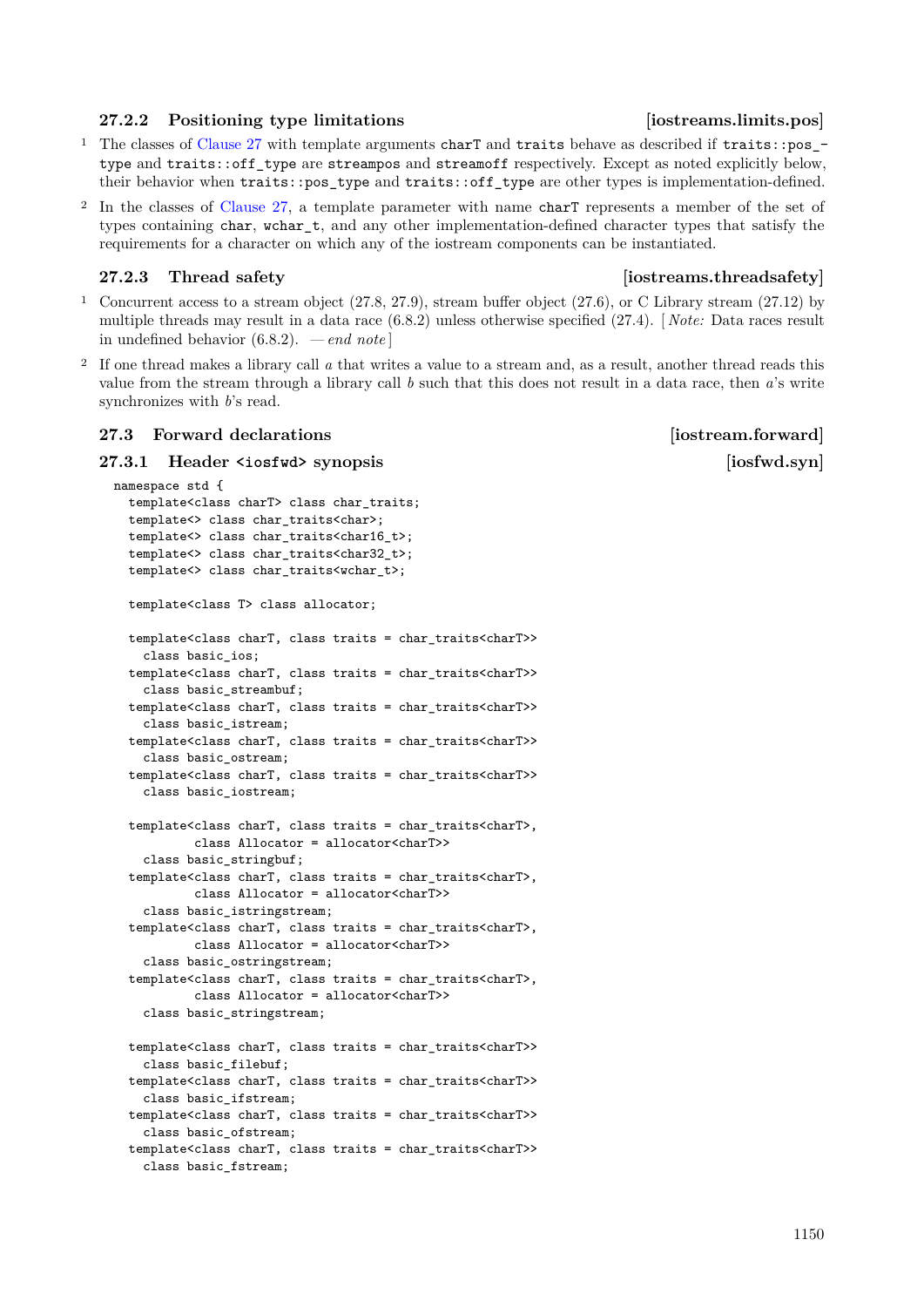```
template<class charT, class traits = char_traits<charT>,
          class Allocator = allocator<charT>>
   class basic_syncbuf;
 template<class charT, class traits = char_traits<charT>,
           class Allocator = allocator<charT>>
   class basic_osyncstream;
 template<class charT, class traits = char_traits<charT>>
   class istreambuf_iterator;
 template<class charT, class traits = char_traits<charT>>
   class ostreambuf_iterator;
 using ios = basic_ios<char>;
 using wios = basic_ios<wchar_t>;
 using streambuf = basic_streambuf<char>;
 using istream = basic_istream<char>;
 using ostream = basic_ostream<char>;
 using iostream = basic_iostream<char>;
 using stringbuf = basic_stringbuf <char>;
 using istringstream = basic_istringstream<char>;
 using ostringstream = basic_ostringstream<char>;
 using stringstream = basic_stringstream<char>;
 using filebuf = basic_filebuf<char>;
 using ifstream = basic_ifstream<char>;
 using ofstream = basic_ofstream<char>;
 using fstream = basic_fstream<char>;
 using syncbuf = basic_syncbuf<char>;
 using osyncstream = basic_osyncstream<char>;
 using wstreambuf = basic_streambuf<wchar_t>;
 using wistream = basic_istream<wchar_t>;
 using wostream = basic_ostream<wchar_t>;
 using wiostream = basic_iostream<wchar_t>;
 using wstringbuf = basic_stringbuf<wchar_t>;
 using wistringstream = basic_istringstream<wchar_t>;
 using wostringstream = basic_ostringstream<wchar_t>;
 using wstringstream = basic_stringstream<wchar_t>;
 using wfilebuf = basic_filebuf<wchar_t>;
 using wifstream = basic_ifstream<wchar_t>;
 using wofstream = basic_ofstream<wchar_t>;
 using wfstream = basic_fstream<wchar_t>;
 using wsyncbuf = basic_syncbuf\langlewchar_t>;
 using wosyncstream = basic_osyncstream<wchar_t>;
 template<class state> class fpos;
 using streampos = fpos<char_traits<char>::state_type>;
 using wstreampos = fpos<char_traits<wchar_t>::state_type>;
 using u16streampos = fpos<char_traits<char16_t>::state_type>;
 using u32streampos = fpos<char_traits<char32_t>::state_type>;
\overline{1}
```
<sup>1</sup> Default template arguments are described as appearing both in  $\zeta$  is  $\zeta$  and in the synopsis of other headers but it is well-formed to include both  $\leq$  iosfwd> and one or more of the other headers.<sup>[289](#page-57-0)</sup>

<span id="page-57-0"></span><sup>289)</sup> It is the implementation's responsibility to implement headers so that including <iosfwd> and other headers does not violate the rules about multiple occurrences of default arguments.